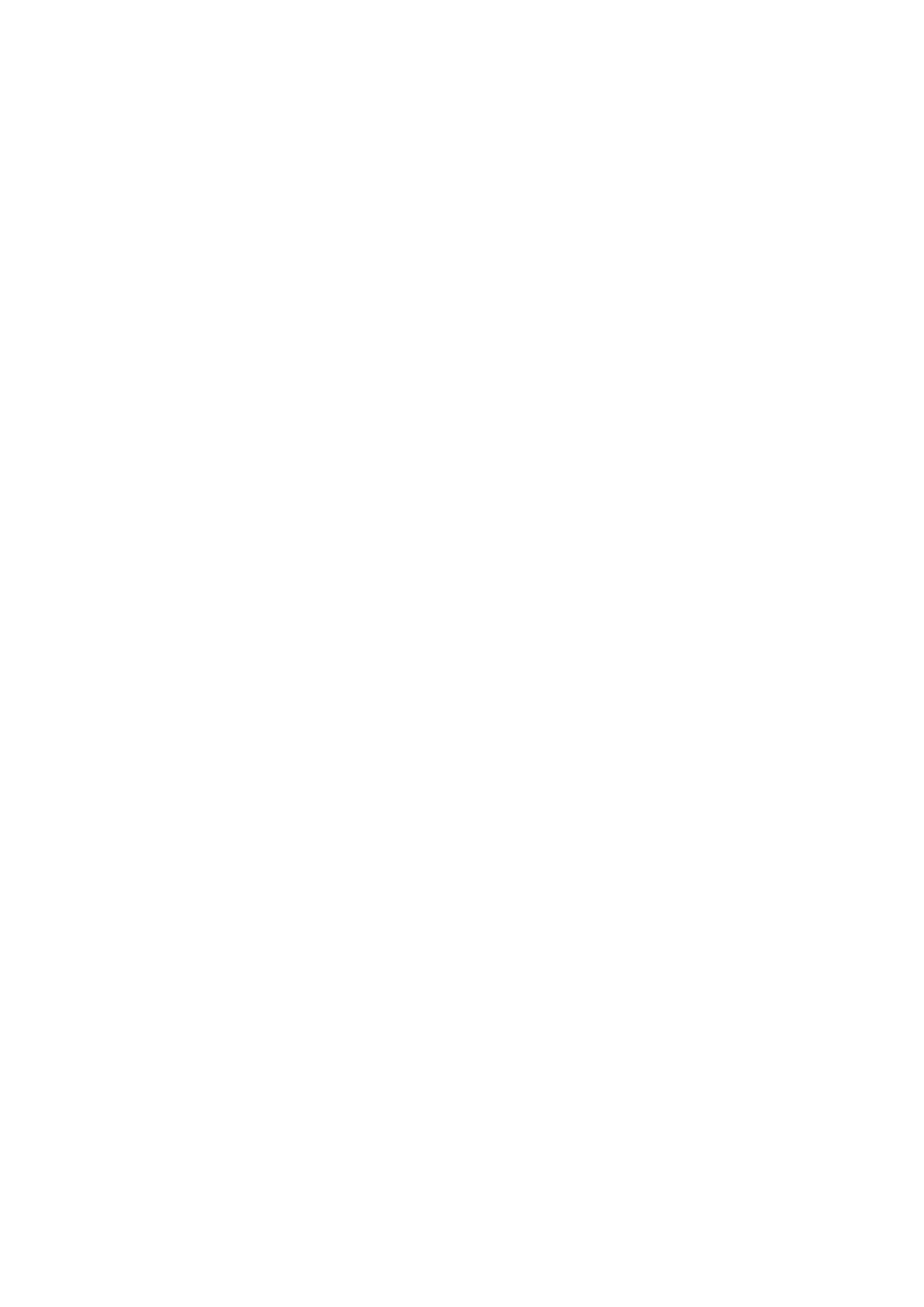Report generated - Wed 15 June 2022 08:35 pm

#### Ashbourne

Amy FOWLER 09 Env.No - 0000 Daniel MARGIOTTA 10 Env.No - 0000<br>Event 4 Boy 11 Yrs/Over 100m Freestyle Comp.No 11 1:2 Elena ANDREWS 06 Env.No - 0000<br>Event 1 Girl 09 Yrs/Over 200m IM Comp.No 37 3:04.00 Session 01 Ellie HARRISON 10 Env.No - 0000 Esme HURST 06 Env.No - 0000 Freddie HARRISON 11 Env.No - 0000 Isabella MARGIOTTA 08 Env.No - 0000 Jess WILSON 10 Env.No - 0000 Lucy BARTOLOMEI-WALKER 06 Env.No - 0000 Owen RICHARDS-JONES 11 Env.No - 0000 Rose KING 07 Env.No - 0000 Sophie CARTLIDGE 11 Env.No - 0000

Event 5 Girl 11 Yrs/Over 100m Breaststroke Comp.No 291:46.80 Session 01 (09/07/22 - Warm up at 08:30 am) Event 9 Girl 09 Yrs/Over 50m Freestyle Comp.No 37 40.57 Session 01 (09/07/22 - Warm up at 08:30 am) Boy 11 Yrs/Over 100m Freestyle Comp.No 11 1:26.10 Session 01 (09/07/22 - Warm up at 08:30 am) Event 10 Boy 11 Yrs/Over 100m Backstroke Comp.No 8 1:46.38 Session 01 (09/07/22 - Warm up at 08:30 am) Event 15 Boy 11 Yrs/Over 100m Breaststroke Comp.No 211:42.88 Session 02 (09/07/22 - Warm up at 01:00 pm) Event 19 Boy 09 Yrs/Over 50m Freestyle Comp.No 28 37.84 Session 02 (09/07/22 - Warm up at 01:00 pm) Girl 09 Yrs/Over 200m IM Comp.No 37 3:04.00 Session 01 (09/07/22 - Warm up at 08:30 am)<br>Girl 09 Yrs/Over 50m Freestyle Comp.No 94 32.35 Session 01 (09/07/22 - Warm up at 08:30 am) Event 9 Girl 09 Yrs/Over 50m Freestyle Comp.No 94 32.35 Session 01 (09/07/22 - Warm up at 08:30 am) Girl 09 Yrs/Over 200m IM Comp.No 34 3:05.20 Session 01 (09/07/22 - Warm up at 08:30 am)<br>Girl 09 Yrs/Over 50m Freestyle Comp.No 75 34.11 Session 01 (09/07/22 - Warm up at 08:30 am) Event 9 Girl 09 Yrs/Over 50m Freestyle Comp.No 75 34.11 Session 01 (09/07/22 - Warm up at 08:30 am) Event 14 Girl 11 Yrs/Over 100m Freestyle Comp.No 541:11.68 Session 02 (09/07/22 - Warm up at 01:00 pm) Girl 09 Yrs/Over 200m IM Comp.No 27 3:14.98 Session 01 (09/07/22 - Warm up at 08:30 am)<br>Girl 11 Yrs/Over 100m Butterfly Comp.No 8 1:41.97 Session 01 (09/07/22 - Warm up at 08:30 am) Event 7 Girl 11 Yrs/Over 100m Butterfly Comp.No 8 1:41.97 Session 01 (09/07/22 - Warm up at 08:30 am) Event 14 Girl 11 Yrs/Over 100m Freestyle Comp.No 441:13.94 Session 02 (09/07/22 - Warm up at 01:00 pm) Event 16 Girl 09 Yrs/Over 200m Freestyle Comp.No 292:40.31 Session 02 (09/07/22 - Warm up at 01:00 pm) Event 10 Boy 11 Yrs/Over 100m Backstroke Comp.No 7 1:48.00 Session 01 (09/07/22 - Warm up at 08:30 am) Event 19 Boy 09 Yrs/Over 50m Freestyle Comp.No 26 39.70 Session 02 (09/07/22 - Warm up at 01:00 pm) Event 5 Girl 11 Yrs/Over 100m Breaststroke Comp.No 521:33.43 Session 01 (09/07/22 - Warm up at 08:30 am) Event 9 Girl 09 Yrs/Over 50m Freestyle Comp.No 103 31.17 Session 01 (09/07/22 - Warm up at 08:30 am) Event 14 Girl 11 Yrs/Over 100m Freestyle Comp.No 601:09.52 Session 02 (09/07/22 - Warm up at 01:00 pm) Event 20 Girl 11 Yrs/Over 100m Backstroke Comp.No 511:16.02 Session 02 (09/07/22 - Warm up at 01:00 pm) Event 5 Girl 11 Yrs/Over 100m Breaststroke Comp.No 181:53.13 Session 01 (09/07/22 - Warm up at 08:30 am) Event 9 Girl 09 Yrs/Over 50m Freestyle Comp.No 30 41.80 Session 01 (09/07/22 - Warm up at 08:30 am) Event 9 Girl 09 Yrs/Over 50m Freestyle Comp.No 97 31.72 Session 01 (09/07/22 - Warm up at 08:30 am) Event 11 Boy 09 Yrs/Over 200m IM Comp.No 3 4:00.00 Session 02 (09/07/22 - Warm up at 01:00 pm) Event 15 Boy 11 Yrs/Over 100m Breaststroke Comp.No 131:57.70 Session 02 (09/07/22 - Warm up at 01:00 pm) Event 19 Boy 09 Yrs/Over 50m Freestyle Comp.No 9 46.00 Session 02 (09/07/22 - Warm up at 01:00 pm) Event 1 Girl 09 Yrs/Over 200m IM Comp.No 9 3:40.00 Session 01 (09/07/22 - Warm up at 08:30 am) Event 5 Girl 11 Yrs/Over 100m Breaststroke Comp.No 261:48.00 Session 01 (09/07/22 - Warm up at 08:30 am) Event 9 Girl 09 Yrs/Over 50m Freestyle Comp.No 46 39.02 Session 01 (09/07/22 - Warm up at 08:30 am) Event 14 Girl 11 Yrs/Over 100m Freestyle Comp.No 231:27.00 Session 02 (09/07/22 - Warm up at 01:00 pm) Event 3 Girl 09/10 Yrs 50m Butterfly Comp.No 3 1:05.00 Session 01 (09/07/22 - Warm up at 08:30 am) Event 9 Girl 09 Yrs/Over 50m Freestyle Comp.No 21 44.21 Session 01 (09/07/22 - Warm up at 08:30 am) Event 12 Girl 09/10 Yrs 50m Breaststroke Comp.No 24 54.90 Session 02 (09/07/22 - Warm up at 01:00 pm) Comp.No 15 51.80 Session 02 (09/07/22 - Warm up at 01:00 pm)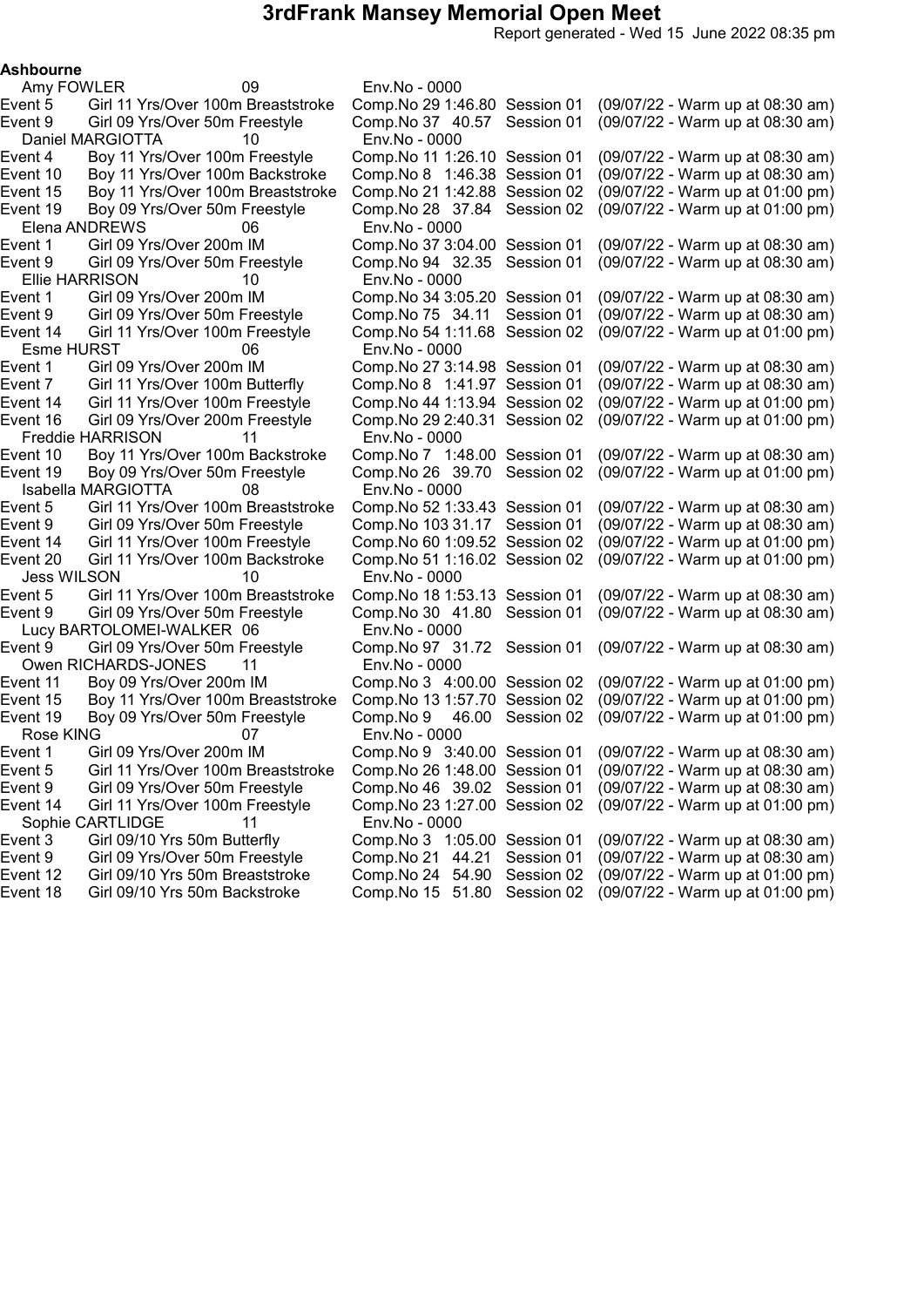Report generated - Wed 15 June 2022 08:35 pm

|                                            |                 |                                                                                                                                                                                                                                                                                                                                              |                            | (09/07/22 - Warm up at 08:30 am)                                                                                                                                                                                                                                                         |
|--------------------------------------------|-----------------|----------------------------------------------------------------------------------------------------------------------------------------------------------------------------------------------------------------------------------------------------------------------------------------------------------------------------------------------|----------------------------|------------------------------------------------------------------------------------------------------------------------------------------------------------------------------------------------------------------------------------------------------------------------------------------|
|                                            |                 |                                                                                                                                                                                                                                                                                                                                              |                            | (09/07/22 - Warm up at 08:30 am)                                                                                                                                                                                                                                                         |
|                                            |                 |                                                                                                                                                                                                                                                                                                                                              |                            | (09/07/22 - Warm up at 01:00 pm)                                                                                                                                                                                                                                                         |
|                                            |                 | Comp.No 1                                                                                                                                                                                                                                                                                                                                    | Session 02                 | (09/07/22 - Warm up at 01:00 pm)                                                                                                                                                                                                                                                         |
|                                            | 09              | Env.No - 0000                                                                                                                                                                                                                                                                                                                                |                            |                                                                                                                                                                                                                                                                                          |
|                                            |                 |                                                                                                                                                                                                                                                                                                                                              |                            | (09/07/22 - Warm up at 08:30 am)                                                                                                                                                                                                                                                         |
|                                            |                 |                                                                                                                                                                                                                                                                                                                                              |                            | (09/07/22 - Warm up at 08:30 am)                                                                                                                                                                                                                                                         |
|                                            |                 |                                                                                                                                                                                                                                                                                                                                              |                            | (09/07/22 - Warm up at 01:00 pm)                                                                                                                                                                                                                                                         |
|                                            |                 |                                                                                                                                                                                                                                                                                                                                              |                            | (09/07/22 - Warm up at 01:00 pm)                                                                                                                                                                                                                                                         |
|                                            |                 |                                                                                                                                                                                                                                                                                                                                              |                            | (09/07/22 - Warm up at 01:00 pm)                                                                                                                                                                                                                                                         |
|                                            |                 |                                                                                                                                                                                                                                                                                                                                              |                            | (09/07/22 - Warm up at 01:00 pm)                                                                                                                                                                                                                                                         |
| <b>BelperMarlin</b><br><b>Toby DRAYSON</b> | Zachary DRAYSON | 11<br>Boy 09 Yrs/Over 200m Freestyle<br>Boy 11 Yrs/Over 100m Backstroke<br>Boy 09 Yrs/Over 200m IM<br>Boy 11 Yrs/Over 100m Butterfly<br>Boy 09 Yrs/Over 200m Freestyle<br>Boy 11 Yrs/Over 100m Backstroke<br>Boy 09 Yrs/Over 200m IM<br>Boy 11 Yrs/Over 100m Breaststroke<br>Boy 11 Yrs/Over 100m Butterfly<br>Boy 09 Yrs/Over 50m Freestyle | Env.No - 0000<br>Comp.No 1 | Session 01<br>Comp. No 12 1:35.64 Session 01<br>Comp. No 17 3:14.52 Session 02<br>Comp. No 31 2:17.30 Session 01<br>Comp. No 27 1:19.51 Session 01<br>Comp. No 35 2:42.60 Session 02<br>Comp. No 44 1:21.60 Session 02<br>Comp. No 11 1:24.41 Session 02<br>Comp. No 64 28.60 Session 02 |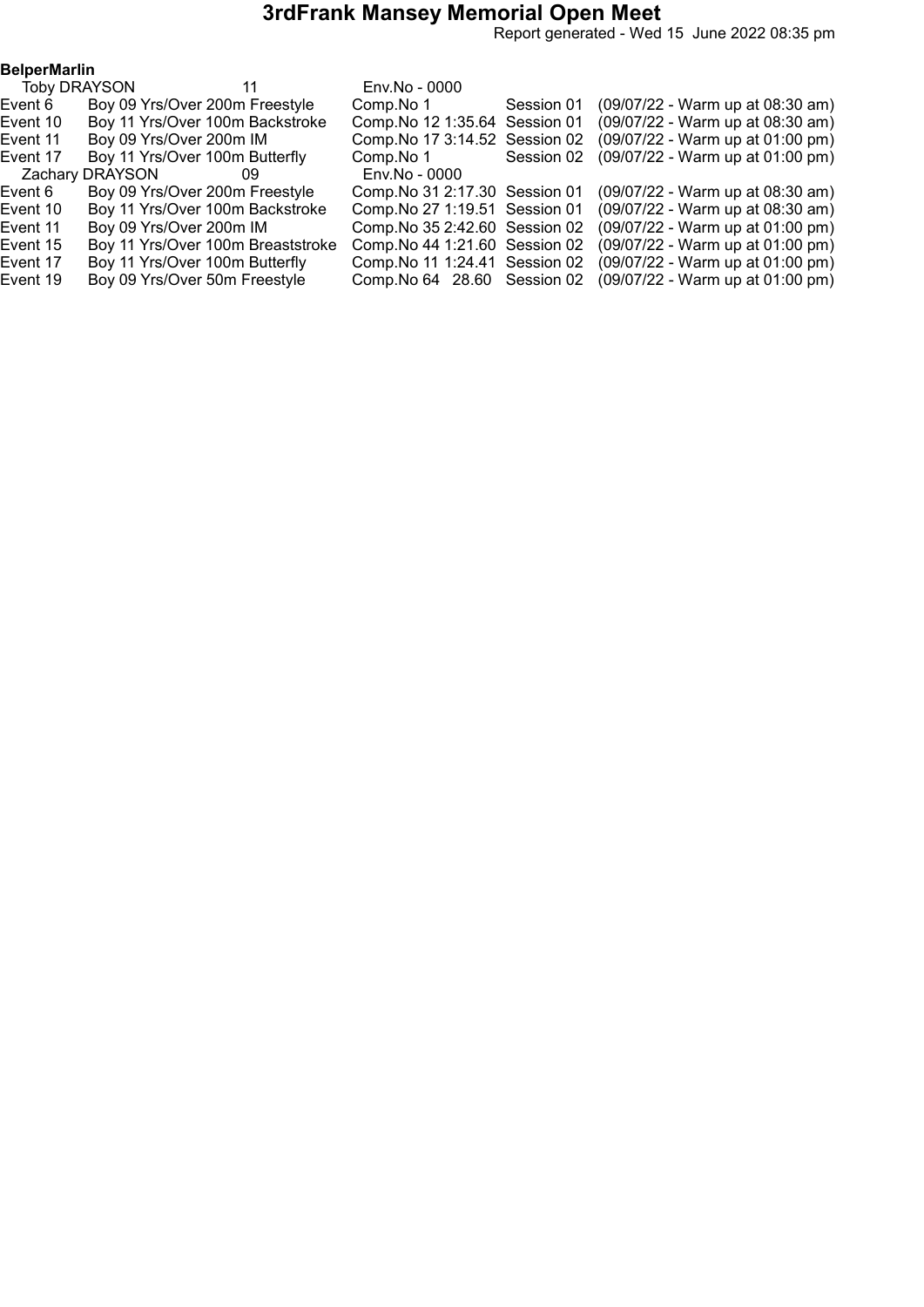Report generated - Wed 15 June 2022 08:35 pm

Calv Bing

Alice LACEY 10 Env.No - 0000 Benjamin ROBERTS 09 Env.No - 0000<br>Event 4 Boy 11 Yrs/Over 100m Freestyle Comp.No 41 1:02.90 Session 01 Boy 11 Yrs/Over 100m Breaststroke<br>Boy 09 Yrs/Over 50m Freestyle Carys POWELL 12 Env.No - 0000<br>Event 1 Girl 09 Yrs/Over 200m IM Comp.No 3 4:10.00 Session 01 Girl 09/10 Yrs 50m Butterfly Comp.No 4 1:04.87 Session 01<br>Girl 09 Yrs/Over 50m Freestyle Comp.No 28 42.88 Session 01 Event 16 Girl 09 Yrs/Over 200m Freestyle Comp.No 2 3:57.56 Session 02<br>Event 18 Girl 09/10 Yrs 50m Backstroke Comp.No 20 \_49.00 Session 02 Chloe CAVAN 10 Env.No - 0000 Chloe SMITH 09 Env.No - 0000 Connie MERRYWEATHER 12 Env.No - 0000 Elizabeth CROWE 09 Env.No - 0000 Emilia ZMARZLY 08 Env.No - 0000 Hanna ZMARZLY 10 Env.No - 0000 Helen MARKWICK 12 Env.No - 0000<br>Event 3 Girl 09/10 Yrs 50m Butterfly Comp.No 5 1:02.88 Session 01 Isabel HARGREAVES 12 Env.No - 0000 James BLACKMAN-EDNEY 07 Env.No - 0000 Joshua LANE 09 Env.No - 0000 Noah LANE 11 Env.No - 0000 Olivia CROFT 11 Env.No - 0000<br>ent 3 Girl 09/10 Yrs 50m Butterfly Comp.No 9 5

Event 1 Girl 09 Yrs/Over 200m IM Comp.No 213:17.90 Session 01 (09/07/22 - Warm up at 08:30 am) Event 7 Girl 11 Yrs/Over 100m Butterfly Comp.No 7 1:42.47 Session 01 (09/07/22 - Warm up at 08:30 am) Event 9 Girl 09 Yrs/Over 50m Freestyle Comp.No 65 35.66 Session 01 (09/07/22 - Warm up at 08:30 am) Event 14 Girl 11 Yrs/Over 100m Freestyle Comp.No 331:18.82 Session 02 (09/07/22 - Warm up at 01:00 pm) Event 16 Girl 09 Yrs/Over 200m Freestyle Comp.No 202:50.43 Session 02 (09/07/22 - Warm up at 01:00 pm) Event 20 Girl 11 Yrs/Over 100m Backstroke Comp.No 301:28.39 Session 02 (09/07/22 - Warm up at 01:00 pm) Comp.No 41 1:02.90 Session 01 (09/07/22 - Warm up at 08:30 am)<br>Comp.No 41 1:10.71 Session 01 (09/07/22 - Warm up at 08:30 am) Event 10 Boy 11 Yrs/Over 100m Backstroke Comp.No 41 1:10.71 Session 01 (09/07/22 - Warm up at 08:30 am)<br>Event 15 Boy 11 Yrs/Over 100m Breaststroke Comp.No 45 1:20.90 Session 02 (09/07/22 - Warm up at 01:00 pm) Event 19 Boy 09 Yrs/Over 50m Freestyle Comp.No 56 29.00 Session 02 (09/07/22 - Warm up at 01:00 pm) Event 1 Girl 09 Yrs/Over 200m IM Comp.No 3 4:10.00 Session 01 (09/07/22 - Warm up at 08:30 am) Event 9 Girl 09 Yrs/Over 50m Freestyle Comp.No 28 42.88 Session 01 (09/07/22 - Warm up at 08:30 am) Event 12 Girl 09/10 Yrs 50m Breaststroke Comp.No 20 56.46 Session 02 (09/07/22 - Warm up at 01:00 pm) Event 18 Girl 09/10 Yrs 50m Backstroke Comp.No 20 49.00 Session 02 (09/07/22 - Warm up at 01:00 pm) Comp.No 11 3:38.07 Session 01 (09/07/22 - Warm up at 08:30 am) Event 5 Girl 11 Yrs/Over 100m Breaststroke Comp.No 191:51.89 Session 01 (09/07/22 - Warm up at 08:30 am) Event 9 Girl 09 Yrs/Over 50m Freestyle Comp.No 38 40.28 Session 01 (09/07/22 - Warm up at 08:30 am) Event 9 Girl 09 Yrs/Over 50m Freestyle Comp.No 48 38.28 Session 01 (09/07/22 - Warm up at 08:30 am) Event 14 Girl 11 Yrs/Over 100m Freestyle Comp.No 5 1:37.87 Session 02 (09/07/22 - Warm up at 01:00 pm) Event 9 Girl 09 Yrs/Over 50m Freestyle Comp.No 7 54.75 Session 01 (09/07/22 - Warm up at 08:30 am) Event 12 Girl 09/10 Yrs 50m Breaststroke Comp.No 8 1:14.93 Session 02 (09/07/22 - Warm up at 01:00 pm) Event 18 Girl 09/10 Yrs 50m Backstroke Comp.No 9 57.65 Session 02 (09/07/22 - Warm up at 01:00 pm) Event 1 Girl 09 Yrs/Over 200m IM Comp.No 283:14.60 Session 01 (09/07/22 - Warm up at 08:30 am) Event 5 Girl 11 Yrs/Over 100m Breaststroke Comp.No 281:47.11 Session 01 (09/07/22 - Warm up at 08:30 am) Event 9 Girl 09 Yrs/Over 50m Freestyle Comp.No 62 36.19 Session 01 (09/07/22 - Warm up at 08:30 am) Event 14 Girl 11 Yrs/Over 100m Freestyle Comp.No 301:21.30 Session 02 (09/07/22 - Warm up at 01:00 pm) Event 16 Girl 09 Yrs/Over 200m Freestyle Comp.No 153:00.32 Session 02 (09/07/22 - Warm up at 01:00 pm) Event 9 Girl 09 Yrs/Over 50m Freestyle Comp.No 73 34.17 Session 01 (09/07/22 - Warm up at 08:30 am) Event 14 Girl 11 Yrs/Over 100m Freestyle Comp.No 381:16.53 Session 02 (09/07/22 - Warm up at 01:00 pm) Event 16 Girl 09 Yrs/Over 200m Freestyle Comp.No 143:01.00 Session 02 (09/07/22 - Warm up at 01:00 pm) Event 20 Girl 11 Yrs/Over 100m Backstroke Comp.No 291:28.45 Session 02 (09/07/22 - Warm up at 01:00 pm) Event 5 Girl 11 Yrs/Over 100m Breaststroke Comp.No 251:48.30 Session 01 (09/07/22 - Warm up at 08:30 am) Event 9 Girl 09 Yrs/Over 50m Freestyle Comp.No 51 38.08 Session 01 (09/07/22 - Warm up at 08:30 am) Event 14 Girl 11 Yrs/Over 100m Freestyle Comp.No 201:30.00 Session 02 (09/07/22 - Warm up at 01:00 pm) Event 20 Girl 11 Yrs/Over 100m Backstroke Comp.No 241:31.60 Session 02 (09/07/22 - Warm up at 01:00 pm) (09/07/22 - Warm up at 08:30 am) Event 9 Girl 09 Yrs/Over 50m Freestyle Comp.No 16 48.73 Session 01 (09/07/22 - Warm up at 08:30 am) Comp.No 12 51.14 Session 01 (09/07/22 - Warm up at 08:30 am) Event 12 Girl 09/10 Yrs 50m Breaststroke Comp.No 121:06.70 Session 02 (09/07/22 - Warm up at 01:00 pm) Event 18 Girl 09/10 Yrs 50m Backstroke Comp.No 10 55.18 Session 02 (09/07/22 - Warm up at 01:00 pm) Event 4 Boy 11 Yrs/Over 100m Freestyle Comp.No 391:03.13 Session 01 (09/07/22 - Warm up at 08:30 am) Event 11 Boy 09 Yrs/Over 200m IM Comp.No 362:41.08 Session 02 (09/07/22 - Warm up at 01:00 pm) Event 17 Boy 11 Yrs/Over 100m Butterfly Comp.No 171:10.76 Session 02 (09/07/22 - Warm up at 01:00 pm) Event 19 Boy 09 Yrs/Over 50m Freestyle Comp.No 59 28.90 Session 02 (09/07/22 - Warm up at 01:00 pm) Event 6 Boy 09 Yrs/Over 200m Freestyle Comp.No 103:10.94 Session 01 (09/07/22 - Warm up at 08:30 am) Event 6 Boy 09 Yrs/Over 200m Freestyle Comp.No 5 4:00.05 Session 01 (09/07/22 - Warm up at 08:30 am) Event 3 Girl 09/10 Yrs 50m Butterfly Comp.No 9 52.56 Session 01 (09/07/22 - Warm up at 08:30 am)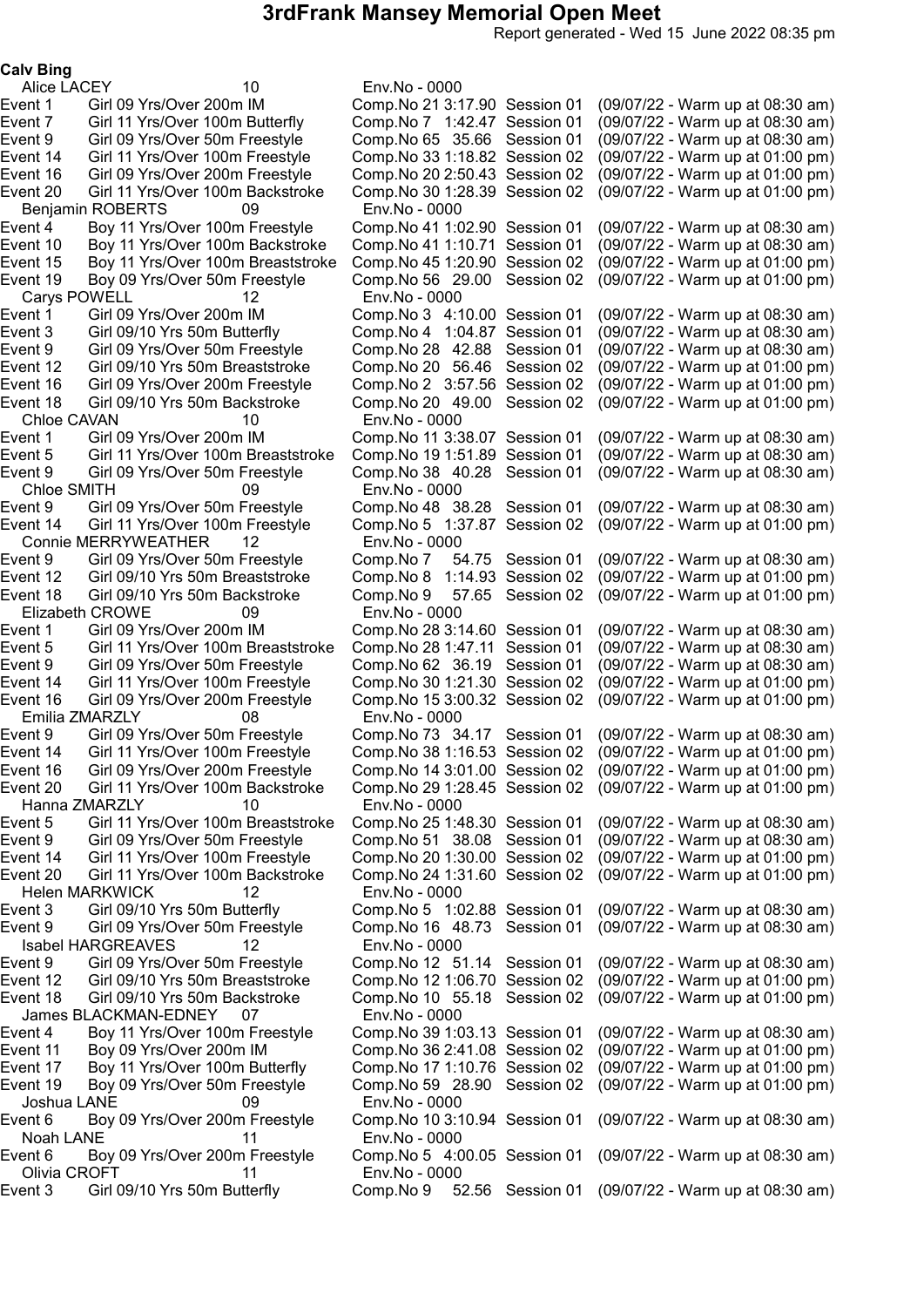|                      |                                    |                                |            | Report generated - Wed 15 June 2022 08:35 pm |
|----------------------|------------------------------------|--------------------------------|------------|----------------------------------------------|
| Event 9              | Girl 09 Yrs/Over 50m Freestyle     | Comp. No 27 42.91              | Session 01 | (09/07/22 - Warm up at 08:30 am)             |
| Event 12             | Girl 09/10 Yrs 50m Breaststroke    | Comp. No 29 48.99              | Session 02 | (09/07/22 - Warm up at 01:00 pm)             |
| Event 18             | Girl 09/10 Yrs 50m Backstroke      | Comp.No 19 50.11               | Session 02 | (09/07/22 - Warm up at 01:00 pm)             |
| Sophie ALONSO        | 09                                 | Env.No - 0000                  |            |                                              |
| Event 1              | Girl 09 Yrs/Over 200m IM           | Comp. No 43 2:59.48 Session 01 |            | (09/07/22 - Warm up at 08:30 am)             |
| Event 5              | Girl 11 Yrs/Over 100m Breaststroke | Comp. No 46 1:36.02 Session 01 |            | (09/07/22 - Warm up at 08:30 am)             |
| Event 7              | Girl 11 Yrs/Over 100m Butterfly    | Comp. No 15 1:31.01            | Session 01 | (09/07/22 - Warm up at 08:30 am)             |
| Event 9              | Girl 09 Yrs/Over 50m Freestyle     | Comp. No 72 34.27              | Session 01 | (09/07/22 - Warm up at 08:30 am)             |
| Event 14             | Girl 11 Yrs/Over 100m Freestyle    | Comp. No 41 1:14.28            | Session 02 | (09/07/22 - Warm up at 01:00 pm)             |
| Event 20             | Girl 11 Yrs/Over 100m Backstroke   | Comp. No 46 1:20.09 Session 02 |            | (09/07/22 - Warm up at 01:00 pm)             |
|                      | Thomas PEARSON<br>07               | Env.No - 0000                  |            |                                              |
| Event 11             | Boy 09 Yrs/Over 200m IM            | Comp. No 42 2:30.00 Session 02 |            | (09/07/22 - Warm up at 01:00 pm)             |
| Event 19             | Boy 09 Yrs/Over 50m Freestyle      | Comp. No 45 32.17              | Session 02 | (09/07/22 - Warm up at 01:00 pm)             |
|                      | <b>Tyler YOUNG-UPTON</b><br>08     | Env.No - 0000                  |            |                                              |
| Event 6              | Boy 09 Yrs/Over 200m Freestyle     | Comp. No 32 2:16.87            | Session 01 | (09/07/22 - Warm up at 08:30 am)             |
| Event 11             | Boy 09 Yrs/Over 200m IM            | Comp.No 38 2:40.00             | Session 02 | (09/07/22 - Warm up at 01:00 pm)             |
| Event 17             | Boy 11 Yrs/Over 100m Butterfly     | Comp. No 3 1:42.01             | Session 02 | (09/07/22 - Warm up at 01:00 pm)             |
| Event 19             | Boy 09 Yrs/Over 50m Freestyle      | Comp. No 62 28.60              | Session 02 | (09/07/22 - Warm up at 01:00 pm)             |
| <b>William INMAN</b> | 06                                 | Env.No - 0000                  |            |                                              |
| Event 6              | Boy 09 Yrs/Over 200m Freestyle     | Comp. No 27 2:22.20 Session 01 |            | (09/07/22 - Warm up at 08:30 am)             |
| Event 10             | Boy 11 Yrs/Over 100m Backstroke    | Comp. No 32 1:16.76 Session 01 |            | (09/07/22 - Warm up at 08:30 am)             |
| Event 11             | Boy 09 Yrs/Over 200m IM            | Comp. No 28 2:50.00 Session 02 |            | (09/07/22 - Warm up at 01:00 pm)             |
| William RAY          | 12                                 | Env.No - 0000                  |            |                                              |
| Event 2              | Boy 09/10 Yrs 50m Breaststroke     | Comp.No 7 1:09.69 Session 01   |            | (09/07/22 - Warm up at 08:30 am)             |
| Event 13             | Boy 09/10 Yrs 50m Butterfly        | Comp. No 2 1:15.13 Session 02  |            | (09/07/22 - Warm up at 01:00 pm)             |
| Event 19             | Boy 09 Yrs/Over 50m Freestyle      | Comp.No 8<br>47.85             | Session 02 | (09/07/22 - Warm up at 01:00 pm)             |
|                      |                                    |                                |            |                                              |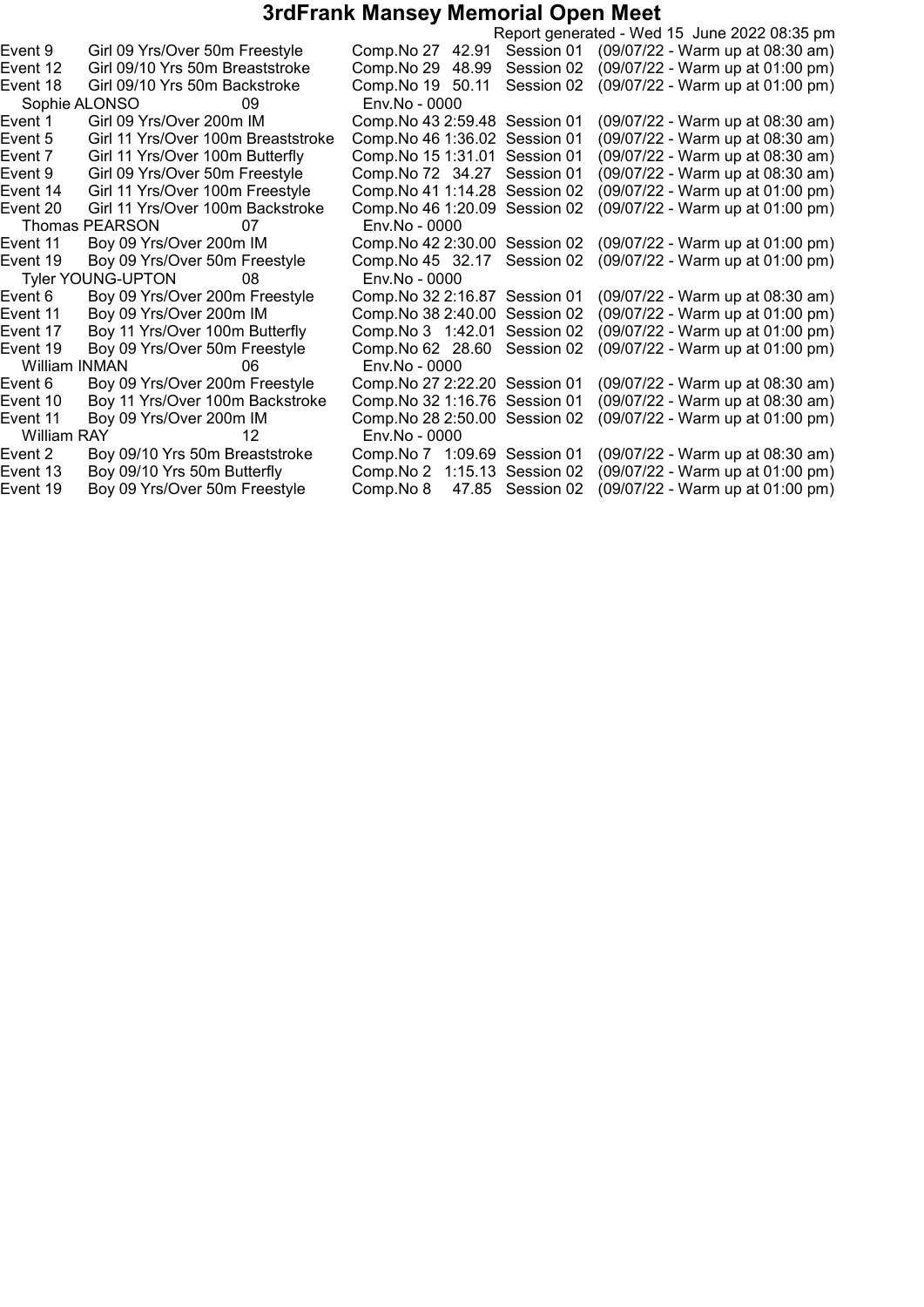Report generated - Wed 15 June 2022 08:35 pm

**DerbyPhoenix** 

Alfie LYNCH 08 Env.No - 0000 Eva LEMMON 08 Env.No - 0000 Event 5 Girl 11 Yrs/Over 100m Breaststroke Comp.No 59 1:24.40 Session 01<br>Event 7 Girl 11 Yrs/Over 100m Butterfly Comp.No 24 1:17.42 Session 01 Eve O'DONNELL 12 Env.No - 0000<br>Event 12 Girl 09/10 Yrs 50m Breaststroke Comp.No 1 Evie PHILLIPS 07 Env.No - 0000 Grace ALLMARK 08 Env.No - 0000 Harry THOMAS 10 Env.No - 0000 Isla COLLUMBELL 10 Env.No - 0000 Jack MOSLEY 12 Env.No - 0000 Jiaxiang ZHOU 12 Env.No - 0000 Roisin POWER 11 Env.No - 0000 Scarlett HOWE 10 Env.No - 0000

Event 4 Boy 11 Yrs/Over 100m Freestyle Comp.No 45 59.74 Session 01 (09/07/22 - Warm up at 08:30 am)<br>Event 10 Boy 11 Yrs/Over 100m Backstroke Comp.No 47 1:05.30 Session 01 (09/07/22 - Warm up at 08:30 am) Boy 11 Yrs/Over 100m Backstroke Comp.No 47 1:05.30 Session 01 (09/07/22 - Warm up at 08:30 am) Event 11 Boy 09 Yrs/Over 200m IM Comp.No 213:07.08 Session 02 (09/07/22 - Warm up at 01:00 pm) Event 15 Boy 11 Yrs/Over 100m Breaststroke Comp.No 251:36.93 Session 02 (09/07/22 - Warm up at 01:00 pm) Event 19 Boy 09 Yrs/Over 50m Freestyle Comp.No 69 27.60 Session 02 (09/07/22 - Warm up at 01:00 pm) Event 1 Girl 09 Yrs/Over 200m IM Comp.No 522:43.23 Session 01 (09/07/22 - Warm up at 08:30 am) Event 7 Girl 11 Yrs/Over 100m Butterfly Comp.No 24 1:17.42 Session 01 (09/07/22 - Warm up at 08:30 am)<br>Event 9 Girl 09 Yrs/Over 50m Freestyle Comp.No 106 30.90 Session 01 (09/07/22 - Warm up at 08:30 am) Event 9 Girl 09 Yrs/Over 50m Freestyle Comp.No 106 30.90 Session 01 (09/07/22 - Warm up at 08:30 am)<br>Event 14 Girl 11 Yrs/Over 100m Freestyle Comp.No 72 1:05.37 Session 02 (09/07/22 - Warm up at 01:00 pm) Event 14 Girl 11 Yrs/Over 100m Freestyle Comp.No 721:05.37 Session 02 (09/07/22 - Warm up at 01:00 pm) Event 16 Girl 09 Yrs/Over 200m Freestyle Comp.No 432:25.46 Session 02 (09/07/22 - Warm up at 01:00 pm) Event 20 Girl 11 Yrs/Over 100m Backstroke Comp.No 491:18.74 Session 02 (09/07/22 - Warm up at 01:00 pm) Girl 09/10 Yrs 50m Breaststroke Comp.No 1 Session 02 (09/07/22 - Warm up at 01:00 pm)<br>Girl 09/10 Yrs 50m Backstroke Comp.No 1 Session 02 (09/07/22 - Warm up at 01:00 pm) Event 18 Girl 09/10 Yrs 50m Backstroke Comp.No 1 Session 02 (09/07/22 - Warm up at 01:00 pm) Event 1 Girl 09 Yrs/Over 200m IM Comp.No 393:00.94 Session 01 (09/07/22 - Warm up at 08:30 am) Girl 11 Yrs/Over 100m Breaststroke Comp.No 32 1:44.44 Session 01 (09/07/22 - Warm up at 08:30 am)<br>Girl 09 Yrs/Over 50m Freestyle Comp.No 80 33.31 Session 01 (09/07/22 - Warm up at 08:30 am) Event 9 Girl 09 Yrs/Over 50m Freestyle Comp.No 80 33.31 Session 01 (09/07/22 - Warm up at 08:30 am) Event 1 Girl 09 Yrs/Over 200m IM Comp.No 413:00.08 Session 01 (09/07/22 - Warm up at 08:30 am) Event 7 Girl 11 Yrs/Over 100m Butterfly Comp.No 121:34.02 Session 01 (09/07/22 - Warm up at 08:30 am) Event 9 Girl 09 Yrs/Over 50m Freestyle Comp.No 77 34.01 Session 01 (09/07/22 - Warm up at 08:30 am) Event 16 Girl 09 Yrs/Over 200m Freestyle Comp.No 25 2:41.93 Session 02 (09/07/22 - Warm up at 01:00 pm)<br>Event 20 Girl 11 Yrs/Over 100m Backstroke Comp.No 33 1:26.54 Session 02 (09/07/22 - Warm up at 01:00 pm) Event 20 Girl 11 Yrs/Over 100m Backstroke Comp.No 331:26.54 Session 02 (09/07/22 - Warm up at 01:00 pm) Event 4 Boy 11 Yrs/Over 100m Freestyle Comp.No 2 Session 01 (09/07/22 - Warm up at 08:30 am) Event 10 Boy 11 Yrs/Over 100m Backstroke Comp.No 1 Session 01 (09/07/22 - Warm up at 08:30 am) Event 15 Boy 11 Yrs/Over 100m Breaststroke Comp.No 2 Session 02 (09/07/22 - Warm up at 01:00 pm) Event 1 Girl 09 Yrs/Over 200m IM Comp.No 6 3:48.00 Session 01 (09/07/22 - Warm up at 08:30 am) Event 9 Girl 09 Yrs/Over 50m Freestyle Comp.No 55 37.10 Session 01 (09/07/22 - Warm up at 08:30 am) Event 14 Girl 11 Yrs/Over 100m Freestyle Comp.No 241:26.52 Session 02 (09/07/22 - Warm up at 01:00 pm) Event 16 Girl 09 Yrs/Over 200m Freestyle Comp.No 4 3:45.82 Session 02 (09/07/22 - Warm up at 01:00 pm) Event 20 Girl 11 Yrs/Over 100m Backstroke Comp.No 281:29.51 Session 02 (09/07/22 - Warm up at 01:00 pm) Event 2 Boy 09/10 Yrs 50m Breaststroke Comp.No 2 Session 01 (09/07/22 - Warm up at 08:30 am) Event 6 Boy 09 Yrs/Over 200m Freestyle Comp.No 2 Session 01 (09/07/22 - Warm up at 08:30 am) Event 8 Boy 09/10 Yrs 50m Backstroke Comp.No 2 Session 01 (09/07/22 - Warm up at 08:30 am) Event 11 Boy 09 Yrs/Over 200m IM Comp.No 1 Session 02 (09/07/22 - Warm up at 01:00 pm) Event 13 Boy 09/10 Yrs 50m Butterfly Comp.No 1 Session 02 (09/07/22 - Warm up at 01:00 pm) Event 19 Boy 09 Yrs/Over 50m Freestyle Comp.No 2 Session 02 (09/07/22 - Warm up at 01:00 pm) Event 2 Boy 09/10 Yrs 50m Breaststroke Comp.No 1 Session 01 (09/07/22 - Warm up at 08:30 am) Event 8 Boy 09/10 Yrs 50m Backstroke Comp.No 9 50.69 Session 01 (09/07/22 - Warm up at 08:30 am) Event 11 Boy 09 Yrs/Over 200m IM Comp.No 2 Session 02 (09/07/22 - Warm up at 01:00 pm) Event 19 Boy 09 Yrs/Over 50m Freestyle Comp.No 16 42.63 Session 02 (09/07/22 - Warm up at 01:00 pm) Girl 09 Yrs/Over 200m IM Comp.No 2 4:12.42 Session 01 (09/07/22 - Warm up at 08:30 am) Event 3 Girl 09/10 Yrs 50m Butterfly Comp.No 14 45.10 Session 01 (09/07/22 - Warm up at 08:30 am) Event 12 Girl 09/10 Yrs 50m Breaststroke Comp.No 23 54.93 Session 02 (09/07/22 - Warm up at 01:00 pm) Comp.No 20 3:21.20 Session 01 (09/07/22 - Warm up at 08:30 am) Event 9 Girl 09 Yrs/Over 50m Freestyle Comp.No 67 35.20 Session 01 (09/07/22 - Warm up at 08:30 am) Event 16 Girl 09 Yrs/Over 200m Freestyle Comp.No 212:49.70 Session 02 (09/07/22 - Warm up at 01:00 pm) Girl 11 Yrs/Over 100m Backstroke Comp.No 34 1:26.04 Session 02 (09/07/22 - Warm up at 01:00 pm)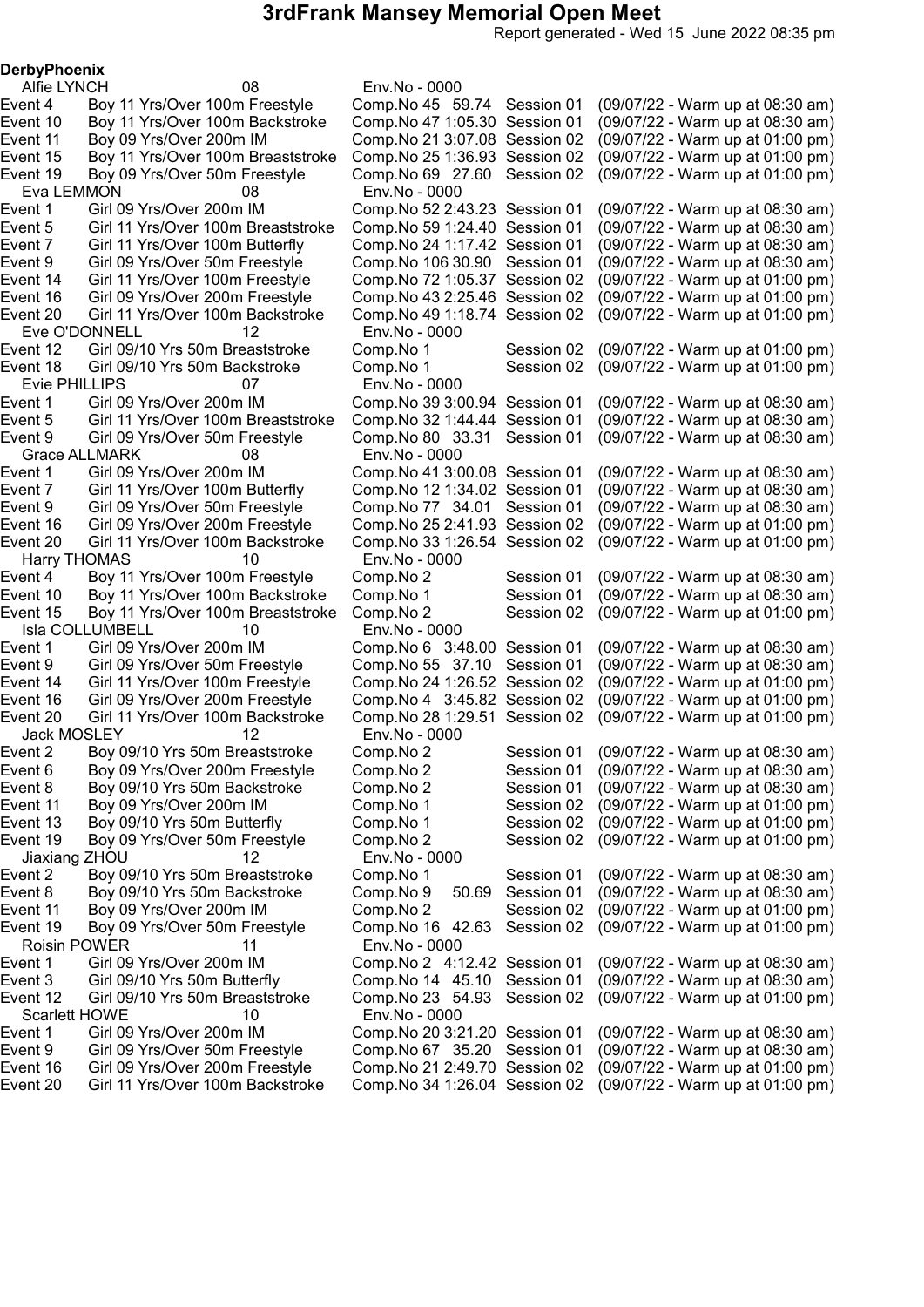Report generated - Wed 15 June 2022 08:35 pm

| ۰,<br>×<br>٧ |  |
|--------------|--|
|--------------|--|

|          | Benjamin ASTON 11               |                                   | Env.No - 0000                  |            |                                    |
|----------|---------------------------------|-----------------------------------|--------------------------------|------------|------------------------------------|
| Event 4  | Boy 11 Yrs/Over 100m Freestyle  |                                   | Comp.No 1                      | Session 01 | (09/07/22 - Warm up at 08:30 am)   |
| Event 15 |                                 | Boy 11 Yrs/Over 100m Breaststroke | Comp. No 16 1:49.47            | Session 02 | $(09/07/22 - Warm up at 01:00 pm)$ |
| Event 19 | Boy 09 Yrs/Over 50m Freestyle   |                                   | Comp.No 1                      | Session 02 | (09/07/22 - Warm up at 01:00 pm)   |
|          | Harry ASTON 68                  |                                   | Env.No - 0000                  |            |                                    |
| Event 4  | Boy 11 Yrs/Over 100m Freestyle  |                                   | Comp. No 29 1:08.90 Session 01 |            | (09/07/22 - Warm up at 08:30 am)   |
| Event 10 |                                 | Boy 11 Yrs/Over 100m Backstroke   | Comp. No 28 1:18.93 Session 01 |            | (09/07/22 - Warm up at 08:30 am)   |
| Event 11 | Boy 09 Yrs/Over 200m IM         |                                   | Comp. No 25 2:53.91 Session 02 |            | (09/07/22 - Warm up at 01:00 pm)   |
| Event 15 |                                 | Boy 11 Yrs/Over 100m Breaststroke | Comp. No 33 1:31.18            | Session 02 | (09/07/22 - Warm up at 01:00 pm)   |
| Event 19 | Boy 09 Yrs/Over 50m Freestyle   |                                   | Comp. No 52 30.68              | Session 02 | (09/07/22 - Warm up at 01:00 pm)   |
|          | Megan HECTOR 10                 |                                   | Env.No - 0000                  |            |                                    |
| Event 7  | Girl 11 Yrs/Over 100m Butterfly |                                   | Comp.No 1                      | Session 01 | (09/07/22 - Warm up at 08:30 am)   |
| Event 9  | Girl 09 Yrs/Over 50m Freestyle  |                                   | Comp.No 96 31.90               | Session 01 | (09/07/22 - Warm up at 08:30 am)   |
| Event 14 | Girl 11 Yrs/Over 100m Freestyle |                                   | Comp. No 63 1:09.15            | Session 02 | (09/07/22 - Warm up at 01:00 pm)   |
| Event 20 |                                 | Girl 11 Yrs/Over 100m Backstroke  | Comp. No 35 1:25.51            | Session 02 | (09/07/22 - Warm up at 01:00 pm)   |
|          | Molly HAMBLEN 09                |                                   | Env.No - 0000                  |            |                                    |
| Event 1  | Girl 09 Yrs/Over 200m IM        |                                   | Comp. No 30 3:08.41 Session 01 |            | (09/07/22 - Warm up at 08:30 am)   |
| Event 9  | Girl 09 Yrs/Over 50m Freestyle  |                                   | Comp.No 76 34.04               | Session 01 | (09/07/22 - Warm up at 08:30 am)   |
| Event 14 | Girl 11 Yrs/Over 100m Freestyle |                                   | Comp. No 46 1:13.65 Session 02 |            | (09/07/22 - Warm up at 01:00 pm)   |
| Event 16 | Girl 09 Yrs/Over 200m Freestyle |                                   | Comp. No 37 2:32.70 Session 02 |            | (09/07/22 - Warm up at 01:00 pm)   |
| Event 20 |                                 | Girl 11 Yrs/Over 100m Backstroke  | Comp. No 42 1:21.93 Session 02 |            | (09/07/22 - Warm up at 01:00 pm)   |
|          |                                 |                                   |                                |            |                                    |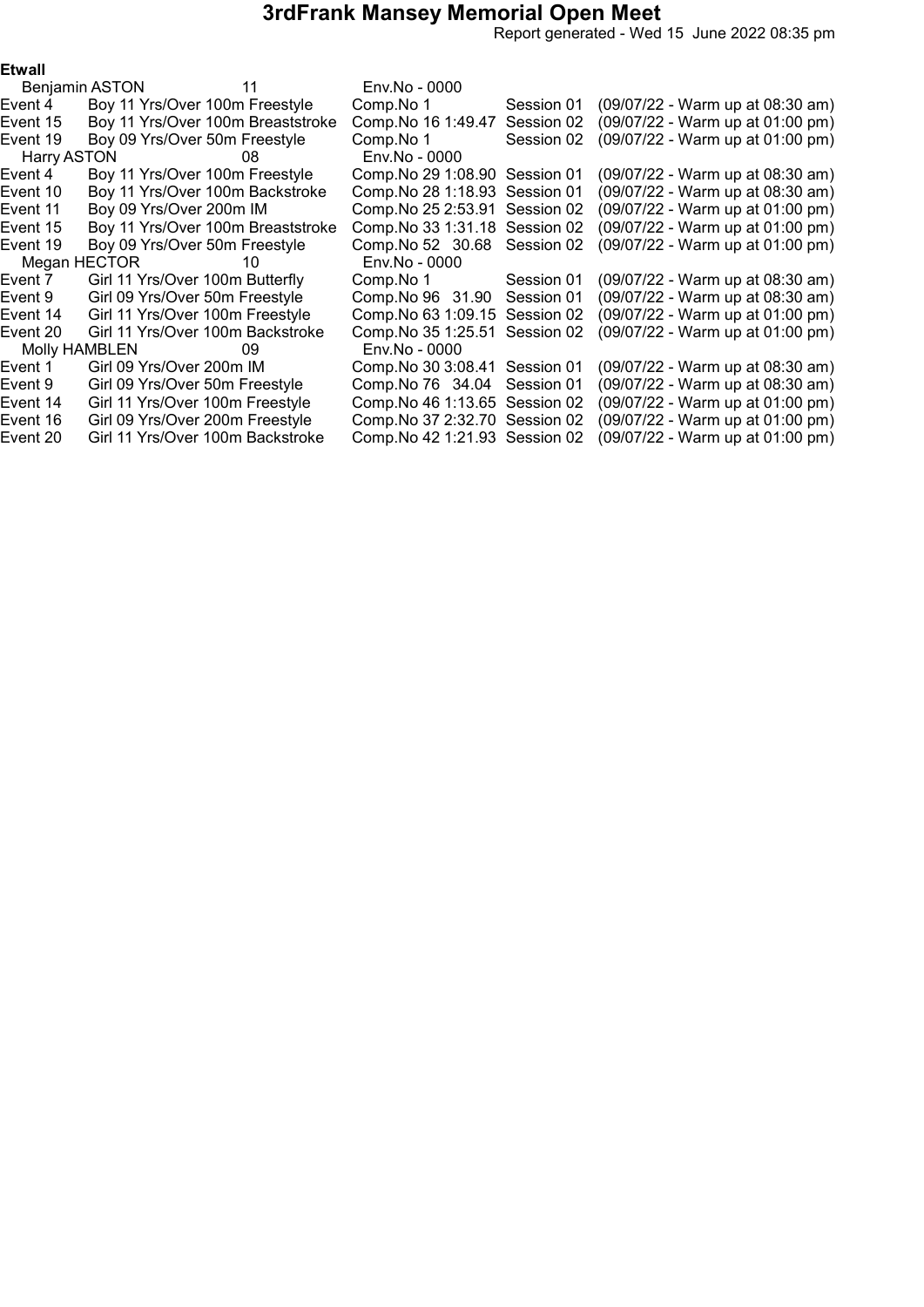Report generated - Wed 15 June 2022 08:35 pm

Hucknall Lin

Adam CLIFTON 05 Env.No - 0000 Alastair MORRISON 11 Env.No - 0000 Caitlin THOMPSON 11 Env.No - 0000<br>Event 1 Girl 09 Yrs/Over 200m IM Comp.No 8 3:44.85 Session 01 Event 7 Girl 11 Yrs/Over 100m Butterfly Comp.No 6 1:50.00 Session 01<br>Event 9 Girl 09 Yrs/Over 50m Freestyle Comp.No 41 40.04 Session 01 Event 20 Girl 11 Yrs/Over 100m Backstroke Charlie TOMLINSON 12 Env.No - 0000<br>5 Event 2 Boy 09/10 Yrs 50m Breaststroke Comp.No 9 Event 19 Boy 09 Yrs/Over 50m Freestyle Comp.No 15 42.78 Session 02 Emily GARTON 11 Env.No - 0000<br>
ent 9 Girl 09 Yrs/Over 50m Freestyle Comp.No 31 4 Heidi COLLINS 10 Env.No - 0000 Isaac BREWSTER 09 Env.No - 0000 James EDWARDS 10 Env.No - 0000 Joe COLLINS 12 Env.No - 0000 Joshua MORGAN 10 Env.No - 0000 Lexi DEAKIN 09 Env.No - 0000 Luke DAVIS 07 Env.No - 0000 Lynden JOHNSON 03 Env.No - 0000 Mia WHEATLEY 08 Env.No - 0000 Nathanael OYEWUSI 11 Env.No - 0000 Rhoda OYEWUSI 08 Env.No - 0000 Sophie DALE 09 Env.No - 0000

Event 15 Boy 11 Yrs/Over 100m Breaststroke Comp.No 491:17.31 Session 02 (09/07/22 - Warm up at 01:00 pm) Event 19 Boy 09 Yrs/Over 50m Freestyle Comp.No 72 27.10 Session 02 (09/07/22 - Warm up at 01:00 pm) Event 2 Boy 09/10 Yrs 50m Breaststroke Comp.No 11 57.26 Session 01 (09/07/22 - Warm up at 08:30 am)<br>Event 6 Boy 09 Yrs/Over 200m Freestyle Comp.No 4 4:10.00 Session 01 (09/07/22 - Warm up at 08:30 am) Boy 09 Yrs/Over 200m Freestyle Comp.No 4 4:10.00 Session 01 (09/07/22 - Warm up at 08:30 am) Girl 09 Yrs/Over 200m IM Comp.No 8 3:44.85 Session 01 (09/07/22 - Warm up at 08:30 am)<br>Girl 11 Yrs/Over 100m Butterfly Comp.No 6 1:50.00 Session 01 (09/07/22 - Warm up at 08:30 am) Event 9 Girl 09 Yrs/Over 50m Freestyle Comp.No 41 40.04 Session 01 (09/07/22 - Warm up at 08:30 am) Event 14 Girl 11 Yrs/Over 100m Freestyle Comp.No 21 1:29.92 Session 02 (09/07/22 - Warm up at 01:00 pm)<br>Event 20 Girl 11 Yrs/Over 100m Backstroke Comp.No 17 1:38.08 Session 02 (09/07/22 - Warm up at 01:00 pm) Event 2 Boy 09/10 Yrs 50m Breaststroke Comp.No 9 57.77 Session 01 (09/07/22 - Warm up at 08:30 am)<br>Event 8 Boy 09/10 Yrs 50m Backstroke Comp.No 8 51.41 Session 01 (09/07/22 - Warm up at 08:30 am) Boy 09/10 Yrs 50m Backstroke Comp.No 8 51.41 Session 01 (09/07/22 - Warm up at 08:30 am)<br>Boy 09/10 Yrs 50m Butterfly Comp.No 4 1:01.97 Session 02 (09/07/22 - Warm up at 01:00 pm) Event 13 Boy 09/10 Yrs 50m Butterfly Comp.No 4 1:01.97 Session 02 (09/07/22 - Warm up at 01:00 pm)<br>Event 19 Bov 09 Yrs/Over 50m Freestvle Comp.No 15 42.78 Session 02 (09/07/22 - Warm up at 01:00 pm) Event 9 Girl 09 Yrs/Over 50m Freestyle Comp.No 31 41.77 Session 01 (09/07/22 - Warm up at 08:30 am) Event 5 Girl 11 Yrs/Over 100m Breaststroke Comp.No 11 2:00.00 Session 01 (09/07/22 - Warm up at 08:30 am) Event 4 Boy 11 Yrs/Over 100m Freestyle Comp.No 221:15.10 Session 01 (09/07/22 - Warm up at 08:30 am) Event 6 Boy 09 Yrs/Over 200m Freestyle Comp.No 162:50.26 Session 01 (09/07/22 - Warm up at 08:30 am) Event 10 Boy 11 Yrs/Over 100m Backstroke Comp.No 231:23.97 Session 01 (09/07/22 - Warm up at 08:30 am) Event 11 Boy 09 Yrs/Over 200m IM Comp.No 233:03.99 Session 02 (09/07/22 - Warm up at 01:00 pm) Event 15 Boy 11 Yrs/Over 100m Breaststroke Comp.No 321:32.60 Session 02 (09/07/22 - Warm up at 01:00 pm) Event 17 Boy 11 Yrs/Over 100m Butterfly Comp.No 2 1:46.94 Session 02 (09/07/22 - Warm up at 01:00 pm) Event 19 Boy 09 Yrs/Over 50m Freestyle Comp.No 46 32.05 Session 02 (09/07/22 - Warm up at 01:00 pm) Event 4 Boy 11 Yrs/Over 100m Freestyle Comp.No 9 1:28.62 Session 01 (09/07/22 - Warm up at 08:30 am) Event 6 Boy 09 Yrs/Over 200m Freestyle Comp.No 9 3:18.30 Session 01 (09/07/22 - Warm up at 08:30 am) Event 10 Boy 11 Yrs/Over 100m Backstroke Comp.No 5 1:51.96 Session 01 (09/07/22 - Warm up at 08:30 am) Event 15 Boy 11 Yrs/Over 100m Breaststroke Comp.No 8 2:07.84 Session 02 (09/07/22 - Warm up at 01:00 pm) Event 19 Boy 09 Yrs/Over 50m Freestyle Comp.No 24 39.76 Session 02 (09/07/22 - Warm up at 01:00 pm) Event 8 Boy 09/10 Yrs 50m Backstroke Comp.No 3 1:09.00 Session 01 (09/07/22 - Warm up at 08:30 am) Event 19 Boy 09 Yrs/Over 50m Freestyle Comp.No 14 43.79 Session 02 (09/07/22 - Warm up at 01:00 pm) Event 4 Boy 11 Yrs/Over 100m Freestyle Comp.No 6 1:36.44 Session 01 (09/07/22 - Warm up at 08:30 am) Event 10 Boy 11 Yrs/Over 100m Backstroke Comp.No 4 1:54.42 Session 01 (09/07/22 - Warm up at 08:30 am) Event 15 Boy 11 Yrs/Over 100m Breaststroke Comp.No 6 2:28.33 Session 02 (09/07/22 - Warm up at 01:00 pm) Event 19 Boy 09 Yrs/Over 50m Freestyle Comp.No 22 41.50 Session 02 (09/07/22 - Warm up at 01:00 pm) Event 9 Girl 09 Yrs/Over 50m Freestyle Comp.No 25 43.62 Session 01 (09/07/22 - Warm up at 08:30 am) Event 11 Boy 09 Yrs/Over 200m IM Comp.No 7 3:53.11 Session 02 (09/07/22 - Warm up at 01:00 pm) Event 15 Boy 11 Yrs/Over 100m Breaststroke Comp.No 191:46.78 Session 02 (09/07/22 - Warm up at 01:00 pm) Event 4 Boy 11 Yrs/Over 100m Freestyle Comp.No 56 56.80 Session 01 (09/07/22 - Warm up at 08:30 am) Event 15 Boy 11 Yrs/Over 100m Breaststroke Comp.No 50 1:12.07 Session 02 (09/07/22 - Warm up at 01:00 pm) Event 17 Boy 11 Yrs/Over 100m Butterfly Comp.No 271:03.46 Session 02 (09/07/22 - Warm up at 01:00 pm) Event 19 Boy 09 Yrs/Over 50m Freestyle Comp.No 81 26.00 Session 02 (09/07/22 - Warm up at 01:00 pm) Event 1 Girl 09 Yrs/Over 200m IM Comp.No 143:35.48 Session 01 (09/07/22 - Warm up at 08:30 am) Event 5 Girl 11 Yrs/Over 100m Breaststroke Comp.No 341:43.40 Session 01 (09/07/22 - Warm up at 08:30 am) Event 9 Girl 09 Yrs/Over 50m Freestyle Comp.No 45 39.02 Session 01 (09/07/22 - Warm up at 08:30 am) Event 19 Boy 09 Yrs/Over 50m Freestyle Comp.No 6 51.27 Session 02 (09/07/22 - Warm up at 01:00 pm) Event 5 Girl 11 Yrs/Over 100m Breaststroke Comp.No 231:49.54 Session 01 (09/07/22 - Warm up at 08:30 am) Event 9 Girl 09 Yrs/Over 50m Freestyle Comp.No 36 40.64 Session 01 (09/07/22 - Warm up at 08:30 am) Event 14 Girl 11 Yrs/Over 100m Freestyle Comp.No 3 1:40.32 Session 02 (09/07/22 - Warm up at 01:00 pm) Event 5 Girl 11 Yrs/Over 100m Breaststroke Comp.No 331:43.99 Session 01 (09/07/22 - Warm up at 08:30 am)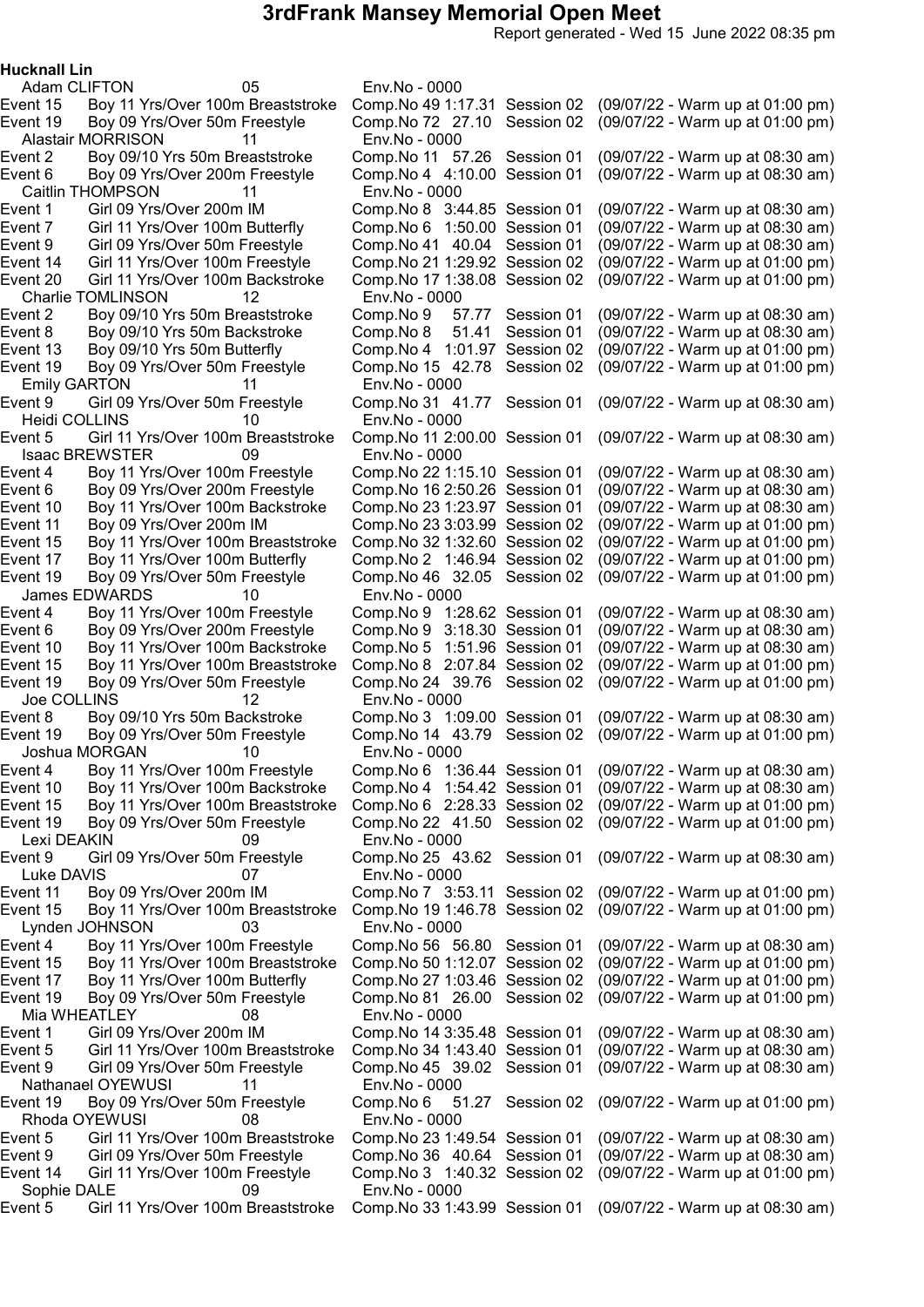|          |                                  | Report generated - Wed 15 June 2022 08:36 pm                          |
|----------|----------------------------------|-----------------------------------------------------------------------|
| Event 9  | Girl 09 Yrs/Over 50m Freestyle   | Comp. No 59 36.41 Session 01 (09/07/22 - Warm up at 08:30 am)         |
| Event 16 | Girl 09 Yrs/Over 200m Freestyle  | Comp. No 11 3:10.00 Session 02 $(09/07/22 - Warm$ up at 01:00 pm)     |
| Event 20 | Girl 11 Yrs/Over 100m Backstroke | Comp. No 14 1:39.79 Session 02 $(09/07/22 - Warm \uplus$ at 01:00 pm) |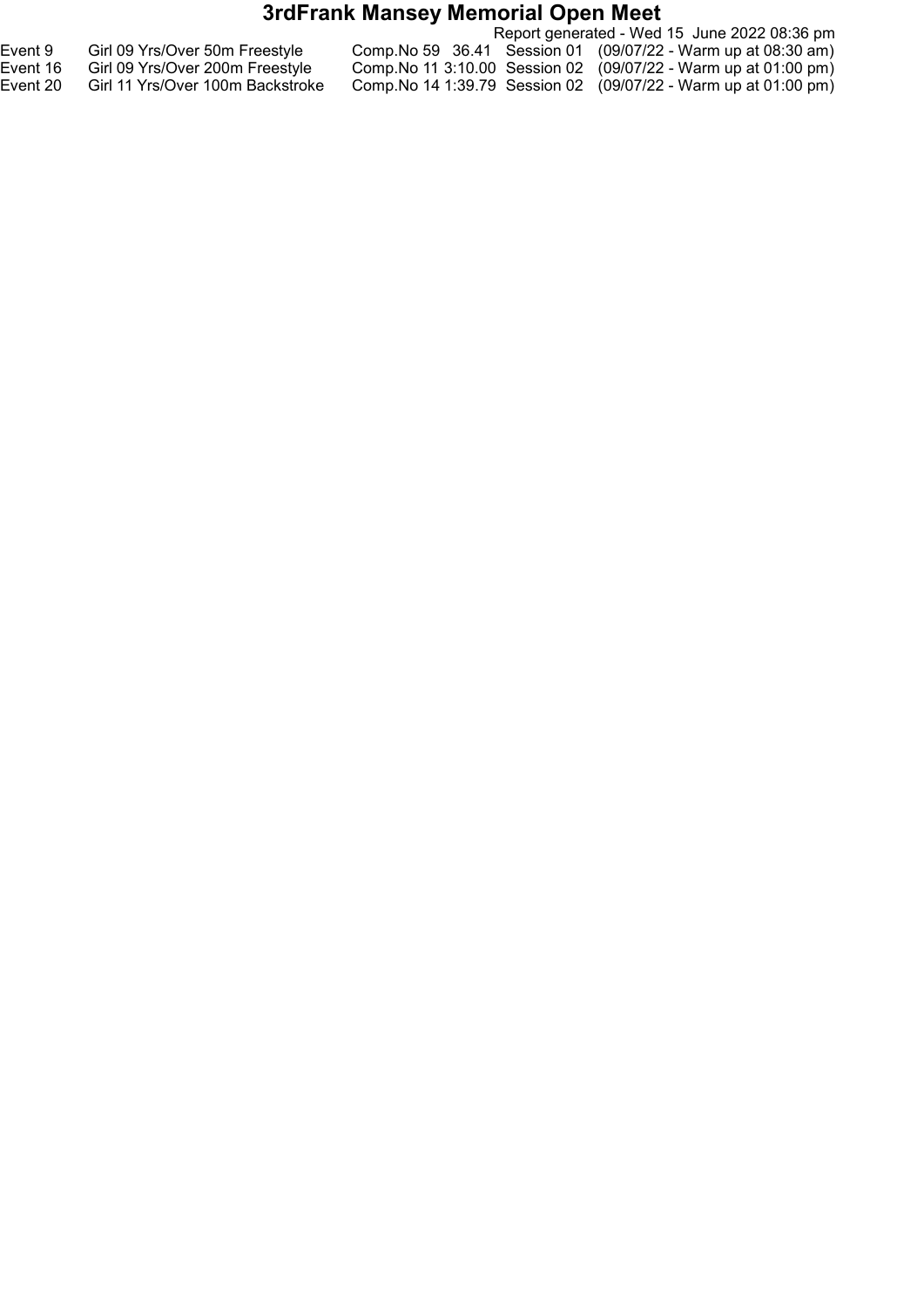Report generated - Wed 15 June 2022 08:36 pm

#### Kimberley

Harry JONES 09 Env.No - 0000 Event 11 Boy 09 Yrs/Over 200m IM Comp.No 123:16.85 Session 02 (09/07/22 - Warm up at 01:00 pm) Event 15 Boy 11 Yrs/Over 100m Breaststroke Comp.No 201:43.77 Session 02 (09/07/22 - Warm up at 01:00 pm) Event 17 Boy 11 Yrs/Over 100m Butterfly Comp.No 5 1:36.24 Session 02 (09/07/22 - Warm up at 01:00 pm) Event 19 Boy 09 Yrs/Over 50m Freestyle Comp.No 43 33.60 Session 02 (09/07/22 - Warm up at 01:00 pm) Jack GREEN 09 Env.No - 0000 Boy 11 Yrs/Over 100m Freestyle Comp.No 14 1:22.72 Session 01 (09/07/22 - Warm up at 08:30 am) Event 19 Boy 09 Yrs/Over 50m Freestyle Comp.No 29 37.28 Session 02 (09/07/22 - Warm up at 01:00 pm) Jack KIRBY 06 Env.No - 0000<br>Event 4 Boy 11 Yrs/Over 100m Freestyle Comp.No 28 1:08.95 Session 01 Boy 11 Yrs/Over 100m Freestyle Comp.No 28 1:08.95 Session 01 (09/07/22 - Warm up at 08:30 am)<br>Boy 09 Yrs/Over 200m Freestyle Comp.No 18 2:41.23 Session 01 (09/07/22 - Warm up at 08:30 am) Event 6 Boy 09 Yrs/Over 200m Freestyle Comp.No 182:41.23 Session 01 (09/07/22 - Warm up at 08:30 am) Lewis WALL 07 Env.No - 0000 (09/07/22 - Warm up at 01:00 pm)<br>(09/07/22 - Warm up at 01:00 pm) Event 15 Boy 11 Yrs/Over 100m Breaststroke Comp.No 35 1:30.07 Session 02<br>Event 17 Boy 11 Yrs/Over 100m Butterfly Comp.No 16 1:13.16 Session 02 Boy 11 Yrs/Over 100m Butterfly Comp.No 16 1:13.16 Session 02 (09/07/22 - Warm up at 01:00 pm)<br>Boy 09 Yrs/Over 50m Freestyle Comp.No 54 29.89 Session 02 (09/07/22 - Warm up at 01:00 pm) Event 19 Boy 09 Yrs/Over 50m Freestyle Comp.No 54 29.89 Session 02 (09/07/22 - Warm up at 01:00 pm) Poppy LOWTON 12 Env.No - 0000<br>4 Event 9 Girl 09 Yrs/Over 50m Freestyle Comp.No 19 Comp.No 19 45.07 Session 01 (09/07/22 - Warm up at 08:30 am) Event 12 Girl 09/10 Yrs 50m Breaststroke Comp.No 25 53.48 Session 02 (09/07/22 - Warm up at 01:00 pm) Scarlett MELLORS 09 Env.No - 0000 Comp.No 10 3:38.41 Session 01 (09/07/22 - Warm up at 08:30 am) Event 5 Girl 11 Yrs/Over 100m Breaststroke Comp.No 381:41.30 Session 01 (09/07/22 - Warm up at 08:30 am) Event 7 Girl 11 Yrs/Over 100m Butterfly Comp.No 9 1:39.95 Session 01 (09/07/22 - Warm up at 08:30 am) Sienna WILLIAMS 10 Env.No - 0000 Event 5 Girl 11 Yrs/Over 100m Breaststroke Comp.No 3 2:27.65 Session 01 (09/07/22 - Warm up at 08:30 am) Event 14 Girl 11 Yrs/Over 100m Freestyle Comp.No 1 1:52.86 Session 02 (09/07/22 - Warm up at 01:00 pm) Event 20 Girl 11 Yrs/Over 100m Backstroke Comp.No 3 2:03.21 Session 02 (09/07/22 - Warm up at 01:00 pm) Theo GILHAM 11 Env.No - 0000 Event 4 Boy 11 Yrs/Over 100m Freestyle Comp.No 101:26.27 Session 01 (09/07/22 - Warm up at 08:30 am) Event 10 Boy 11 Yrs/Over 100m Backstroke Comp.No 161:34.30 Session 01 (09/07/22 - Warm up at 08:30 am) Event 11 Boy 09 Yrs/Over 200m IM Comp.No 11 3:21.42 Session 02 (09/07/22 - Warm up at 01:00 pm) Event 15 Boy 11 Yrs/Over 100m Breaststroke Comp.No 181:47.10 Session 02 (09/07/22 - Warm up at 01:00 pm) Thomas LOWTON 10 Env.No - 0000 Event 11 Boy 09 Yrs/Over 200m IM Comp.No 143:16.28 Session 02 (09/07/22 - Warm up at 01:00 pm) Event 15 Boy 11 Yrs/Over 100m Breaststroke Comp.No 311:32.72 Session 02 (09/07/22 - Warm up at 01:00 pm) Event 17 Boy 11 Yrs/Over 100m Butterfly Comp.No 6 1:36.03 Session 02 (09/07/22 - Warm up at 01:00 pm) Event 19 Boy 09 Yrs/Over 50m Freestyle Comp.No 38 34.25 Session 02 (09/07/22 - Warm up at 01:00 pm)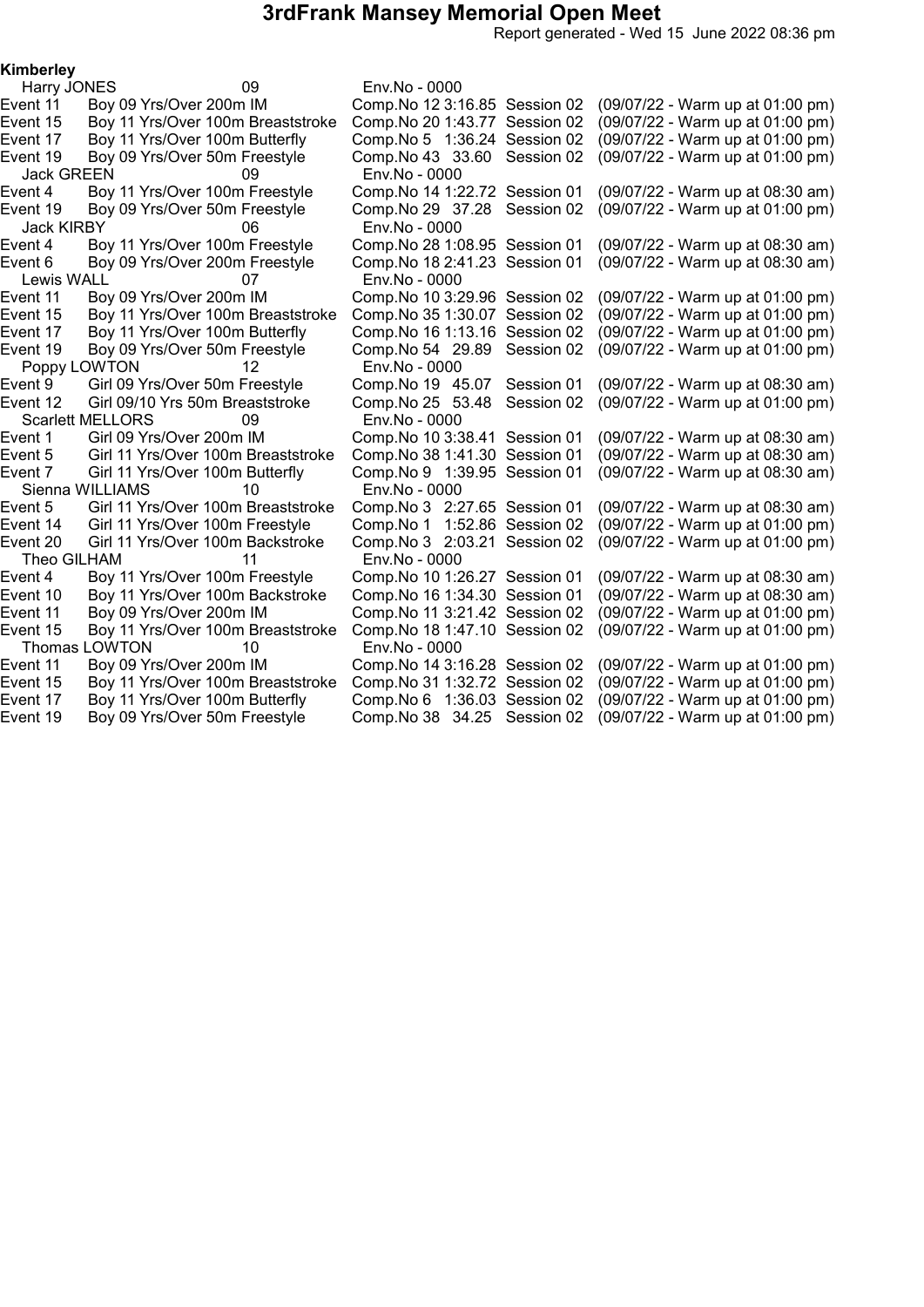Report generated - Wed 15 June 2022 08:36 pm

#### Matlock

Amy NEEDHAM 11 Env.No - 0000 Brandon HOTHAM 04 Env.No - 0000 Event 15 Boy 11 Yrs/Over 100m Breaststroke Comp.No 51 1:11.11 Session 02<br>Event 17 Boy 11 Yrs/Over 100m Butterfly Comp.No 24 1:05.81 Session 02 Event 19 Boy 09 Yrs/Over 50m Freestyle Comp.No 83 25.93 Session 02 Callum BURCH 06 Env.No - 0000 Casey STILES 12 Env.No - 0000<br>Event 2 Boy 09/10 Yrs 50m Breaststroke Comp.No 3 Chloe STANILAND 09 Env.No - 0000<br>Event 5 Girl 11 Yrs/Over 100m Breaststroke Comp.No 51 1:3 Ethan BURCH 10 Env.No - 0000 Francesca LIDGETT 10 Env.No - 0000 Freya STEVENSON 10 Env.No - 0000 Isabelle LESTER 05 Env.No - 0000 Isla WOOLF 10 Env.No - 0000 Jake HOTHAM 05 Env.No - 0000 Jasmine WHEAL 10 Env.No - 0000 Jeska HENDERSON 05 Env.No - 0000 Matthew WILLIAMS 04 Oscar WAINWRIGHT 09 Env.No - 0000

Event 9 Girl 09 Yrs/Over 50m Freestyle Comp.No 24 43.86 Session 01 (09/07/22 - Warm up at 08:30 am)<br>Event 12 Girl 09/10 Yrs 50m Breaststroke Comp.No 27 51.24 Session 02 (09/07/22 - Warm up at 01:00 pm) Event 12 Girl 09/10 Yrs 50m Breaststroke Comp.No 27 51.24 Session 02 (09/07/22 - Warm up at 01:00 pm) Boy 11 Yrs/Over 100m Freestyle Comp.No 57 56.78 Session 01 (09/07/22 - Warm up at 08:30 am) Event 6 Boy 09 Yrs/Over 200m Freestyle Comp.No 35 2:14.23 Session 01 (09/07/22 - Warm up at 08:30 am)<br>Event 10 Boy 11 Yrs/Over 100m Backstroke Comp.No 40 1:11.19 Session 01 (09/07/22 - Warm up at 08:30 am) Boy 11 Yrs/Over 100m Backstroke Comp.No 40 1:11.19 Session 01 (09/07/22 - Warm up at 08:30 am) Event 11 Boy 09 Yrs/Over 200m IM Comp.No 44 2:27.40 Session 02 (09/07/22 - Warm up at 01:00 pm)<br>Event 15 Boy 11 Yrs/Over 100m Breaststroke Comp.No 51 1:11.11 Session 02 (09/07/22 - Warm up at 01:00 pm) (09/07/22 - Warm up at 01:00 pm)<br>(09/07/22 - Warm up at 01:00 pm) Boy 11 Yrs/Over 100m Butterfly Comp.No 20 1:08.36 Session 02 (09/07/22 - Warm up at 01:00 pm)<br>Boy 09 Yrs/Over 50m Freestyle Comp.No 73 26.92 Session 02 (09/07/22 - Warm up at 01:00 pm) Event 19 Boy 09 Yrs/Over 50m Freestyle Comp.No 73 26.92 Session 02 (09/07/22 - Warm up at 01:00 pm) Event 2 Boy 09/10 Yrs 50m Breaststroke Comp.No 3 Session 01 (09/07/22 - Warm up at 08:30 am)<br>Boy 09/10 Yrs 50m Backstroke Comp.No 1 Session 01 (09/07/22 - Warm up at 08:30 am) Event 8 Boy 09/10 Yrs 50m Backstroke Comp.No 1 Session 01 (09/07/22 - Warm up at 08:30 am) Event 5 Girl 11 Yrs/Over 100m Breaststroke Comp.No 51 1:33.56 Session 01 (09/07/22 - Warm up at 08:30 am)<br>Event 9 Girl 09 Yrs/Over 50m Freestyle Comp.No 91 32.53 Session 01 (09/07/22 -Girl 09 Yrs/Over 50m Freestyle Comp.No 91 32.53 Session 01 (09/07/22 - Warm up at 08:30 am) Event 14 Girl 11 Yrs/Over 100m Freestyle Comp.No 471:13.63 Session 02 (09/07/22 - Warm up at 01:00 pm) Event 15 Boy 11 Yrs/Over 100m Breaststroke Comp.No 231:40.74 Session 02 (09/07/22 - Warm up at 01:00 pm) Event 19 Boy 09 Yrs/Over 50m Freestyle Comp.No 39 34.15 Session 02 (09/07/22 - Warm up at 01:00 pm) Event 5 Girl 11 Yrs/Over 100m Breaststroke Comp.No 141:55.23 Session 01 (09/07/22 - Warm up at 08:30 am) Event 9 Girl 09 Yrs/Over 50m Freestyle Comp.No 44 39.13 Session 01 (09/07/22 - Warm up at 08:30 am) Event 14 Girl 11 Yrs/Over 100m Freestyle Comp.No 181:31.08 Session 02 (09/07/22 - Warm up at 01:00 pm) Event 9 Girl 09 Yrs/Over 50m Freestyle Comp.No 50 38.10 Session 01 (09/07/22 - Warm up at 08:30 am) Event 20 Girl 11 Yrs/Over 100m Backstroke Comp.No 131:40.00 Session 02 (09/07/22 - Warm up at 01:00 pm) Event 1 Girl 09 Yrs/Over 200m IM Comp.No 532:42.69 Session 01 (09/07/22 - Warm up at 08:30 am) Event 5 Girl 11 Yrs/Over 100m Breaststroke Comp.No 541:32.50 Session 01 (09/07/22 - Warm up at 08:30 am) Event 7 Girl 11 Yrs/Over 100m Butterfly Comp.No 251:16.33 Session 01 (09/07/22 - Warm up at 08:30 am) Event 16 Girl 09 Yrs/Over 200m Freestyle Comp.No 442:25.31 Session 02 (09/07/22 - Warm up at 01:00 pm) Event 5 Girl 11 Yrs/Over 100m Breaststroke Comp.No 221:49.73 Session 01 (09/07/22 - Warm up at 08:30 am) Event 7 Girl 11 Yrs/Over 100m Butterfly Comp.No 3 2:00.00 Session 01 (09/07/22 - Warm up at 08:30 am) Event 9 Girl 09 Yrs/Over 50m Freestyle Comp.No 26 43.26 Session 01 (09/07/22 - Warm up at 08:30 am) Event 14 Girl 11 Yrs/Over 100m Freestyle Comp.No 9 1:35.51 Session 02 (09/07/22 - Warm up at 01:00 pm) Event 20 Girl 11 Yrs/Over 100m Backstroke Comp.No 4 2:00.00 Session 02 (09/07/22 - Warm up at 01:00 pm) Event 4 Boy 11 Yrs/Over 100m Freestyle Comp.No 421:02.43 Session 01 (09/07/22 - Warm up at 08:30 am) Event 6 Boy 09 Yrs/Over 200m Freestyle Comp.No 302:18.87 Session 01 (09/07/22 - Warm up at 08:30 am) Event 10 Boy 11 Yrs/Over 100m Backstroke Comp.No 421:10.40 Session 01 (09/07/22 - Warm up at 08:30 am) Event 11 Boy 09 Yrs/Over 200m IM Comp.No 342:43.31 Session 02 (09/07/22 - Warm up at 01:00 pm) Event 15 Boy 11 Yrs/Over 100m Breaststroke Comp.No 391:26.70 Session 02 (09/07/22 - Warm up at 01:00 pm) Event 17 Boy 11 Yrs/Over 100m Butterfly Comp.No 101:24.66 Session 02 (09/07/22 - Warm up at 01:00 pm) Event 19 Boy 09 Yrs/Over 50m Freestyle Comp.No 61 28.81 Session 02 (09/07/22 - Warm up at 01:00 pm) Girl 11 Yrs/Over 100m Breaststroke Comp.No 12 2:00.00 Session 01 (09/07/22 - Warm up at 08:30 am) Event 9 Girl 09 Yrs/Over 50m Freestyle Comp.No 15 48.73 Session 01 (09/07/22 - Warm up at 08:30 am) Event 14 Girl 11 Yrs/Over 100m Freestyle Comp.No 11 1:35.00 Session 02 (09/07/22 - Warm up at 01:00 pm) Event 7 Girl 11 Yrs/Over 100m Butterfly Comp.No 281:15.00 Session 01 (09/07/22 - Warm up at 08:30 am) Event 9 Girl 09 Yrs/Over 50m Freestyle Comp.No 112 30.33 Session 01 (09/07/22 - Warm up at 08:30 am) Event 14 Girl 11 Yrs/Over 100m Freestyle Comp.No 651:07.42 Session 02 (09/07/22 - Warm up at 01:00 pm) Event 4 Boy 11 Yrs/Over 100m Freestyle Comp.No 361:04.04 Session 01 (09/07/22 - Warm up at 08:30 am) Event 10 Boy 11 Yrs/Over 100m Backstroke Comp.No 361:13.81 Session 01 (09/07/22 - Warm up at 08:30 am) Event 17 Boy 11 Yrs/Over 100m Butterfly Comp.No 121:24.00 Session 02 (09/07/22 - Warm up at 01:00 pm) Event 19 Boy 09 Yrs/Over 50m Freestyle Comp.No 65 28.05 Session 02 (09/07/22 - Warm up at 01:00 pm) Event 4 Boy 11 Yrs/Over 100m Freestyle Comp.No 191:18.41 Session 01 (09/07/22 - Warm up at 08:30 am)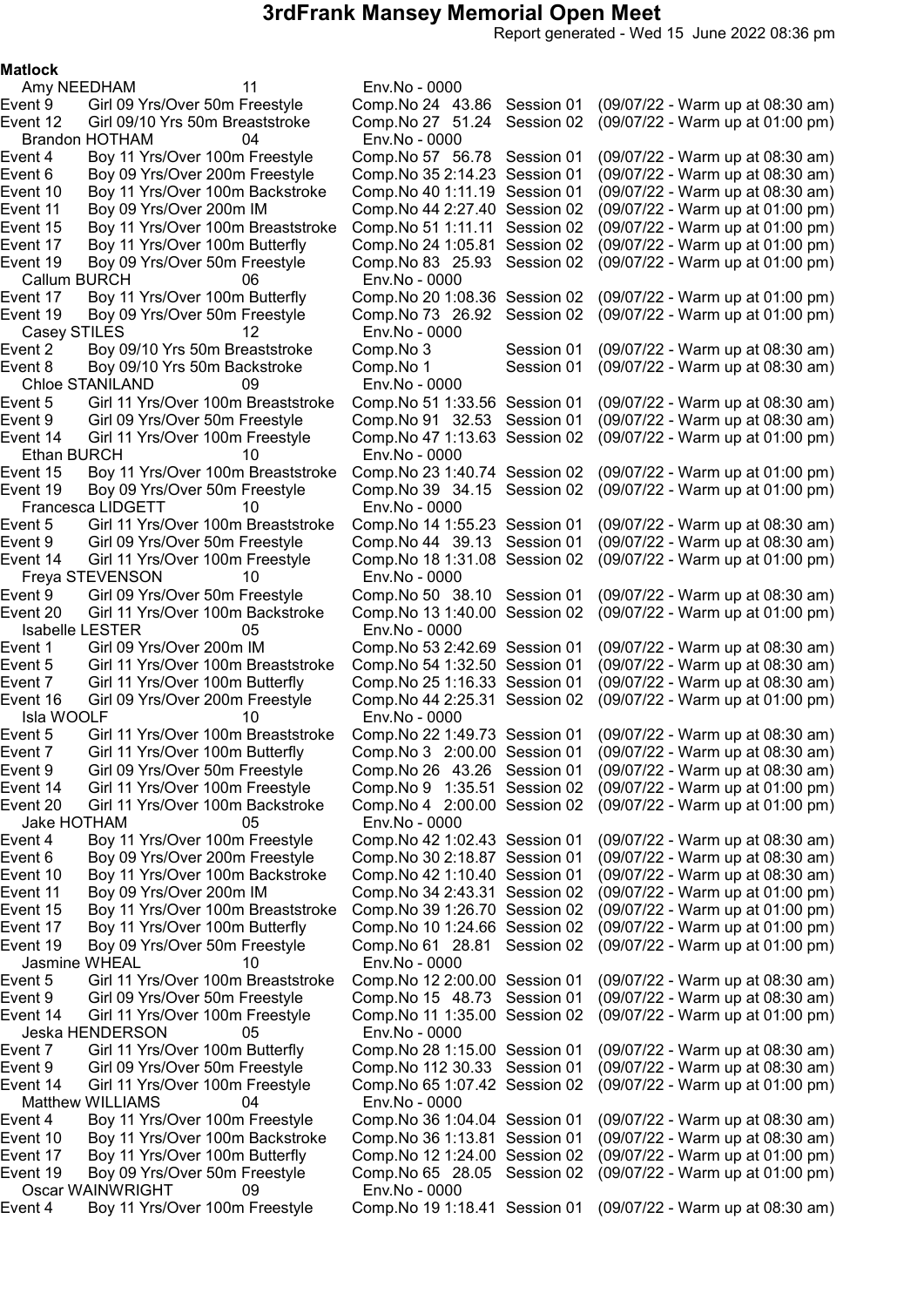|          |                                    |    |                                |            | Report generated - Wed 15 June 2022 08:36 pm |  |
|----------|------------------------------------|----|--------------------------------|------------|----------------------------------------------|--|
| Event 6  | Boy 09 Yrs/Over 200m Freestyle     |    | Comp. No 15 2:51.43 Session 01 |            | (09/07/22 - Warm up at 08:30 am)             |  |
| Event 10 | Boy 11 Yrs/Over 100m Backstroke    |    | Comp. No 13 1:35.00 Session 01 |            | (09/07/22 - Warm up at 08:30 am)             |  |
| Event 15 | Boy 11 Yrs/Over 100m Breaststroke  |    | Comp. No 22 1:41.18 Session 02 |            | (09/07/22 - Warm up at 01:00 pm)             |  |
| Event 19 | Boy 09 Yrs/Over 50m Freestyle      |    | Comp. No 42 33.62 Session 02   |            | (09/07/22 - Warm up at 01:00 pm)             |  |
|          | Rory BURCH 07                      |    | Env.No - 0000                  |            |                                              |  |
| Event 15 | Boy 11 Yrs/Over 100m Breaststroke  |    | Comp. No 47 1:18.64            | Session 02 | (09/07/22 - Warm up at 01:00 pm)             |  |
| Event 19 | Boy 09 Yrs/Over 50m Freestyle      |    | Comp. No 74 26.90              | Session 02 | (09/07/22 - Warm up at 01:00 pm)             |  |
|          | Samson ROGERS 69                   |    | Env.No - 0000                  |            |                                              |  |
| Event 10 | Boy 11 Yrs/Over 100m Backstroke    |    | Comp.No 2                      | Session 01 | (09/07/22 - Warm up at 08:30 am)             |  |
| Event 15 | Boy 11 Yrs/Over 100m Breaststroke  |    | Comp.No 1                      | Session 02 | (09/07/22 - Warm up at 01:00 pm)             |  |
| Event 19 | Boy 09 Yrs/Over 50m Freestyle      |    | Comp.No 3                      | Session 02 | (09/07/22 - Warm up at 01:00 pm)             |  |
|          | Sapphie PRICE 69                   |    | Env.No - 0000                  |            |                                              |  |
| Event 9  | Girl 09 Yrs/Over 50m Freestyle     |    | Comp. No 78 33.84              | Session 01 | (09/07/22 - Warm up at 08:30 am)             |  |
| Event 14 | Girl 11 Yrs/Over 100m Freestyle    |    | Comp. No 45 1:13.68            | Session 02 | (09/07/22 - Warm up at 01:00 pm)             |  |
| Event 16 | Girl 09 Yrs/Over 200m Freestyle    |    | Comp. No 28 2:40.61            | Session 02 | (09/07/22 - Warm up at 01:00 pm)             |  |
|          | Willow FARNEN                      | 10 | Env.No - 0000                  |            |                                              |  |
| Event 5  | Girl 11 Yrs/Over 100m Breaststroke |    | Comp. No 20 1:50.58 Session 01 |            | (09/07/22 - Warm up at 08:30 am)             |  |
| Event 9  | Girl 09 Yrs/Over 50m Freestyle     |    | Comp. No 47 38.66              | Session 01 | (09/07/22 - Warm up at 08:30 am)             |  |
| Event 14 | Girl 11 Yrs/Over 100m Freestyle    |    | Comp. No 6 1:37.37 Session 02  |            | (09/07/22 - Warm up at 01:00 pm)             |  |
| Event 20 | Girl 11 Yrs/Over 100m Backstroke   |    | Comp. No 5 1:56.33 Session 02  |            | (09/07/22 - Warm up at 01:00 pm)             |  |
|          |                                    |    |                                |            |                                              |  |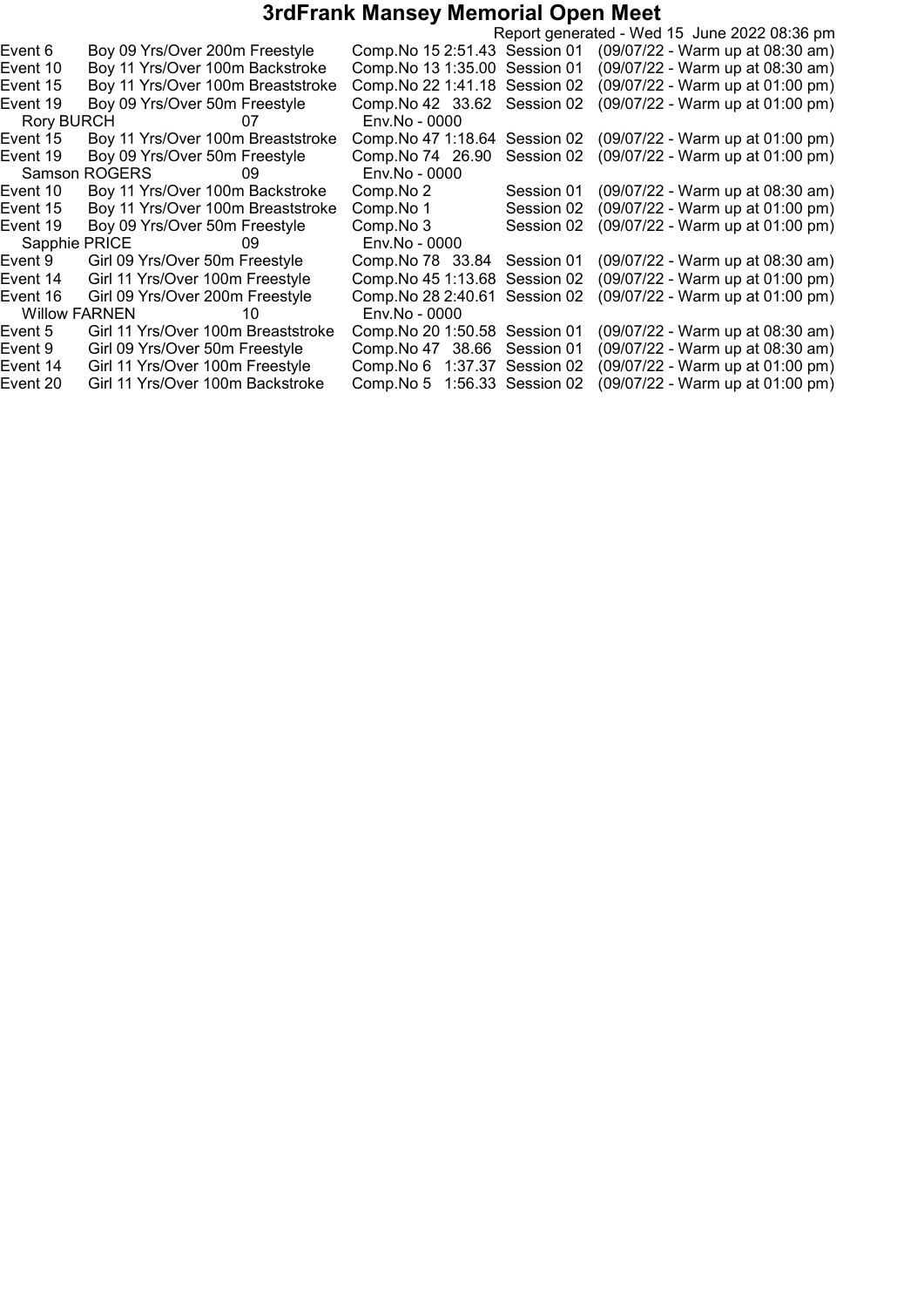Report generated - Wed 15 June 2022 08:36 pm

| Melton M'bry |  |
|--------------|--|
|--------------|--|

|             | Eloise ALLSAGER                 | 07                                 | Env.No - 0000                  |            |                                  |
|-------------|---------------------------------|------------------------------------|--------------------------------|------------|----------------------------------|
| Event 1     | Girl 09 Yrs/Over 200m IM        |                                    | Comp. No 51 2:48.00 Session 01 |            | (09/07/22 - Warm up at 08:30 am) |
| Event 5     |                                 | Girl 11 Yrs/Over 100m Breaststroke | Comp. No 58 1:29.05 Session 01 |            | (09/07/22 - Warm up at 08:30 am) |
| Event 9     | Girl 09 Yrs/Over 50m Freestyle  |                                    | Comp. No 110 30.66 Session 01  |            | (09/07/22 - Warm up at 08:30 am) |
| Event 14    | Girl 11 Yrs/Over 100m Freestyle |                                    | Comp. No 67 1:07.13 Session 02 |            | (09/07/22 - Warm up at 01:00 pm) |
| Event 16    |                                 | Girl 09 Yrs/Over 200m Freestyle    | Comp. No 42 2:26.76 Session 02 |            | (09/07/22 - Warm up at 01:00 pm) |
| Event 20    |                                 | Girl 11 Yrs/Over 100m Backstroke   | Comp. No 31 1:28.19 Session 02 |            | (09/07/22 - Warm up at 01:00 pm) |
| Evie COBURN |                                 | 09                                 | Env.No - 0000                  |            |                                  |
| Event 1     | Girl 09 Yrs/Over 200m IM        |                                    | Comp. No 48 2:53.94 Session 01 |            | (09/07/22 - Warm up at 08:30 am) |
| Event 7     | Girl 11 Yrs/Over 100m Butterfly |                                    | Comp. No 17 1:29.88 Session 01 |            | (09/07/22 - Warm up at 08:30 am) |
| Event 9     | Girl 09 Yrs/Over 50m Freestyle  |                                    | Comp. No 108 30.70             | Session 01 | (09/07/22 - Warm up at 08:30 am) |
| Event 14    | Girl 11 Yrs/Over 100m Freestyle |                                    | Comp. No 64 1:09.00 Session 02 |            | (09/07/22 - Warm up at 01:00 pm) |
| Event 16    |                                 | Girl 09 Yrs/Over 200m Freestyle    | Comp. No 39 2:30.93 Session 02 |            | (09/07/22 - Warm up at 01:00 pm) |
| Event 20    |                                 | Girl 11 Yrs/Over 100m Backstroke   | Comp. No 50 1:17.80 Session 02 |            | (09/07/22 - Warm up at 01:00 pm) |
|             | Martha CAMPBELL                 | 08.                                | Env.No - 0000                  |            |                                  |
| Event 1     | Girl 09 Yrs/Over 200m IM        |                                    | Comp. No 46 2:55.82            | Session 01 | (09/07/22 - Warm up at 08:30 am) |
| Event 5     |                                 | Girl 11 Yrs/Over 100m Breaststroke | Comp.No 1                      | Session 01 | (09/07/22 - Warm up at 08:30 am) |
| Event 7     | Girl 11 Yrs/Over 100m Butterfly |                                    | Comp.No 2                      | Session 01 | (09/07/22 - Warm up at 08:30 am) |
| Event 9     | Girl 09 Yrs/Over 50m Freestyle  |                                    | Comp. No 92 32.48              | Session 01 | (09/07/22 - Warm up at 08:30 am) |
| Event 14    | Girl 11 Yrs/Over 100m Freestyle |                                    | Comp. No 51 1:12.20            | Session 02 | (09/07/22 - Warm up at 01:00 pm) |
| Event 20    |                                 | Girl 11 Yrs/Over 100m Backstroke   | Comp.No 1                      | Session 02 | (09/07/22 - Warm up at 01:00 pm) |
|             |                                 |                                    |                                |            |                                  |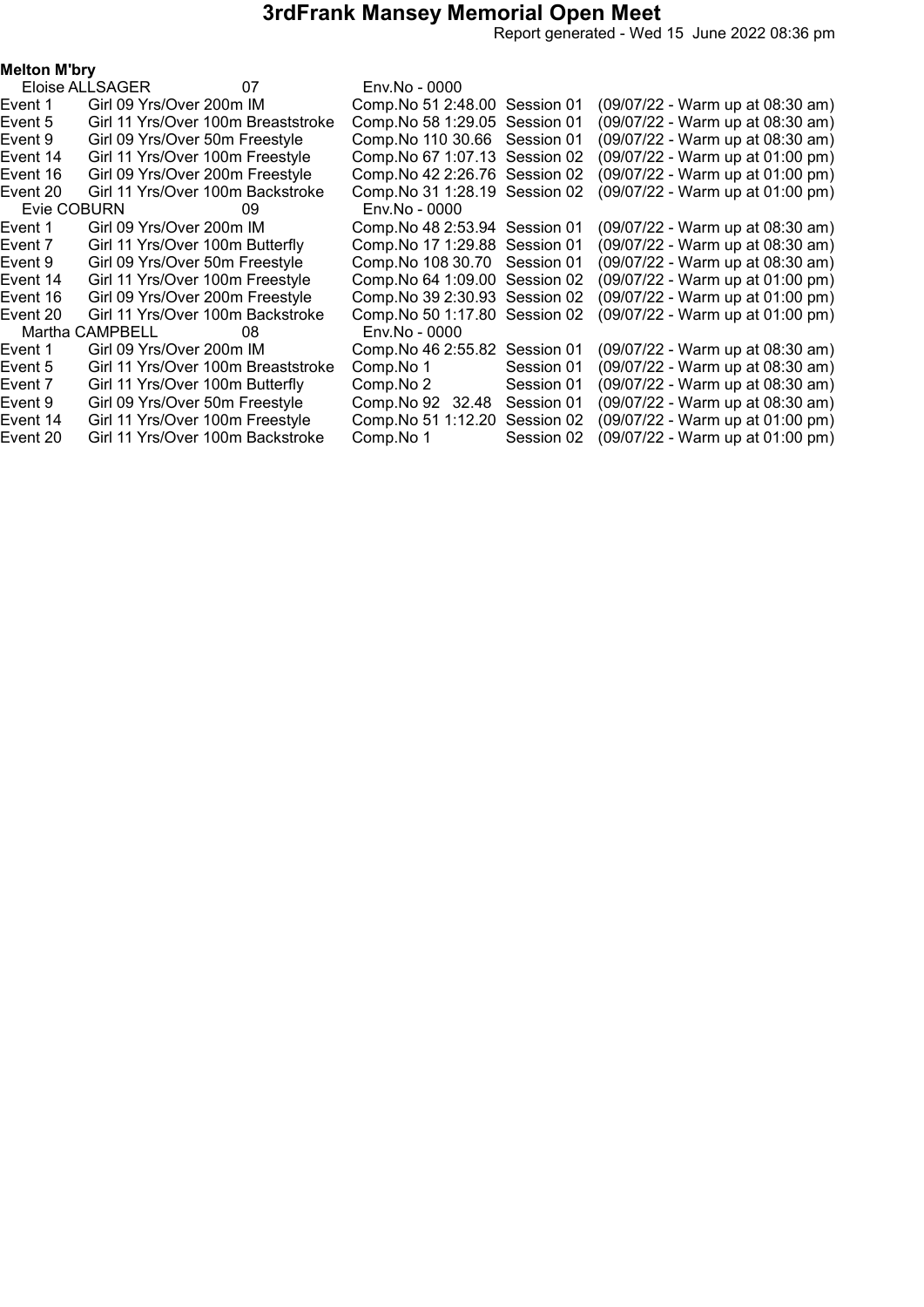Report generated - Wed 15 June 2022 08:36 pm

#### NottNorthern

|          | Sebastian BEECROFT          | Env.No - 0000 |  |                                                                |
|----------|-----------------------------|---------------|--|----------------------------------------------------------------|
|          |                             |               |  |                                                                |
| Event 11 | Boy 09 Yrs/Over 200m IM     |               |  | Comp. No 8 3:45.00 Session 02 (09/07/22 - Warm up at 01:00 pm) |
| Event 13 | Boy 09/10 Yrs 50m Butterfly |               |  | Comp. No 10 47.30 Session 02 (09/07/22 - Warm up at 01:00 pm)  |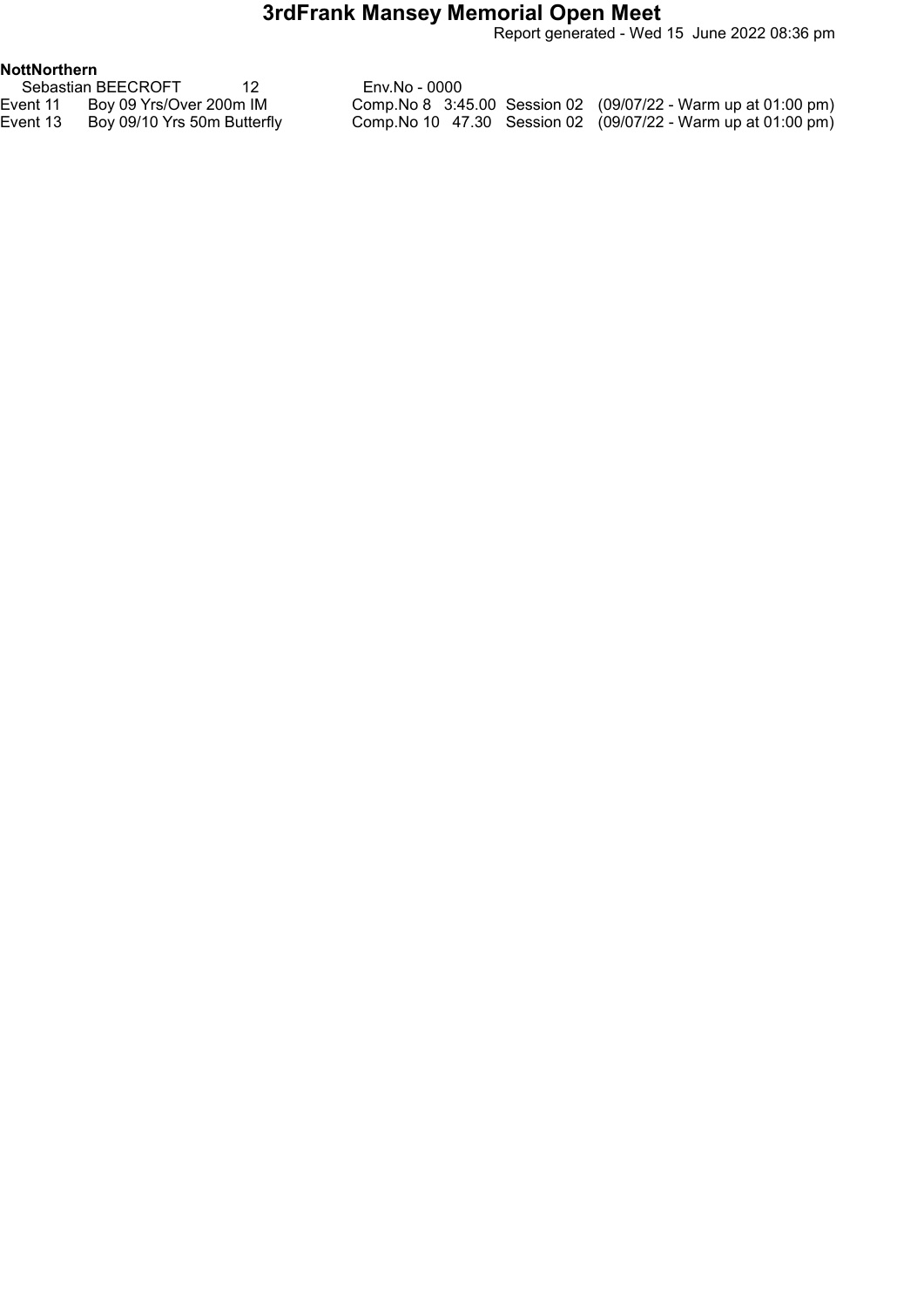Report generated - Wed 15 June 2022 08:36 pm

|  | Nova Cent'n |
|--|-------------|
|--|-------------|

| Liam DANIELS |               |                                   | Env.No - 0000                  |                                  |  |  |
|--------------|---------------|-----------------------------------|--------------------------------|----------------------------------|--|--|
| Event 6      |               | Boy 09 Yrs/Over 200m Freestyle    | Comp. No 12 3:03.29 Session 01 | (09/07/22 - Warm up at 08:30 am) |  |  |
| Event 10     |               | Boy 11 Yrs/Over 100m Backstroke   | Comp. No 17 1:33.15 Session 01 | (09/07/22 - Warm up at 08:30 am) |  |  |
| Event 11     |               | Boy 09 Yrs/Over 200m IM           | Comp. No 18 3:13.46 Session 02 | (09/07/22 - Warm up at 01:00 pm) |  |  |
| Event 15     |               | Boy 11 Yrs/Over 100m Breaststroke | Comp. No 15 1:49.50 Session 02 | (09/07/22 - Warm up at 01:00 pm) |  |  |
|              | Martha MANSON | 12                                | Env.No - 0000                  |                                  |  |  |
| Event 1      |               | Girl 09 Yrs/Over 200m IM          | Comp. No 19 3:23.07 Session 01 | (09/07/22 - Warm up at 08:30 am) |  |  |
| Event 3      |               | Girl 09/10 Yrs 50m Butterfly      | Comp. No 16 42.50 Session 01   | (09/07/22 - Warm up at 08:30 am) |  |  |
| Event 12     |               | Girl 09/10 Yrs 50m Breaststroke   | Comp. No 30 48.24 Session 02   | (09/07/22 - Warm up at 01:00 pm) |  |  |
| Event 16     |               | Girl 09 Yrs/Over 200m Freestyle   | Comp. No 17 2:59.20 Session 02 | (09/07/22 - Warm up at 01:00 pm) |  |  |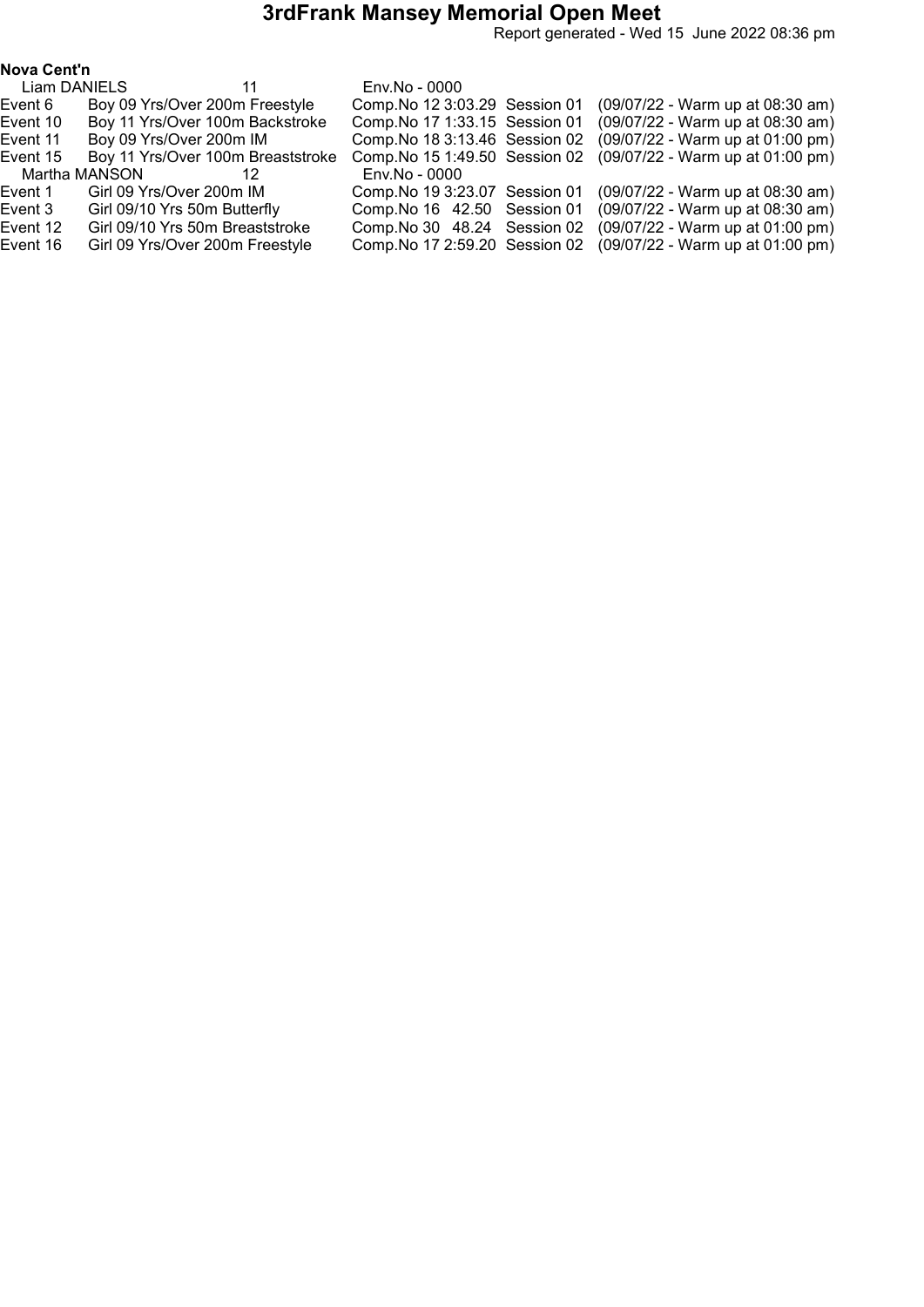Report generated - Wed 15 June 2022 08:36 pm

| Repton     |                                    |                                |                                                                 |
|------------|------------------------------------|--------------------------------|-----------------------------------------------------------------|
| Freya PARR | 08                                 | Env.No - 0000                  |                                                                 |
| Event 5    | Girl 11 Yrs/Over 100m Breaststroke | Comp. No 44 1:36.74 Session 01 | (09/07/22 - Warm up at 08:30 am)                                |
| Event 7    | Girl 11 Yrs/Over 100m Butterfly    | Comp. No 19 1:26.70 Session 01 | (09/07/22 - Warm up at 08:30 am)                                |
|            | Thomas TOWNSEND<br>09              | Env.No - 0000                  |                                                                 |
| Event 11   | Boy 09 Yrs/Over 200m IM            |                                | Comp. No 32 2:46.72 Session 02 (09/07/22 - Warm up at 01:00 pm) |
| Event 15   | Boy 11 Yrs/Over 100m Breaststroke  | Comp. No 34 1:30.83 Session 02 | (09/07/22 - Warm up at 01:00 pm)                                |
| Event 17   | Boy 11 Yrs/Over 100m Butterfly     | Comp. No 13 1:23.90 Session 02 | (09/07/22 - Warm up at 01:00 pm)                                |
| Event 19   | Boy 09 Yrs/Over 50m Freestyle      | Comp. No 48 31.84 Session 02   | $(09/07/22 - Warm up at 01:00 pm)$                              |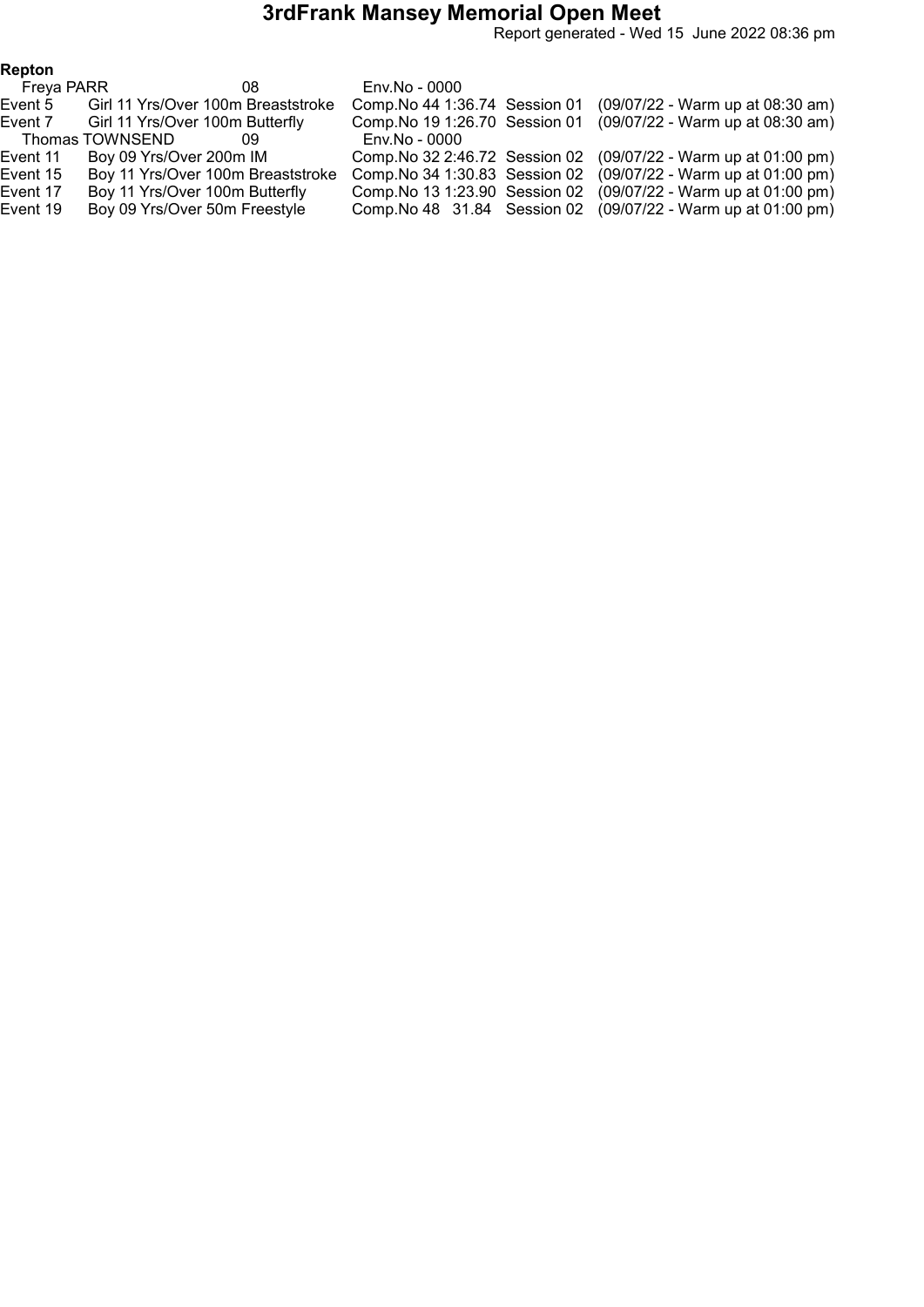Report generated - Wed 15 June 2022 08:36 pm

Ripley

Ashley ELBOURNE 06 Env.No - 0000 Aydrian COPE 09 Env.No - 0000 Benjamin RILEY 10 Env.No - 0000 Bronte LAWLER 13 Env.No - 0000<br>Event 3 Girl 09/10 Yrs 50m Butterfly Comp.No 2 1:1 Cameron FLINDERS 10 Env.No - 0000 Charlotte MARSHALL 06 Env.No - 0000 Cillian LAMONT 08 Env.No - 0000 Connie BUNHEJEE 11 Env.No - 0000<br>ent 1 Girl 09 Yrs/Over 200m IM Comp.No 29 3:1 Daisy ANTON 09 Env.No - 0000 Daisy STONE 06 Env.No - 0000 Dylan NIGHTINGALE 10 Env.No - 0000 Elena QUINN 09 Env.No - 0000 Emily LYONS 07 Env.No - 0000 Erin DIXON 04 Env.No - 0000

Event 9 Girl 09 Yrs/Over 50m Freestyle Comp.No 57 36.73 Session 01 (09/07/22 - Warm up at 08:30 am)<br>Event 14 Girl 11 Yrs/Over 100m Freestyle Comp.No 32 1:19.18 Session 02 (09/07/22 - Warm up at 01:00 pm) Girl 11 Yrs/Over 100m Freestyle Comp.No 32 1:19.18 Session 02 (09/07/22 - Warm up at 01:00 pm) Event 20 Girl 11 Yrs/Over 100m Backstroke Comp.No 231:32.50 Session 02 (09/07/22 - Warm up at 01:00 pm) Girl 09 Yrs/Over 200m IM Comp.No 18 3:24.13 Session 01 (09/07/22 - Warm up at 08:30 am) Event 5 Girl 11 Yrs/Over 100m Breaststroke Comp.No 211:49.98 Session 01 (09/07/22 - Warm up at 08:30 am) Event 9 Girl 09 Yrs/Over 50m Freestyle Comp.No 86 32.90 Session 01 (09/07/22 - Warm up at 08:30 am)<br>Event 14 Girl 11 Yrs/Over 100m Freestyle Comp.No 53 1:11.77 Session 02 (09/07/22 - Warm up at 01:00 pm) Event 14 Girl 11 Yrs/Over 100m Freestyle Comp.No 531:11.77 Session 02 (09/07/22 - Warm up at 01:00 pm) Event 16 Girl 09 Yrs/Over 200m Freestyle Comp.No 312:38.66 Session 02 (09/07/22 - Warm up at 01:00 pm) (09/07/22 - Warm up at 01:00 pm) Boy 11 Yrs/Over 100m Breaststroke Comp.No 4 2:45.00 Session 02 (09/07/22 - Warm up at 01:00 pm)<br>Boy 09 Yrs/Over 50m Freestyle Comp.No 5 58.29 Session 02 (09/07/22 - Warm up at 01:00 pm) Event 19 Boy 09 Yrs/Over 50m Freestyle Comp.No 5 58.29 Session 02 (09/07/22 - Warm up at 01:00 pm) Event 3 Girl 09/10 Yrs 50m Butterfly Comp.No 2 1:10.00 Session 01 (09/07/22 - Warm up at 08:30 am)<br>Event 9 Girl 09 Yrs/Over 50m Freestyle Comp.No 6 56.05 Session 01 (09/07/22 - Warm up at 08:30 am) Girl 09 Yrs/Over 50m Freestyle Comp.No 6 56.05 Session 01 (09/07/22 - Warm up at 08:30 am)<br>Girl 09/10 Yrs 50m Breaststroke Comp.No 7 1:15.00 Session 02 (09/07/22 - Warm up at 01:00 pm) Event 12 Girl 09/10 Yrs 50m Breaststroke Comp.No 7 1:15.00 Session 02 (09/07/22 - Warm up at 01:00 pm) Event 18 Girl 09/10 Yrs 50m Backstroke Comp.No 4 1:05.00 Session 02 (09/07/22 - Warm up at 01:00 pm) Boy 11 Yrs/Over 100m Freestyle Comp.No 7 1:34.53 Session 01 (09/07/22 - Warm up at 08:30 am) Event 10 Boy 11 Yrs/Over 100m Backstroke Comp.No 9 1:45.97 Session 01 (09/07/22 - Warm up at 08:30 am) Event 11 Boy 09 Yrs/Over 200m IM Comp.No 6 3:55.00 Session 02 (09/07/22 - Warm up at 01:00 pm) Event 15 Boy 11 Yrs/Over 100m Breaststroke Comp.No 9 2:03.45 Session 02 (09/07/22 - Warm up at 01:00 pm) Event 19 Boy 09 Yrs/Over 50m Freestyle Comp.No 19 42.00 Session 02 (09/07/22 - Warm up at 01:00 pm) Event 1 Girl 09 Yrs/Over 200m IM Comp.No 582:36.80 Session 01 (09/07/22 - Warm up at 08:30 am) Event 7 Girl 11 Yrs/Over 100m Butterfly Comp.No 321:10.61 Session 01 (09/07/22 - Warm up at 08:30 am) Event 9 Girl 09 Yrs/Over 50m Freestyle Comp.No 111 30.39 Session 01 (09/07/22 - Warm up at 08:30 am) Event 16 Girl 09 Yrs/Over 200m Freestyle Comp.No 462:23.56 Session 02 (09/07/22 - Warm up at 01:00 pm) Event 20 Girl 11 Yrs/Over 100m Backstroke Comp.No 561:12.91 Session 02 (09/07/22 - Warm up at 01:00 pm) Event 19 Boy 09 Yrs/Over 50m Freestyle Comp.No 41 33.73 Session 02 (09/07/22 - Warm up at 01:00 pm) Event 1 Girl 09 Yrs/Over 200m IM Comp.No 293:10.70 Session 01 (09/07/22 - Warm up at 08:30 am) Event 9 Girl 09 Yrs/Over 50m Freestyle Comp.No 70 34.78 Session 01 (09/07/22 - Warm up at 08:30 am) Event 12 Girl 09/10 Yrs 50m Breaststroke Comp.No 31 46.55 Session 02 (09/07/22 - Warm up at 01:00 pm) Event 16 Girl 09 Yrs/Over 200m Freestyle Comp.No 192:52.77 Session 02 (09/07/22 - Warm up at 01:00 pm) Event 18 Girl 09/10 Yrs 50m Backstroke Comp.No 25 41.20 Session 02 (09/07/22 - Warm up at 01:00 pm) Event 1 Girl 09 Yrs/Over 200m IM Comp.No 363:04.04 Session 01 (09/07/22 - Warm up at 08:30 am) Event 5 Girl 11 Yrs/Over 100m Breaststroke Comp.No 401:38.08 Session 01 (09/07/22 - Warm up at 08:30 am) Event 9 Girl 09 Yrs/Over 50m Freestyle Comp.No 83 33.08 Session 01 (09/07/22 - Warm up at 08:30 am) Event 14 Girl 11 Yrs/Over 100m Freestyle Comp.No 401:14.67 Session 02 (09/07/22 - Warm up at 01:00 pm) Event 20 Girl 11 Yrs/Over 100m Backstroke Comp.No 211:32.65 Session 02 (09/07/22 - Warm up at 01:00 pm) Event 9 Girl 09 Yrs/Over 50m Freestyle Comp.No 109 30.67 Session 01 (09/07/22 - Warm up at 08:30 am) Event 14 Girl 11 Yrs/Over 100m Freestyle Comp.No 701:06.42 Session 02 (09/07/22 - Warm up at 01:00 pm) Event 4 Boy 11 Yrs/Over 100m Freestyle Comp.No 121:25.31 Session 01 (09/07/22 - Warm up at 08:30 am) Event 10 Boy 11 Yrs/Over 100m Backstroke Comp.No 101:37.37 Session 01 (09/07/22 - Warm up at 08:30 am) Event 15 Boy 11 Yrs/Over 100m Breaststroke Comp.No 102:01.87 Session 02 (09/07/22 - Warm up at 01:00 pm) Event 19 Boy 09 Yrs/Over 50m Freestyle Comp.No 27 37.93 Session 02 (09/07/22 - Warm up at 01:00 pm) Event 1 Girl 09 Yrs/Over 200m IM Comp.No 452:58.58 Session 01 (09/07/22 - Warm up at 08:30 am) Event 5 Girl 11 Yrs/Over 100m Breaststroke Comp.No 551:32.13 Session 01 (09/07/22 - Warm up at 08:30 am) Event 9 Girl 09 Yrs/Over 50m Freestyle Comp.No 102 31.22 Session 01 (09/07/22 - Warm up at 08:30 am) Event 14 Girl 11 Yrs/Over 100m Freestyle Comp.No 591:09.54 Session 02 (09/07/22 - Warm up at 01:00 pm) Event 16 Girl 09 Yrs/Over 200m Freestyle Comp.No 342:35.09 Session 02 (09/07/22 - Warm up at 01:00 pm) Event 14 Girl 11 Yrs/Over 100m Freestyle Comp.No 681:06.80 Session 02 (09/07/22 - Warm up at 01:00 pm) Event 16 Girl 09 Yrs/Over 200m Freestyle Comp.No 452:24.09 Session 02 (09/07/22 - Warm up at 01:00 pm) Event 20 Girl 11 Yrs/Over 100m Backstroke Comp.No 521:15.87 Session 02 (09/07/22 - Warm up at 01:00 pm) Girl 09 Yrs/Over 200m IM Comp.No 57 2:40.29 Session 01 (09/07/22 - Warm up at 08:30 am)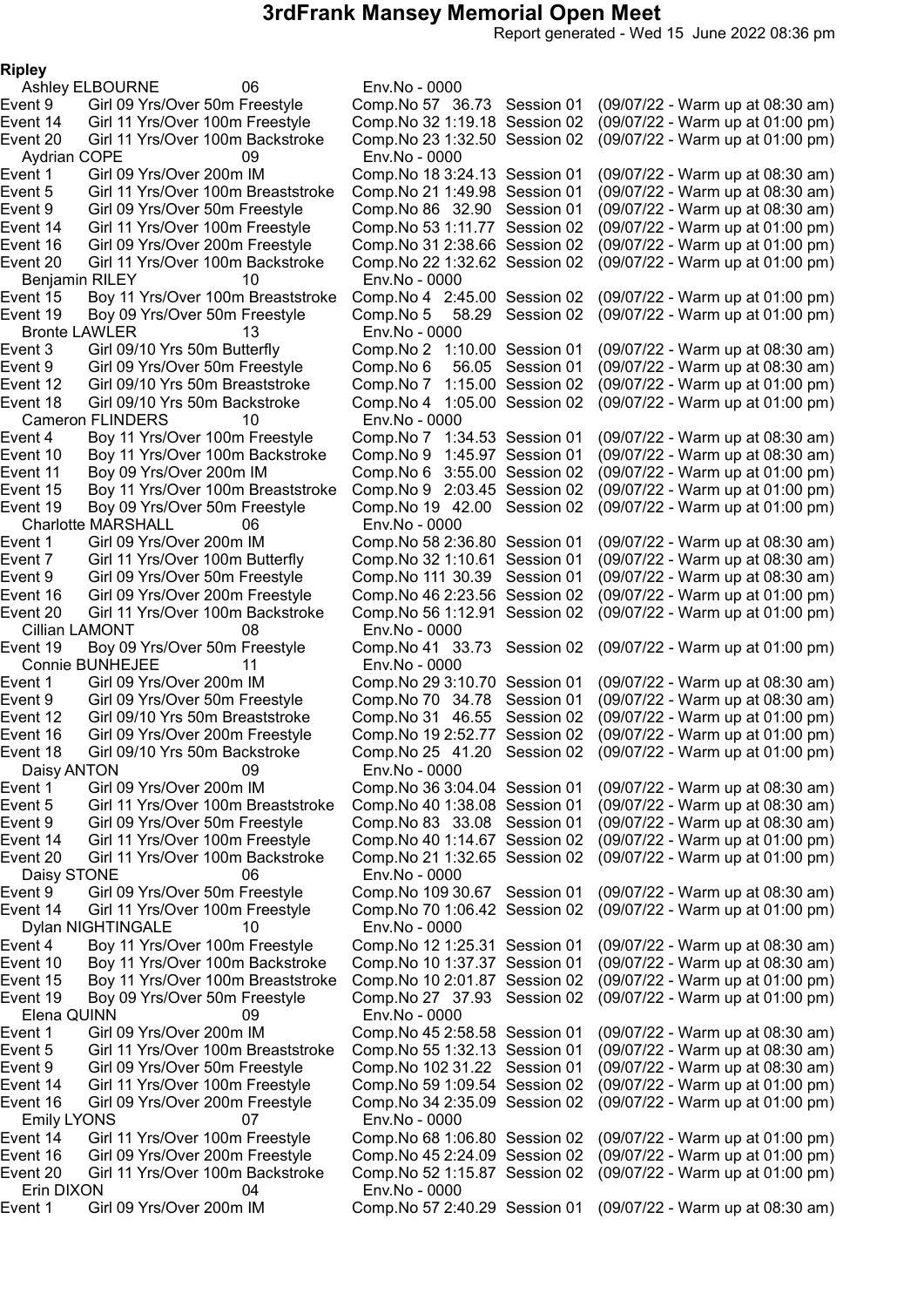Report generated - Wed 15 June 2022 08:36 pm Event 5 Girl 11 Yrs/Over 100m Breaststroke Comp.No 561:29.84 Session 01 (09/07/22 - Warm up at 08:30 am) Event 7 Girl 11 Yrs/Over 100m Butterfly Comp.No 291:14.99 Session 01 (09/07/22 - Warm up at 08:30 am) Event 9 Girl 09 Yrs/Over 50m Freestyle Comp.No 116 29.46 Session 01 (09/07/22 - Warm up at 08:30 am) Event 14 Girl 11 Yrs/Over 100m Freestyle Comp.No 751:03.14 Session 02 (09/07/22 - Warm up at 01:00 pm) Event 16 Girl 09 Yrs/Over 200m Freestyle Comp.No 472:21.50 Session 02 (09/07/22 - Warm up at 01:00 pm) Event 20 Girl 11 Yrs/Over 100m Backstroke Comp.No 571:11.71 Session 02 (09/07/22 - Warm up at 01:00 pm) Evan JOHNSON 09 Env.No - 0000 Event 4 Boy 11 Yrs/Over 100m Freestyle Comp.No 351:04.66 Session 01 (09/07/22 - Warm up at 08:30 am) Event 6 Boy 09 Yrs/Over 200m Freestyle Comp.No 292:21.70 Session 01 (09/07/22 - Warm up at 08:30 am) Event 11 Boy 09 Yrs/Over 200m IM Comp.No 372:40.70 Session 02 (09/07/22 - Warm up at 01:00 pm) Event 15 Boy 11 Yrs/Over 100m Breaststroke Comp.No 381:27.02 Session 02 (09/07/22 - Warm up at 01:00 pm) Event 19 Boy 09 Yrs/Over 50m Freestyle Comp.No 55 29.49 Session 02 (09/07/22 - Warm up at 01:00 pm) Evelyn CONNOR 10 Env.No - 0000 Girl 09 Yrs/Over 200m IM Comp.No 47 2:55.43 Session 01 (09/07/22 - Warm up at 08:30 am)<br>Girl 11 Yrs/Over 100m Butterfly Comp.No 30 1:12.98 Session 01 (09/07/22 - Warm up at 08:30 am) Event 7 Girl 11 Yrs/Over 100m Butterfly Comp.No 30 1:12.98 Session 01 (09/07/22 - Warm up at 08:30 am)<br>Event 9 Girl 09 Yrs/Over 50m Freestyle Comp.No 104 31.07 Session 01 (09/07/22 - Warm up at 08:30 am) Event 9 Girl 09 Yrs/Over 50m Freestyle Comp.No 104 31.07 Session 01 (09/07/22 - Warm up at 08:30 am)<br>Event 16 Girl 09 Yrs/Over 200m Freestyle Comp.No 41 2:28.92 Session 02 (09/07/22 - Warm up at 01:00 pm) Event 16 Girl 09 Yrs/Over 200m Freestyle Comp.No 412:28.92 Session 02 (09/07/22 - Warm up at 01:00 pm) Event 20 Girl 11 Yrs/Over 100m Backstroke Comp.No 551:14.87 Session 02 (09/07/22 - Warm up at 01:00 pm) evie ATTERBURY وEvie ATTERBURY<br>Event 1 Girl 09 Yrs/Over 200m IM Girl 09 Yrs/Over 200m IM Comp.No 22 3:17.82 Session 01 (09/07/22 - Warm up at 08:30 am)<br>Girl 11 Yrs/Over 100m Butterfly Comp.No 11 1:34.15 Session 01 (09/07/22 - Warm up at 08:30 am) Event 7 Girl 11 Yrs/Over 100m Butterfly Comp.No 11 1:34.15 Session 01 (09/07/22 - Warm up at 08:30 am) Event 9 Girl 09 Yrs/Over 50m Freestyle Comp.No 81 33.24 Session 01 Event 14 Girl 11 Yrs/Over 100m Freestyle Comp.No 361:17.51 Session 02 (09/07/22 - Warm up at 01:00 pm) Event 20 Girl 11 Yrs/Over 100m Backstroke Comp.No 261:30.04 Session 02 (09/07/22 - Warm up at 01:00 pm) Evie GOLDING 11 Env.No - 0000<br>Event 3 Girl 09/10 Yrs 50m Butterfly Comp.No 7 5 Girl 09/10 Yrs 50m Butterfly Comp.No 7 59.15 Session 01 (09/07/22 - Warm up at 08:30 am)<br>Girl 09 Yrs/Over 50m Freestyle Comp.No 13 49.12 Session 01 (09/07/22 - Warm up at 08:30 am) Event 9 Girl 09 Yrs/Over 50m Freestyle Comp.No 13 49.12 Session 01 (09/07/22 - Warm up at 08:30 am) Evie MOORCROFT 11 Env.No - 0000 Event 5 Girl 11 Yrs/Over 100m Breaststroke Comp.No 131:59.67 Session 01 (09/07/22 - Warm up at 08:30 am) Comp.No 43 39.36 Session 01 (09/07/22 - Warm up at 08:30 am)<br>Comp.No 16 1:31.16 Session 02 (09/07/22 - Warm up at 01:00 pm) Event 14 Girl 11 Yrs/Over 100m Freestyle Comp.No 16 1:31.16 Session 02 Flynn CHIDLOW 10 Env.No - 0000 Event 4 Boy 11 Yrs/Over 100m Freestyle Comp.No 26 1:10.51 Session 01 (09/07/22 - Warm up at 08:30 am)<br>Event 6 Boy 09 Yrs/Over 200m Freestyle Comp.No 20 2:35.44 Session 01 (09/07/22 - Warm up at 08:30 am) Boy 09 Yrs/Over 200m Freestyle Comp.No 20 2:35.44 Session 01 (09/07/22 - Warm up at 08:30 am) Event 10 Boy 11 Yrs/Over 100m Backstroke Comp.No 251:21.20 Session 01 (09/07/22 - Warm up at 08:30 am) Event 11 Boy 09 Yrs/Over 200m IM Comp.No 262:52.10 Session 02 (09/07/22 - Warm up at 01:00 pm) Event 15 Boy 11 Yrs/Over 100m Breaststroke Comp.No 26 1:36.89 Session 02 (09/07/22 - Warm up at 01:00 pm)<br>Event 17 Boy 11 Yrs/Over 100m Butterfly Comp.No 8 1:25.50 Session 02 (09/07/22 - Warm up at 01:00 pm) Boy 11 Yrs/Over 100m Butterfly Comp.No 8 1:25.50 Session 02 (09/07/22 - Warm up at 01:00 pm)<br>Boy 09 Yrs/Over 50m Freestyle Comp.No 44 33.11 Session 02 (09/07/22 - Warm up at 01:00 pm) Event 19 Boy 09 Yrs/Over 50m Freestyle Comp.No 44 33.11 Session 02 (09/07/22 - Warm up at 01:00 pm) Flynn CLARK 11 Env.No - 0000<br>1:3 ent 4 Boy 11 Yrs/Over 100m Freestyle Comp.No 8 Event 4 Boy 11 Yrs/Over 100m Freestyle Comp.No 8 1:30.21 Session 01 (09/07/22 - Warm up at 08:30 am) Boy 11 Yrs/Over 100m Breaststroke Comp.No 3 Session 02 (09/07/22 - Warm up at 01:00 pm)<br>Boy 09 Yrs/Over 50m Freestyle Comp.No 23 39.89 Session 02 (09/07/22 - Warm up at 01:00 pm) Event 19 Boy 09 Yrs/Over 50m Freestyle Comp.No 23 39.89 Session 02 (09/07/22 - Warm up at 01:00 pm) Freya CHANNELL 08 Env.No - 0000 Event 1 Girl 09 Yrs/Over 200m IM Comp.No 353:04.26 Session 01 (09/07/22 - Warm up at 08:30 am) Event 5 Girl 11 Yrs/Over 100m Breaststroke Comp.No 481:34.98 Session 01 (09/07/22 - Warm up at 08:30 am) Event 9 Girl 09 Yrs/Over 50m Freestyle Comp.No 85 32.91 Session 01 (09/07/22 - Warm up at 08:30 am) Event 16 Girl 09 Yrs/Over 200m Freestyle Comp.No 272:41.35 Session 02 (09/07/22 - Warm up at 01:00 pm) Georgie WHYSALL 06 Env.No - 0000 Event 14 Girl 11 Yrs/Over 100m Freestyle Comp.No 661:07.39 Session 02 (09/07/22 - Warm up at 01:00 pm) Hanna LENTON 12 Env.No - 0000 Event 9 Girl 09 Yrs/Over 50m Freestyle Comp.No 14 48.95 Session 01 (09/07/22 - Warm up at 08:30 am) Event 12 Girl 09/10 Yrs 50m Breaststroke Comp.No 11 1:10.89 Session 02 (09/07/22 - Warm up at 01:00 pm) Event 18 Girl 09/10 Yrs 50m Backstroke Comp.No 7 58.26 Session 02 (09/07/22 - Warm up at 01:00 pm) Hannah MURPHY 10 Env.No - 0000 Event 1 Girl 09 Yrs/Over 200m IM Comp.No 1 4:30.00 Session 01 (09/07/22 - Warm up at 08:30 am) Event 5 Girl 11 Yrs/Over 100m Breaststroke Comp.No 7 2:06.17 Session 01 (09/07/22 - Warm up at 08:30 am) Event 9 Girl 09 Yrs/Over 50m Freestyle Comp.No 23 43.88 Session 01 (09/07/22 - Warm up at 08:30 am) Event 14 Girl 11 Yrs/Over 100m Freestyle Comp.No 121:35.00 Session 02 (09/07/22 - Warm up at 01:00 pm) Event 20 Girl 11 Yrs/Over 100m Backstroke Comp.No 8 1:48.57 Session 02 (09/07/22 - Warm up at 01:00 pm) Hannah REAST 11 Env.No - 0000 Event 9 Girl 09 Yrs/Over 50m Freestyle Comp.No 20 44.50 Session 01 (09/07/22 - Warm up at 08:30 am) Event 12 Girl 09/10 Yrs 50m Breaststroke Comp.No 141:00.86 Session 02 (09/07/22 - Warm up at 01:00 pm) Event 18 Girl 09/10 Yrs 50m Backstroke Comp.No 12 55.00 Session 02 (09/07/22 - Warm up at 01:00 pm) Harriet MOORES 11 Env.No - 0000 Event 1 Girl 09 Yrs/Over 200m IM Comp.No 4 3:58.90 Session 01 (09/07/22 - Warm up at 08:30 am)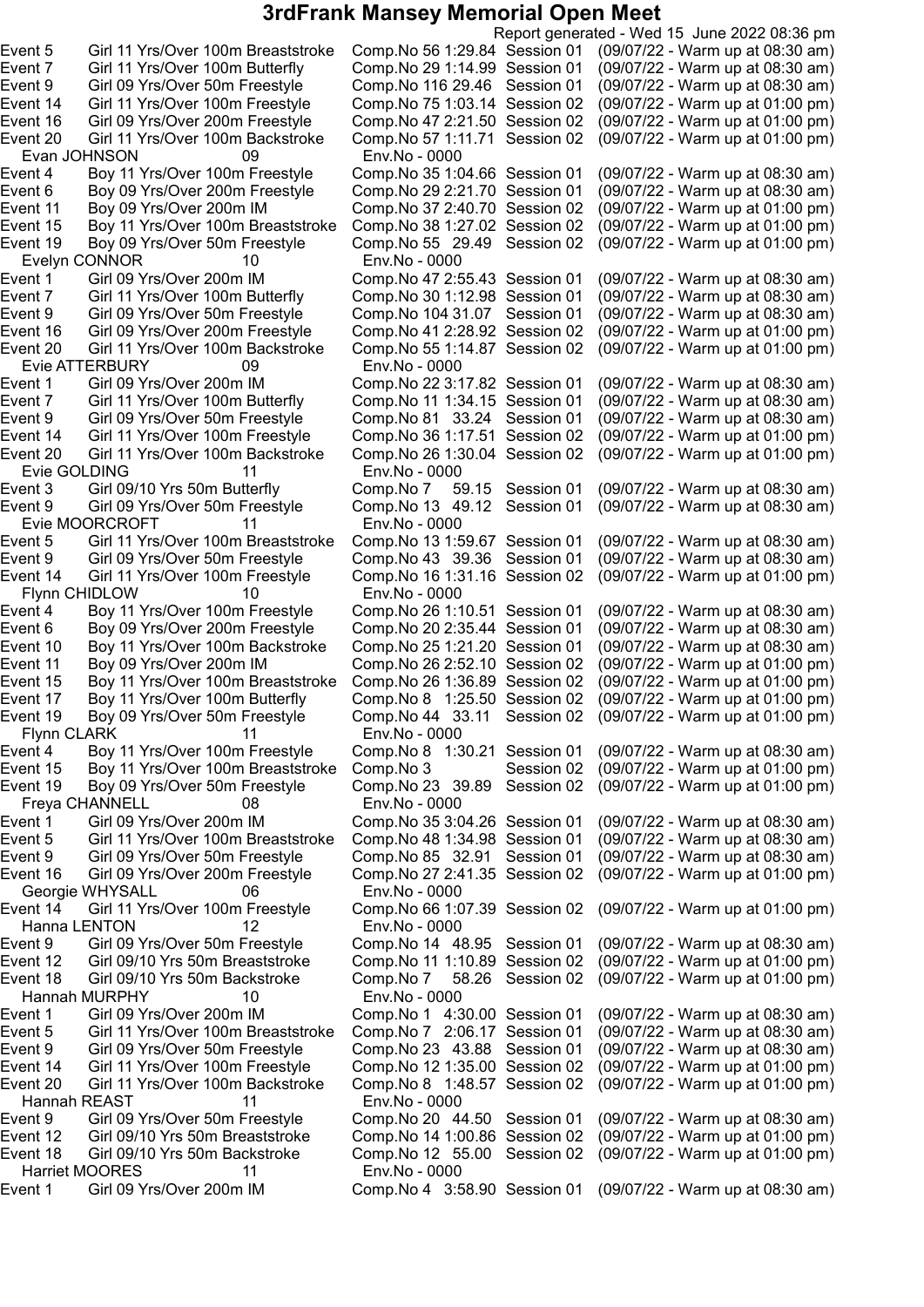Harry POLLICOTT 10 Env.No - 0000 Heather WATSON 06 Env.No - 0000<br>
ent 9 Girl 09 Yrs/Over 50m Freestyle Comp.No 120 28.70 Session 01 Event 14 Girl 11 Yrs/Over 100m Freestyle Comp.No 77 1:02.43 Session 02<br>Event 16 Girl 09 Yrs/Over 200m Freestyle Comp.No 50 2:15.02 Session 02 Holly ENGLAND 12 Env.No - 0000 Hope MCLELLAN 06 Env.No - 0000 Isabelle BRIDGES 09 Env.No - 0000 Isabelle GILLOTT 12 Env.No - 0000 Isabelle KIMBER 07 Env.No - 0000<br>1:5 ent 1 Girl 09 Yrs/Over 200m IM Comp.No 49 2 Isla JOHNSON 11 Env.No - 0000<br>1:2 ent 1 Girl 09 Yrs/Over 200m IM Comp.No 42 Jacob PEMBERTON 09 Env.No - 0000 Joel TANNAHILL 04 Env.No - 0000 Joshua ATTERBURY 06 Env.No - 0000 Kieran MCLOUGHLIN 08 Env.No - 0000

Report generated - Wed 15 June 2022 08:36 pm Event 3 Girl 09/10 Yrs 50m Butterfly Comp.No 8 55.10 Session 01 (09/07/22 - Warm up at 08:30 am) Event 9 Girl 09 Yrs/Over 50m Freestyle Comp.No 32 41.60 Session 01 (09/07/22 - Warm up at 08:30 am) Event 12 Girl 09/10 Yrs 50m Breaststroke Comp.No 16 59.72 Session 02 (09/07/22 - Warm up at 01:00 pm) Event 16 Girl 09 Yrs/Over 200m Freestyle Comp.No 5 3:30.00 Session 02 (09/07/22 - Warm up at 01:00 pm) Event 18 Girl 09/10 Yrs 50m Backstroke Comp.No 13 53.48 Session 02 (09/07/22 - Warm up at 01:00 pm) Event 4 Boy 11 Yrs/Over 100m Freestyle Comp.No 4 1:42.32 Session 01 (09/07/22 - Warm up at 08:30 am) Event 10 Boy 11 Yrs/Over 100m Backstroke Comp.No 3 2:00.00 Session 01 (09/07/22 - Warm up at 08:30 am) Event 11 Boy 09 Yrs/Over 200m IM Comp.No 4 4:00.00 Session 02 (09/07/22 - Warm up at 01:00 pm) Event 15 Boy 11 Yrs/Over 100m Breaststroke Comp.No 7 2:15.00 Session 02 (09/07/22 - Warm up at 01:00 pm) Event 19 Boy 09 Yrs/Over 50m Freestyle Comp.No 20 41.98 Session 02 (09/07/22 - Warm up at 01:00 pm) Event 9 Girl 09 Yrs/Over 50m Freestyle Comp.No 120 28.70 Session 01 (09/07/22 - Warm up at 08:30 am)<br>Event 14 Girl 11 Yrs/Over 100m Freestyle Comp.No 77 1:02.43 Session 02 (09/07/22 - Warm up at 01:00 pm) Event 16 Girl 09 Yrs/Over 200m Freestyle Comp.No 502:15.02 Session 02 (09/07/22 - Warm up at 01:00 pm) Girl 09 Yrs/Over 50m Freestyle Comp.No 4 58.65 Session 01 (09/07/22 - Warm up at 08:30 am)<br>Girl 09/10 Yrs 50m Breaststroke Comp.No 3 1:29.92 Session 02 (09/07/22 - Warm up at 01:00 pm) Event 12 Girl 09/10 Yrs 50m Breaststroke Comp.No 3 1:29.92 Session 02 (09/07/22 - Warm up at 01:00 pm) Event 1 Girl 09 Yrs/Over 200m IM Comp.No 50 2:50.29 Session 01 (09/07/22 - Warm up at 08:30 am)<br>Girl 11 Yrs/Over 100m Butterfly Comp.No 21 1:20.94 Session 01 (09/07/22 - Warm up at 08:30 am) Event 7 Girl 11 Yrs/Over 100m Butterfly Comp.No 211:20.94 Session 01 (09/07/22 - Warm up at 08:30 am) Event 9 Girl 09 Yrs/Over 50m Freestyle Comp.No 79 33.59 Session 01 (09/07/22 - Warm up at 08:30 am) Event 14 Girl 11 Yrs/Over 100m Freestyle Comp.No 521:12.06 Session 02 (09/07/22 - Warm up at 01:00 pm) Event 20 Girl 11 Yrs/Over 100m Backstroke Comp.No 431:21.43 Session 02 (09/07/22 - Warm up at 01:00 pm) Event 9 Girl 09 Yrs/Over 50m Freestyle Comp.No 88 32.87 Session 01 (09/07/22 - Warm up at 08:30 am)<br>Event 14 Girl 11 Yrs/Over 100m Freestyle Comp.No 37 1:16.57 Session 02 (09/07/22 - Warm up at 01:00 pm) Event 14 Girl 11 Yrs/Over 100m Freestyle Comp.No 37 1:16.57 Session 02 (09/07/22 - Warm up at 01:00 pm)<br>Event 20 Girl 11 Yrs/Over 100m Backstroke Comp.No 25 1:30.41 Session 02 (09/07/22 - Warm up at 01:00 pm) Comp.No 25 1:30.41 Session 02 (09/07/22 - Warm up at 01:00 pm) Event 9 Girl 09 Yrs/Over 50m Freestyle Comp.No 5 58.00 Session 01 (09/07/22 - Warm up at 08:30 am) Event 1 Girl 09 Yrs/Over 200m IM Comp.No 492:51.02 Session 01 (09/07/22 - Warm up at 08:30 am) Event 5 Girl 11 Yrs/Over 100m Breaststroke Comp.No 601:22.69 Session 01 (09/07/22 - Warm up at 08:30 am) Event 9 Girl 09 Yrs/Over 50m Freestyle Comp.No 99 31.56 Session 01 (09/07/22 - Warm up at 08:30 am) Event 14 Girl 11 Yrs/Over 100m Freestyle Comp.No 621:09.23 Session 02 (09/07/22 - Warm up at 01:00 pm) Event 16 Girl 09 Yrs/Over 200m Freestyle Comp.No 382:32.36 Session 02 (09/07/22 - Warm up at 01:00 pm) Event 1 Girl 09 Yrs/Over 200m IM Comp.No 422:59.92 Session 01 (09/07/22 - Warm up at 08:30 am) Event 7 Girl 11 Yrs/Over 100m Butterfly Comp.No 181:26.94 Session 01 (09/07/22 - Warm up at 08:30 am) Event 9 Girl 09 Yrs/Over 50m Freestyle Comp.No 107 30.90 Session 01 (09/07/22 - Warm up at 08:30 am) Event 14 Girl 11 Yrs/Over 100m Freestyle Comp.No 611:09.37 Session 02 (09/07/22 - Warm up at 01:00 pm) Event 20 Girl 11 Yrs/Over 100m Backstroke Comp.No 441:20.94 Session 02 (09/07/22 - Warm up at 01:00 pm) Event 4 Boy 11 Yrs/Over 100m Freestyle Comp.No 331:06.10 Session 01 (09/07/22 - Warm up at 08:30 am) Event 6 Boy 09 Yrs/Over 200m Freestyle Comp.No 242:25.80 Session 01 (09/07/22 - Warm up at 08:30 am) Event 11 Boy 09 Yrs/Over 200m IM Comp.No 272:51.60 Session 02 (09/07/22 - Warm up at 01:00 pm) Event 15 Boy 11 Yrs/Over 100m Breaststroke Comp.No 271:35.79 Session 02 (09/07/22 - Warm up at 01:00 pm) Event 19 Boy 09 Yrs/Over 50m Freestyle Comp.No 53 30.10 Session 02 (09/07/22 - Warm up at 01:00 pm) Event 4 Boy 11 Yrs/Over 100m Freestyle Comp.No 49 59.20 Session 01 (09/07/22 - Warm up at 08:30 am) Event 6 Boy 09 Yrs/Over 200m Freestyle Comp.No 362:14.17 Session 01 (09/07/22 - Warm up at 08:30 am) Event 17 Boy 11 Yrs/Over 100m Butterfly Comp.No 211:06.87 Session 02 (09/07/22 - Warm up at 01:00 pm) Event 19 Boy 09 Yrs/Over 50m Freestyle Comp.No 78 26.76 Session 02 (09/07/22 - Warm up at 01:00 pm) Event 4 Boy 11 Yrs/Over 100m Freestyle Comp.No 44 59.78 Session 01 (09/07/22 - Warm up at 08:30 am) Event 6 Boy 09 Yrs/Over 200m Freestyle Comp.No 342:14.28 Session 01 (09/07/22 - Warm up at 08:30 am) Event 11 Boy 09 Yrs/Over 200m IM Comp.No 412:36.54 Session 02 (09/07/22 - Warm up at 01:00 pm) Event 15 Boy 11 Yrs/Over 100m Breaststroke Comp.No 481:17.64 Session 02 (09/07/22 - Warm up at 01:00 pm) Event 19 Boy 09 Yrs/Over 50m Freestyle Comp.No 67 27.90 Session 02 (09/07/22 - Warm up at 01:00 pm) Event 4 Boy 11 Yrs/Over 100m Freestyle Comp.No 271:09.68 Session 01 (09/07/22 - Warm up at 08:30 am) Event 6 Boy 09 Yrs/Over 200m Freestyle Comp.No 192:38.64 Session 01 (09/07/22 - Warm up at 08:30 am) Event 10 Boy 11 Yrs/Over 100m Backstroke Comp.No 311:17.77 Session 01 (09/07/22 - Warm up at 08:30 am) Event 11 Boy 09 Yrs/Over 200m IM Comp.No 243:00.76 Session 02 (09/07/22 - Warm up at 01:00 pm) Event 15 Boy 11 Yrs/Over 100m Breaststroke Comp.No 361:29.90 Session 02 (09/07/22 - Warm up at 01:00 pm) Event 19 Boy 09 Yrs/Over 50m Freestyle Comp.No 50 31.72 Session 02 (09/07/22 - Warm up at 01:00 pm)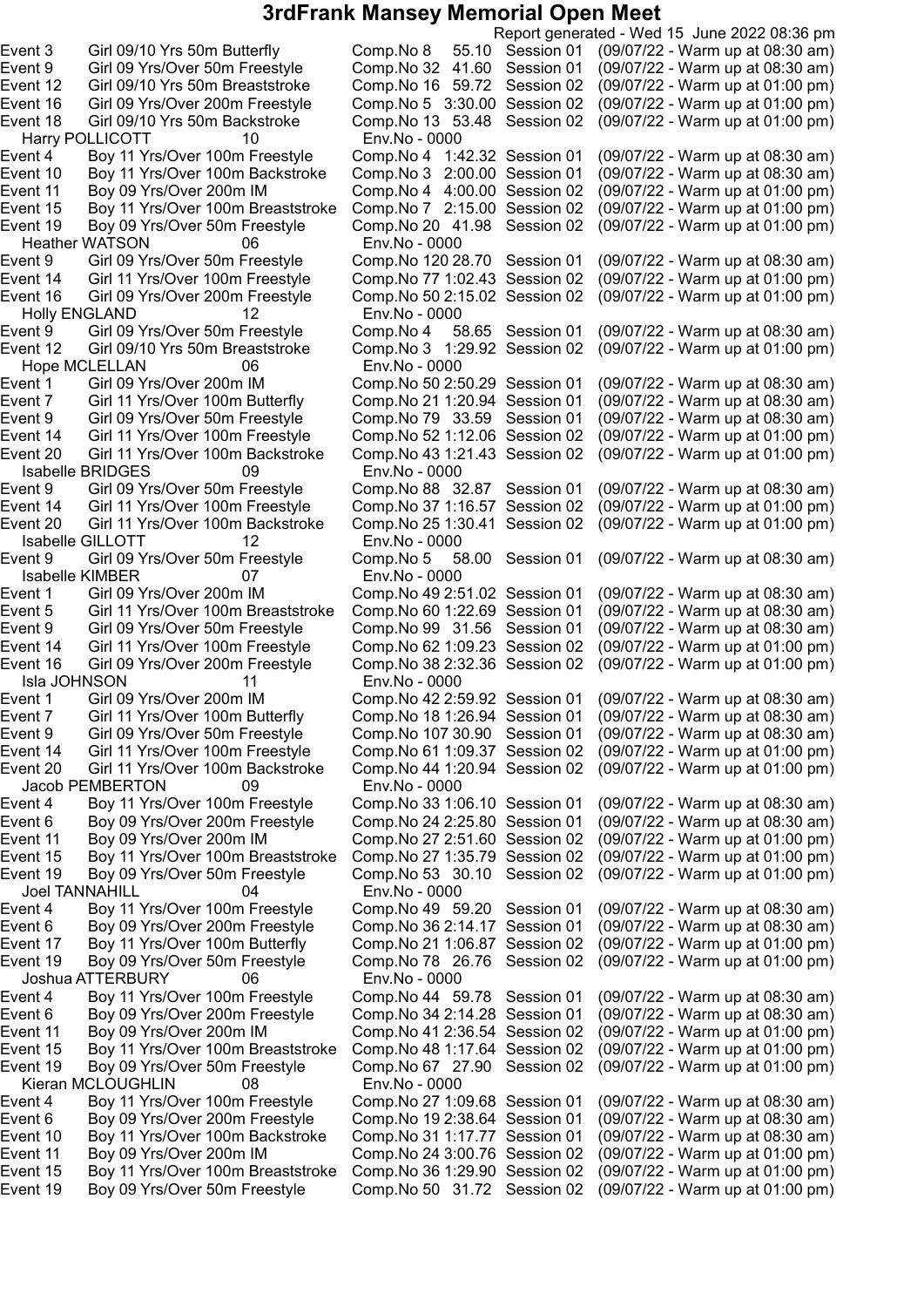Lexi EVANS-MCCAUL 12 Env.No - 0000 Liam LYONS 09 Env.No - 0000 Liliana RADFORD 06 Env.No - 0000 Lucas KIMBER 09 Env.No - 0000 Event 10 Boy 11 Yrs/Over 100m Backstroke Comp.No 35 1:14.88 Session 01 Lucy POWELL 12 Env.No - 0000 Lucy TONGUE 11<br>
ent 1 Enr. Girl 09 Yrs/Over 200m IM Luke WATERFALL 05 Env.No - 0000 Event 19 Boy 09 Yrs/Over 50m Freestyle Comp.No 82 25.94 Session 02 Maddie HURST 11 Env.No - 0000<br>
ent 9 Girl 09 Yrs/Over 50m Freestyle Comp.No 3 58.76 Session 01 Madison PARKER 12 Env.No - 0000 Martha HASHAM 13 Env.No - 0000 Megan CROMPTON 05 Env.No - 0000 Mimi FISHER 07 Env.No - 0000 Noah TANNAHILL 06 Env.No - 0000

Report generated - Wed 15 June 2022 08:36 pm Event 3 Girl 09/10 Yrs 50m Butterfly Comp.No 12 47.06 Session 01 (09/07/22 - Warm up at 08:30 am) Event 9 Girl 09 Yrs/Over 50m Freestyle Comp.No 52 37.53 Session 01 (09/07/22 - Warm up at 08:30 am)<br>Event 18 Girl 09/10 Yrs 50m Backstroke Comp.No 21 48.40 Session 02 (09/07/22 - Warm up at 01:00 pm) Event 18 Girl 09/10 Yrs 50m Backstroke Comp.No 21 48.40 Session 02 (09/07/22 - Warm up at 01:00 pm) Event 4 Boy 11 Yrs/Over 100m Freestyle Comp.No 341:05.50 Session 01 (09/07/22 - Warm up at 08:30 am) Event 6 Boy 09 Yrs/Over 200m Freestyle Comp.No 28 2:22.10 Session 01 (09/07/22 - Warm up at 08:30 am) Event 10 Boy 11 Yrs/Over 100m Backstroke Comp.No 291:18.46 Session 01 (09/07/22 - Warm up at 08:30 am) Event 11 Boy 09 Yrs/Over 200m IM Comp.No 312:47.54 Session 02 (09/07/22 - Warm up at 01:00 pm) Event 15 Boy 11 Yrs/Over 100m Breaststroke Comp.No 371:28.40 Session 02 (09/07/22 - Warm up at 01:00 pm) Event 19 Boy 09 Yrs/Over 50m Freestyle Comp.No 58 29.00 Session 02 (09/07/22 - Warm up at 01:00 pm) Girl 11 Yrs/Over 100m Breaststroke Comp.No 39 1:39.43 Session 01 (09/07/22 - Warm up at 08:30 am)<br>Girl 09 Yrs/Over 200m Freestyle Comp.No 33 2:35.86 Session 02 (09/07/22 - Warm up at 01:00 pm) Event 16 Girl 09 Yrs/Over 200m Freestyle Comp.No 33 2:35.86 Session 02 (09/07/22 - Warm up at 01:00 pm)<br>Event 20 Girl 11 Yrs/Over 100m Backstroke Comp.No 39 1:23.44 Session 02 (09/07/22 - Warm up at 01:00 pm) Event 20 Girl 11 Yrs/Over 100m Backstroke Comp.No 391:23.44 Session 02 (09/07/22 - Warm up at 01:00 pm) Event 4 Boy 11 Yrs/Over 100m Freestyle Comp.No 31 1:07.50 Session 01 (09/07/22 - Warm up at 08:30 am)<br>Event 6 Boy 09 Yrs/Over 200m Freestyle Comp.No 26 2:22.85 Session 01 (09/07/22 - W Event 6 Boy 09 Yrs/Over 200m Freestyle Comp.No 26 2:22.85 Session 01 (09/07/22 - Warm up at 08:30 am)<br>Event 10 Bov 11 Yrs/Over 100m Backstroke Comp.No 35 1:14.88 Session 01 (09/07/22 - Warm Event 11 Boy 09 Yrs/Over 200m IM Comp.No 302:48.00 Session 02 (09/07/22 - Warm up at 01:00 pm) Event 17 Boy 11 Yrs/Over 100m Butterfly Comp.No 151:17.63 Session 02 (09/07/22 - Warm up at 01:00 pm) Event 19 Boy 09 Yrs/Over 50m Freestyle Comp.No 51 31.30 Session 02 (09/07/22 - Warm up at 01:00 pm) Event 3 Girl 09/10 Yrs 50m Butterfly Comp.No 11 48.63 Session 01 (09/07/22 - Warm up at 08:30 am)<br>Event 9 Girl 09 Yrs/Over 50m Freestyle Comp.No 34 41.19 Session 01 (09/07/22 - Warm up at 08:30 am) Event 9 Girl 09 Yrs/Over 50m Freestyle Comp.No 34 41.19 Session 01 (09/07/22 - Warm up at 08:30 am)<br>Event 12 Girl 09/10 Yrs 50m Breaststroke Comp.No 22 55.63 Session 02 (09/07/22 - Warm up at 01:00 pm) Girl 09/10 Yrs 50m Breaststroke Comp.No 22 55.63 Session 02 (09/07/22 - Warm up at 01:00 pm)<br>Girl 09/10 Yrs 50m Backstroke Comp.No 18 50.54 Session 02 (09/07/22 - Warm up at 01:00 pm) Event 18 Girl 09/10 Yrs 50m Backstroke Comp.No 18 50.54 Session 02 (09/07/22 - Warm up at 01:00 pm) Event 1 Girl 09 Yrs/Over 200m IM Comp.No 5 3:49.99 Session 01 (09/07/22 - Warm up at 08:30 am) Event 5 Girl 11 Yrs/Over 100m Breaststroke Comp.No 9 2:00.76 Session 01 (09/07/22 - Warm up at 08:30 am) Event 7 Girl 11 Yrs/Over 100m Butterfly Comp.No 5 1:50.10 Session 01 (09/07/22 - Warm up at 08:30 am) Event 14 Girl 11 Yrs/Over 100m Freestyle Comp.No 191:30.00 Session 02 (09/07/22 - Warm up at 01:00 pm) Event 16 Girl 09 Yrs/Over 200m Freestyle Comp.No 8 3:20.00 Session 02 (09/07/22 - Warm up at 01:00 pm) Event 20 Girl 11 Yrs/Over 100m Backstroke Comp.No 151:39.45 Session 02 (09/07/22 - Warm up at 01:00 pm) Event 4 Boy 11 Yrs/Over 100m Freestyle Comp.No 50 59.11 Session 01 (09/07/22 - Warm up at 08:30 am) Event 11 Boy 09 Yrs/Over 200m IM Comp.No 392:39.41 Session 02 (09/07/22 - Warm up at 01:00 pm) Event 17 Boy 11 Yrs/Over 100m Butterfly Comp.No 26 1:04.99 Session 02 (09/07/22 - Warm up at 01:00 pm)<br>Event 19 Boy 09 Yrs/Over 50m Freestyle Comp.No 82 25.94 Session 02 (09/07/22 - Warm up at 01:00 pm) Event 9 Girl 09 Yrs/Over 50m Freestyle Comp.No 3 58.76 Session 01 (09/07/22 - Warm up at 08:30 am) Event 12 Girl 09/10 Yrs 50m Breaststroke Comp.No 2 1:30.00 Session 02 (09/07/22 - Warm up at 01:00 pm) Event 12 Girl 09/10 Yrs 50m Breaststroke Comp.No 9 1:14.56 Session 02 (09/07/22 - Warm up at 01:00 pm) Event 18 Girl 09/10 Yrs 50m Backstroke Comp.No 5 59.87 Session 02 (09/07/22 - Warm up at 01:00 pm) Event 3 Girl 09/10 Yrs 50m Butterfly Comp.No 1 1:13.91 Session 01 (09/07/22 - Warm up at 08:30 am) Event 12 Girl 09/10 Yrs 50m Breaststroke Comp.No 6 1:15.02 Session 02 (09/07/22 - Warm up at 01:00 pm) Event 18 Girl 09/10 Yrs 50m Backstroke Comp.No 6 59.21 Session 02 (09/07/22 - Warm up at 01:00 pm) Event 7 Girl 11 Yrs/Over 100m Butterfly Comp.No 311:10.67 Session 01 (09/07/22 - Warm up at 08:30 am) Event 9 Girl 09 Yrs/Over 50m Freestyle Comp.No 115 30.01 Session 01 (09/07/22 - Warm up at 08:30 am) Event 14 Girl 11 Yrs/Over 100m Freestyle Comp.No 731:03.96 Session 02 (09/07/22 - Warm up at 01:00 pm) Event 16 Girl 09 Yrs/Over 200m Freestyle Comp.No 482:18.78 Session 02 (09/07/22 - Warm up at 01:00 pm) Event 1 Girl 09 Yrs/Over 200m IM Comp.No 552:41.75 Session 01 (09/07/22 - Warm up at 08:30 am) Event 7 Girl 11 Yrs/Over 100m Butterfly Comp.No 271:15.07 Session 01 (09/07/22 - Warm up at 08:30 am) Event 9 Girl 09 Yrs/Over 50m Freestyle Comp.No 117 29.20 Session 01 (09/07/22 - Warm up at 08:30 am) Event 14 Girl 11 Yrs/Over 100m Freestyle Comp.No 741:03.78 Session 02 (09/07/22 - Warm up at 01:00 pm) Event 20 Girl 11 Yrs/Over 100m Backstroke Comp.No 541:15.50 Session 02 (09/07/22 - Warm up at 01:00 pm) Event 4 Boy 11 Yrs/Over 100m Freestyle Comp.No 51 59.05 Session 01 (09/07/22 - Warm up at 08:30 am) Event 6 Boy 09 Yrs/Over 200m Freestyle Comp.No 382:12.09 Session 01 (09/07/22 - Warm up at 08:30 am) Event 10 Boy 11 Yrs/Over 100m Backstroke Comp.No 441:07.89 Session 01 (09/07/22 - Warm up at 08:30 am) Event 17 Boy 11 Yrs/Over 100m Butterfly Comp.No 191:08.72 Session 02 (09/07/22 - Warm up at 01:00 pm) Event 19 Boy 09 Yrs/Over 50m Freestyle Comp.No 80 26.50 Session 02 (09/07/22 - Warm up at 01:00 pm)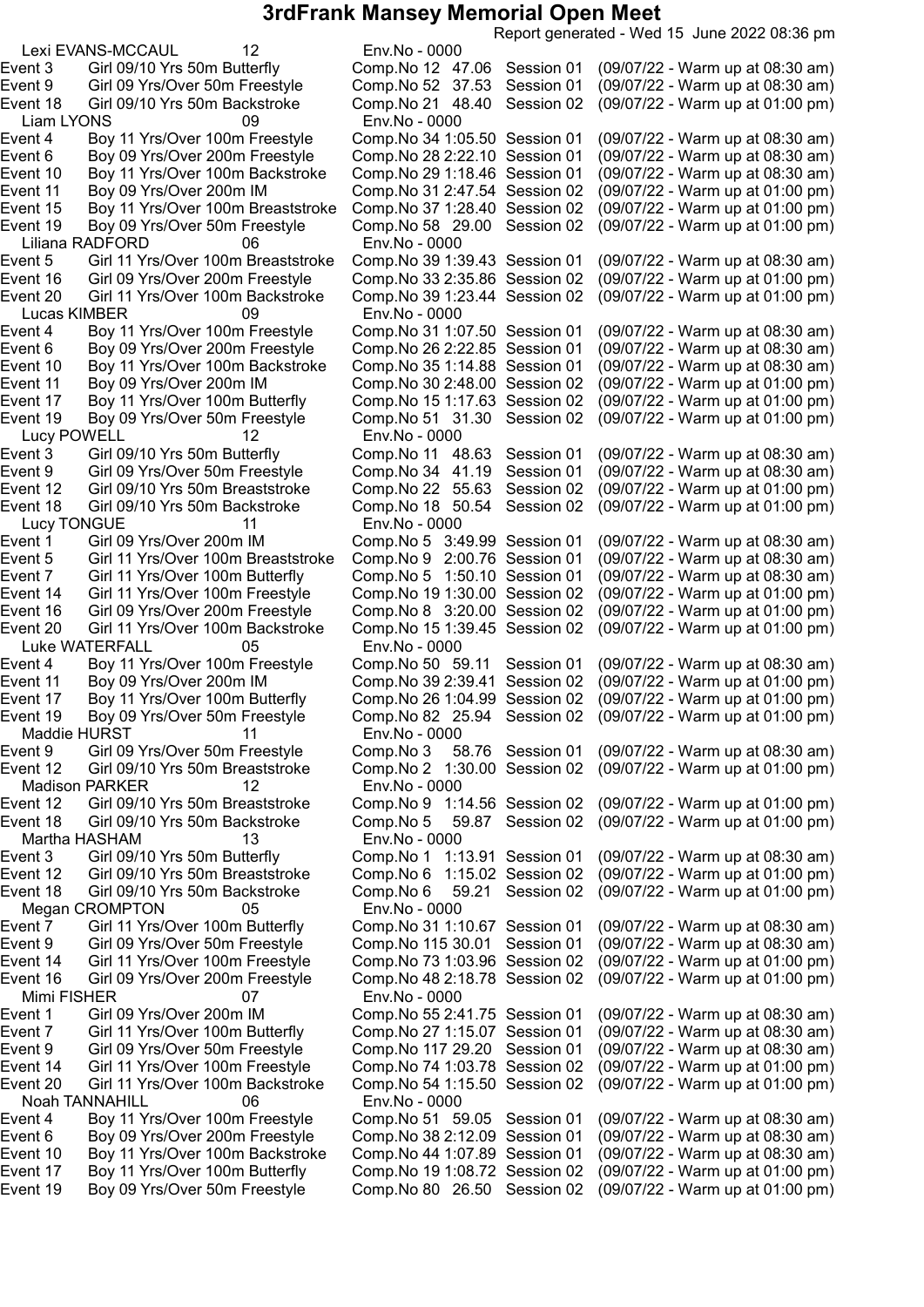Report generated - Wed 15 June 2022 08:36 pm Oliver STONE 08 Env.No - 0000 Event 4 Boy 11 Yrs/Over 100m Freestyle Comp.No 53 58.90 Session 01 (09/07/22 - Warm up at 08:30 am) Event 6 Boy 09 Yrs/Over 200m Freestyle Comp.No 402:09.83 Session 01 (09/07/22 - Warm up at 08:30 am) Event 10 Boy 11 Yrs/Over 100m Backstroke Comp.No 461:06.27 Session 01 (09/07/22 - Warm up at 08:30 am) Event 11 Boy 09 Yrs/Over 200m IM Comp.No 452:23.20 Session 02 (09/07/22 - Warm up at 01:00 pm) Event 15 Boy 11 Yrs/Over 100m Breaststroke Comp.No 46 1:18.95 Session 02 (09/07/22 - Warm up at 01:00 pm)<br>Event 19 Boy 09 Yrs/Over 50m Freestyle Comp.No 71 27.10 Session 02 (09/07/22 - Warm up at 01:00 pm) Event 19 Boy 09 Yrs/Over 50m Freestyle Comp.No 71 27.10 Session 02 (09/07/22 - Warm up at 01:00 pm) Olivia BROWN 10 Env.No - 0000 Event 1 Girl 09 Yrs/Over 200m IM Comp.No 163:25.56 Session 01 (09/07/22 - Warm up at 08:30 am) Event 5 Girl 11 Yrs/Over 100m Breaststroke Comp.No 301:44.62 Session 01 (09/07/22 - Warm up at 08:30 am) Event 9 Girl 09 Yrs/Over 50m Freestyle Comp.No 58 36.60 Session 01 (09/07/22 - Warm up at 08:30 am) Event 14 Girl 11 Yrs/Over 100m Freestyle Comp.No 311:20.59 Session 02 (09/07/22 - Warm up at 01:00 pm) (09/07/22 - Warm up at 01:00 pm) Riley BAXTER 10 Env.No - 0000<br>Event 4 Boy 11 Yrs/Over 100m Freestyle Comp.No 20 1:18.33 Session 01 (09/07/22 - Warm up at 08:30 am) Event 6 Boy 09 Yrs/Over 200m Freestyle Comp.No 13 2:56.22 Session 01 (09/07/22 - Warm up at 08:30 am)<br>Event 10 Boy 11 Yrs/Over 100m Backstroke Comp.No 11 1:37.00 Session 01 (09/07/22 - Warm up at 08:30 am) Event 10 Boy 11 Yrs/Over 100m Backstroke Event 11 Boy 09 Yrs/Over 200m IM Comp.No 153:15.12 Session 02 (09/07/22 - Warm up at 01:00 pm) Event 15 Boy 11 Yrs/Over 100m Breaststroke Comp.No 11 2:00.01 Session 02 (09/07/22 - Warm up at 01:00 pm) Event 17 Boy 11 Yrs/Over 100m Butterfly Comp.No 4 1:38.21 Session 02<br>Event 19 Bov 09 Yrs/Over 50m Freestvle Comp.No 37 35.12 Session 02 Event 19 Boy 09 Yrs/Over 50m Freestyle Comp.No 37 35.12 Session 02 (09/07/22 - Warm up at 01:00 pm) Rosie SHORNEY 10 Env.No - 0000 Event 5 Girl 11 Yrs/Over 100m Breaststroke Comp.No 8 2:00.87 Session 01 (09/07/22 - Warm up at 08:30 am) Event 14 Girl 11 Yrs/Over 100m Freestyle Comp.No 141:32.00 Session 02 (09/07/22 - Warm up at 01:00 pm) Rosie STONE 07 Env.No - 0000 Event 7 Girl 11 Yrs/Over 100m Butterfly Comp.No 10 1:35.88 Session 01 (09/07/22 - Warm up at 08:30 am)<br>Event 14 Girl 11 Yrs/Over 100m Freestyle Comp.No 58 1:10.17 Session 02 (09/07/22 - Warm up at 01:00 pm) Girl 11 Yrs/Over 100m Freestyle Comp.No 58 1:10.17 Session 02 (09/07/22 - Warm up at 01:00 pm) Event 16 Girl 09 Yrs/Over 200m Freestyle Comp.No 402:29.50 Session 02 (09/07/22 - Warm up at 01:00 pm) Event 20 Girl 11 Yrs/Over 100m Backstroke Comp.No 411:22.42 Session 02 (09/07/22 - Warm up at 01:00 pm) Saffron SANDS 08 Env.No - 0000 Event 5 Girl 11 Yrs/Over 100m Breaststroke Comp.No 411:37.01 Session 01 (09/07/22 - Warm up at 08:30 am) Event 7 Girl 11 Yrs/Over 100m Butterfly Comp.No 201:25.29 Session 01 (09/07/22 - Warm up at 08:30 am) Event 9 Girl 09 Yrs/Over 50m Freestyle Comp.No 87 32.90 Session 01 (09/07/22 - Warm up at 08:30 am) Event 14 Girl 11 Yrs/Over 100m Freestyle Comp.No 561:10.41 Session 02 (09/07/22 - Warm up at 01:00 pm) Event 16 Girl 09 Yrs/Over 200m Freestyle Comp.No 352:34.49 Session 02 (09/07/22 - Warm up at 01:00 pm) Event 20 Girl 11 Yrs/Over 100m Backstroke Comp.No 361:24.95 Session 02 (09/07/22 - Warm up at 01:00 pm) Sophie HODGKINSON 09 Env.No - 0000<br>ent 5 Girl 11 Yrs/Over 100m Breaststroke Comp.No 2 2:4 Event 5 Girl 11 Yrs/Over 100m Breaststroke Comp.No 2 2:45.00 Session 01 (09/07/22 - Warm up at 08:30 am) Event 9 Girl 09 Yrs/Over 50m Freestyle Comp.No 8 54.11 Session 01 (09/07/22 - Warm up at 08:30 am)<br>Event 20 Girl 11 Yrs/Over 100m Backstroke Comp.No 2 2:30.00 Session 02 (09/07/22 - Warm up at 01:00 pm) Event 20 Girl 11 Yrs/Over 100m Backstroke Comp.No 2 2:30.00 Session 02 (09/07/22 - Warm up at 01:00 pm) Toby ARCHER 10 Env.No - 0000<br>13 ent 19 Boy 09 Yrs/Over 50m Freestyle Comp.No 13 4 Event 19 Boy 09 Yrs/Over 50m Freestyle Comp.No 13 43.90 Session 02 (09/07/22 - Warm up at 01:00 pm) William ATKIN 10 Env.No - 0000 Event 4 Boy 11 Yrs/Over 100m Freestyle Comp.No 231:13.74 Session 01 (09/07/22 - Warm up at 08:30 am) Event 6 Boy 09 Yrs/Over 200m Freestyle Comp.No 212:34.26 Session 01 (09/07/22 - Warm up at 08:30 am) Event 15 Boy 11 Yrs/Over 100m Breaststroke Comp.No 171:48.57 Session 02 (09/07/22 - Warm up at 01:00 pm) Event 19 Boy 09 Yrs/Over 50m Freestyle Comp.No 47 31.94 Session 02 (09/07/22 - Warm up at 01:00 pm)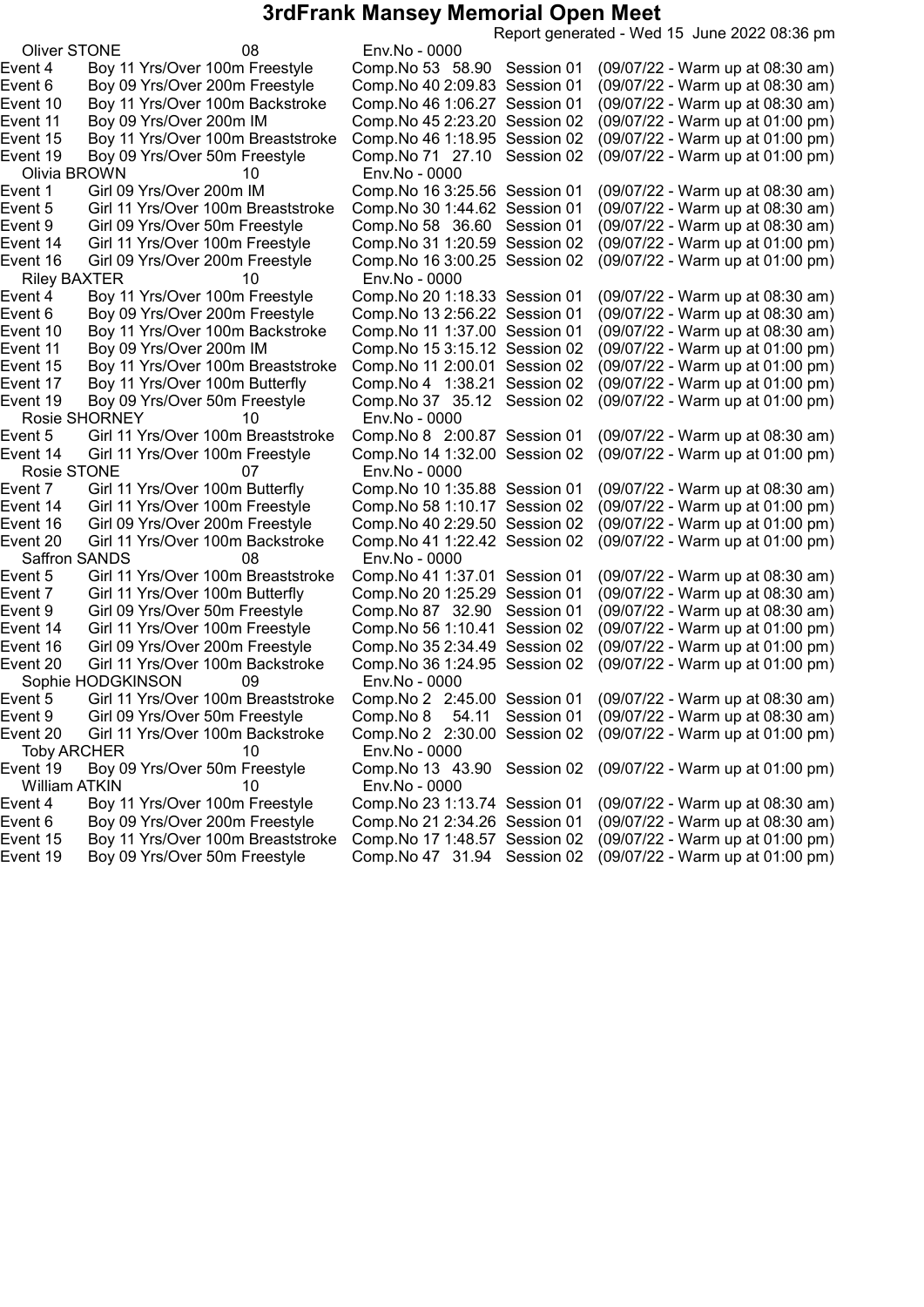Report generated - Wed 15 June 2022 08:36 pm

| Adam DANIELS | 07                              | Env.No - 0000 |                                                                                                   |
|--------------|---------------------------------|---------------|---------------------------------------------------------------------------------------------------|
| Event 4      | Boy 11 Yrs/Over 100m Freestyle  |               | Comp. No 21 1:16.30 Session 01 (09/07/22 - Warm up at 08:30 am)                                   |
| Event 10     | Boy 11 Yrs/Over 100m Backstroke |               | Comp. No 20 1:28.20 Session 01 (09/07/22 - Warm up at 08:30 am)                                   |
| Event 11     | Boy 09 Yrs/Over 200m IM         |               | Comp. No 16 3:14.90 Session 02 (09/07/22 - Warm up at 01:00 pm)                                   |
| Event 15     |                                 |               | Boy 11 Yrs/Over 100m Breaststroke Comp. No 29 1:35.00 Session 02 (09/07/22 - Warm up at 01:00 pm) |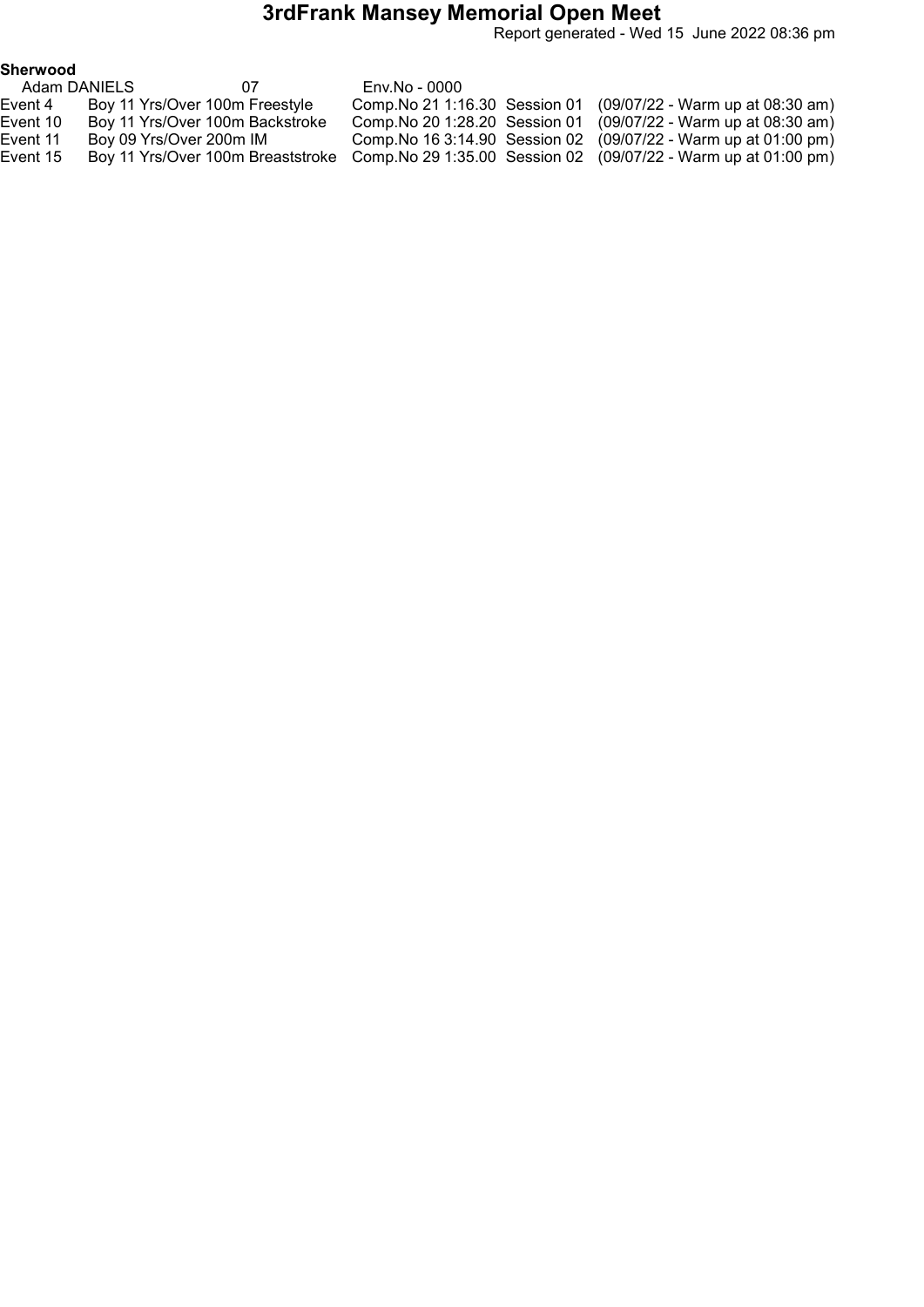Report generated - Wed 15 June 2022 08:36 pm

#### Sutton

Abigail BOOT 11 Env.No - 0000 Alfie BROWN 11 Env.No - 0000 Alice JONES 04 Env.No - 0000 Amelia HOSKING 11 Env.No - 0000 Event 12 Girl 09/10 Yrs 50m Breaststroke Aurelia WAWRZYNIEWICZ 09 Env.No - 0000 Avah EVANS 11 Env.No - 0000 Cailen DOUD 10 Env.No - 0000 Chloe MORTON 11 Env.No - 0000 Daisy STIRLAND 10 Env.No - 0000 Edward JONES 09 Env.No - 0000 Egors GOLUBS 12 Env.No - 0000 Ellie MCKEANEY 11 Env.No - 0000 Elsa BARBER 10 Env.No - 0000

Event 3 Girl 09/10 Yrs 50m Butterfly Comp.No 6 1:02.57 Session 01 (09/07/22 - Warm up at 08:30 am) Event 9 Girl 09 Yrs/Over 50m Freestyle Comp.No 10 53.71 Session 01 (09/07/22 - Warm up at 08:30 am) Event 12 Girl 09/10 Yrs 50m Breaststroke Comp.No 4 1:22.83 Session 02 (09/07/22 - Warm up at 01:00 pm) Event 18 Girl 09/10 Yrs 50m Backstroke Comp.No 11 55.05 Session 02 (09/07/22 - Warm up at 01:00 pm) Boy 09/10 Yrs 50m Breaststroke Comp.No 10 57.65 Session 01 (09/07/22 - Warm up at 08:30 am)<br>Boy 09/10 Yrs 50m Backstroke Comp.No 10 50.57 Session 01 (09/07/22 - Warm up at 08:30 am) Event 8 Boy 09/10 Yrs 50m Backstroke Comp.No 10 50.57 Session 01 (09/07/22 - Warm up at 08:30 am)<br>Event 13 Boy 09/10 Yrs 50m Butterfly Comp.No 8 57.87 Session 02 (09/07/22 - Warm up at 01:00 pm) Boy 09/10 Yrs 50m Butterfly Comp.No 8 57.87 Session 02 (09/07/22 - Warm up at 01:00 pm)<br>Boy 09 Yrs/Over 50m Freestyle Comp.No 12 44.05 Session 02 (09/07/22 - Warm up at 01:00 pm) Event 19 Boy 09 Yrs/Over 50m Freestyle Comp.No 12 44.05 Session 02 (09/07/22 - Warm up at 01:00 pm) Girl 11 Yrs/Over 100m Butterfly Comp.No 26 1:15.31 Session 01 (09/07/22 - Warm up at 08:30 am)<br>Girl 09 Yrs/Over 50m Freestyle Comp.No 113 30.30 Session 01 (09/07/22 - Warm up at 08:30 am) Event 9 Girl 09 Yrs/Over 50m Freestyle Comp.No 113 30.30 Session 01 (09/07/22 - Warm up at 08:30 am)<br>Event 14 Girl 11 Yrs/Over 100m Freestyle Comp.No 69 1:06.69 Session 02 (09/07/22 - Warm up at 01:00 pm) Event 14 Girl 11 Yrs/Over 100m Freestyle Comp.No 691:06.69 Session 02 (09/07/22 - Warm up at 01:00 pm) Comp.No 17 46.48 Session 01 (09/07/22 - Warm up at 08:30 am)<br>Comp.No 5 1:15.02 Session 02 (09/07/22 - Warm up at 01:00 pm) Event 5 Girl 11 Yrs/Over 100m Breaststroke Comp.No 37 1:42.13 Session 01 (09/07/22 - Warm up at 08:30 am)<br>Event 9 Girl 09 Yrs/Over 50m Freestyle Comp.No 69 34.85 Session 01 (09/07/22 -Event 9 Girl 09 Yrs/Over 50m Freestyle Comp.No 69 34.85 Session 01 (09/07/22 - Warm up at 08:30 am) Event 14 Girl 11 Yrs/Over 100m Freestyle Comp.No 281:23.73 Session 02 (09/07/22 - Warm up at 01:00 pm) Event 20 Girl 11 Yrs/Over 100m Backstroke Comp.No 371:24.15 Session 02 (09/07/22 - Warm up at 01:00 pm) Event 1 Girl 09 Yrs/Over 200m IM Comp.No 133:36.00 Session 01 (09/07/22 - Warm up at 08:30 am) Event 5 Girl 11 Yrs/Over 100m Breaststroke Comp.No 102:00.00 Session 01 (09/07/22 - Warm up at 08:30 am) Event 9 Girl 09 Yrs/Over 50m Freestyle Comp.No 40 40.08 Session 01 (09/07/22 - Warm up at 08:30 am) Event 14 Girl 11 Yrs/Over 100m Freestyle Comp.No 151:31.18 Session 02 (09/07/22 - Warm up at 01:00 pm) Event 16 Girl 09 Yrs/Over 200m Freestyle Comp.No 9 3:14.81 Session 02 (09/07/22 - Warm up at 01:00 pm) Event 20 Girl 11 Yrs/Over 100m Backstroke Comp.No 101:45.00 Session 02 (09/07/22 - Warm up at 01:00 pm) Event 4 Boy 11 Yrs/Over 100m Freestyle Comp.No 131:24.42 Session 01 (09/07/22 - Warm up at 08:30 am) Event 10 Boy 11 Yrs/Over 100m Backstroke Comp.No 211:26.83 Session 01 (09/07/22 - Warm up at 08:30 am) Event 11 Boy 09 Yrs/Over 200m IM Comp.No 133:16.69 Session 02 (09/07/22 - Warm up at 01:00 pm) Event 19 Boy 09 Yrs/Over 50m Freestyle Comp.No 34 35.41 Session 02 (09/07/22 - Warm up at 01:00 pm) Event 1 Girl 09 Yrs/Over 200m IM Comp.No 233:16.70 Session 01 (09/07/22 - Warm up at 08:30 am) Event 5 Girl 11 Yrs/Over 100m Breaststroke Comp.No 311:44.55 Session 01 (09/07/22 - Warm up at 08:30 am) Event 7 Girl 11 Yrs/Over 100m Butterfly Comp.No 131:33.38 Session 01 (09/07/22 - Warm up at 08:30 am) Event 9 Girl 09 Yrs/Over 50m Freestyle Comp.No 56 36.96 Session 01 (09/07/22 - Warm up at 08:30 am) Event 14 Girl 11 Yrs/Over 100m Freestyle Comp.No 171:31.13 Session 02 (09/07/22 - Warm up at 01:00 pm) Event 20 Girl 11 Yrs/Over 100m Backstroke Comp.No 271:29.92 Session 02 (09/07/22 - Warm up at 01:00 pm) Event 1 Girl 09 Yrs/Over 200m IM Comp.No 403:00.77 Session 01 (09/07/22 - Warm up at 08:30 am) Event 5 Girl 11 Yrs/Over 100m Breaststroke Comp.No 351:42.99 Session 01 (09/07/22 - Warm up at 08:30 am) Event 7 Girl 11 Yrs/Over 100m Butterfly Comp.No 141:31.69 Session 01 (09/07/22 - Warm up at 08:30 am) Event 9 Girl 09 Yrs/Over 50m Freestyle Comp.No 95 32.30 Session 01 (09/07/22 - Warm up at 08:30 am) Event 14 Girl 11 Yrs/Over 100m Freestyle Comp.No 501:12.30 Session 02 (09/07/22 - Warm up at 01:00 pm) Event 16 Girl 09 Yrs/Over 200m Freestyle Comp.No 362:34.00 Session 02 (09/07/22 - Warm up at 01:00 pm) Boy 11 Yrs/Over 100m Freestyle Comp.No 16 1:22.51 Session 01 (09/07/22 - Warm up at 08:30 am)<br>Boy 11 Yrs/Over 100m Backstroke Comp.No 18 1:33.00 Session 01 (09/07/22 - Warm up at 08:30 am) Event 10 Boy 11 Yrs/Over 100m Backstroke Comp.No 18 1:33.00 Session 01 (09/07/22 - Warm up at 08:30 am)<br>Event 19 Boy 09 Yrs/Over 50m Freestyle Comp.No 33 36.00 Session 02 (09/07/22 - Warm up at 01:00 pm) Event 19 Boy 09 Yrs/Over 50m Freestyle Comp.No 33 36.00 Session 02 (09/07/22 - Warm up at 01:00 pm) Event 2 Boy 09/10 Yrs 50m Breaststroke Comp.No 8 58.25 Session 01 (09/07/22 - Warm up at 08:30 am) Event 8 Boy 09/10 Yrs 50m Backstroke Comp.No 6 53.27 Session 01 (09/07/22 - Warm up at 08:30 am) Event 13 Boy 09/10 Yrs 50m Butterfly Comp.No 9 57.45 Session 02 (09/07/22 - Warm up at 01:00 pm) Event 19 Boy 09 Yrs/Over 50m Freestyle Comp.No 25 39.75 Session 02 (09/07/22 - Warm up at 01:00 pm) Event 1 Girl 09 Yrs/Over 200m IM Comp.No 243:15.60 Session 01 (09/07/22 - Warm up at 08:30 am) Event 9 Girl 09 Yrs/Over 50m Freestyle Comp.No 89 32.70 Session 01 (09/07/22 - Warm up at 08:30 am) Event 14 Girl 11 Yrs/Over 100m Freestyle Comp.No 481:13.29 Session 02 (09/07/22 - Warm up at 01:00 pm) Event 16 Girl 09 Yrs/Over 200m Freestyle Comp.No 222:46.96 Session 02 (09/07/22 - Warm up at 01:00 pm) Event 9 Girl 09 Yrs/Over 50m Freestyle Comp.No 84 33.00 Session 01 (09/07/22 - Warm up at 08:30 am)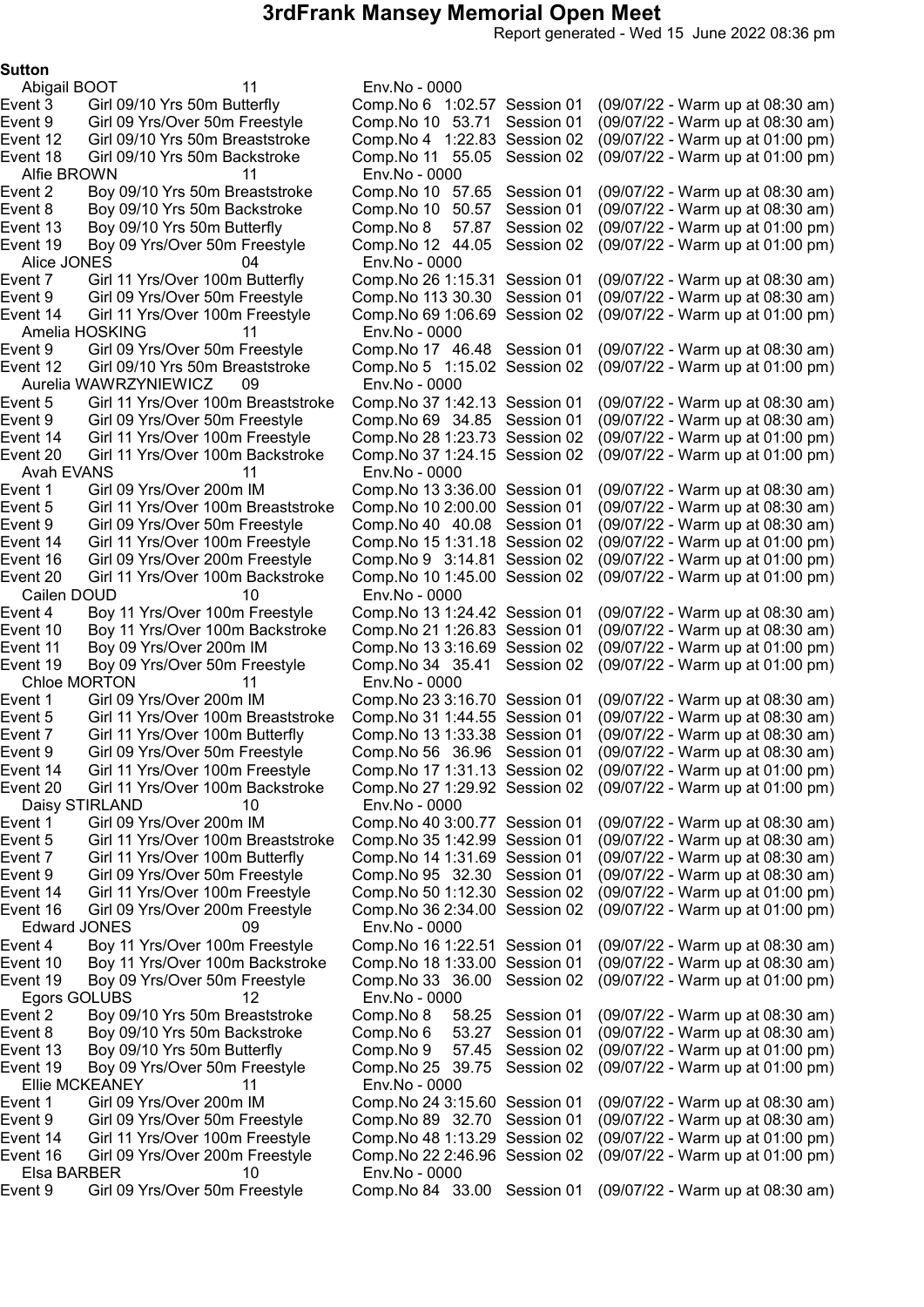Evan HAWLEY 07 Env.No - 0000 Finlay CAIN 12 Env.No - 0000 Freddi ARGYLE 12 Env.No - 0000 Event 6 Boy 09 Yrs/Over 200m Freestyle Comp.No 6 3:40.00 Session 01 George SWALES 13 Env.No - 0000<br>5 Event 2 Boy 09/10 Yrs 50m Breaststroke Comp.No 13 Harry MCKEANEY 07 Env.No - 0000<br>Event 4 Boy 11 Yrs/Over 100m Freestyle Comp.No 46 59.73 Session 01 Event 15 Boy 11 Yrs/Over 100m Breaststroke Comp.No 43 1:22.00 Session 02 Isabelle THOMPSON 09 Env.No - 0000 Isla BARBER 08 Env.No - 0000 Jack HILL 12 Env.No - 0000 Jack PATTERSON 08 Env.No - 0000 Jack SLACK 08 Env.No - 0000 Jai CAIN 10 Env.No - 0000 Jake BAUGH 07 Env.No - 0000

Report generated - Wed 15 June 2022 08:36 pm Event 14 Girl 11 Yrs/Over 100m Freestyle Comp.No 551:11.20 Session 02 (09/07/22 - Warm up at 01:00 pm) Event 16 Girl 09 Yrs/Over 200m Freestyle Comp.No 322:36.10 Session 02 (09/07/22 - Warm up at 01:00 pm) Event 20 Girl 11 Yrs/Over 100m Backstroke Comp.No 531:15.55 Session 02 (09/07/22 - Warm up at 01:00 pm) Event 4 Boy 11 Yrs/Over 100m Freestyle Comp.No 55 57.40 Session 01 (09/07/22 - Warm up at 08:30 am) Event 6 Boy 09 Yrs/Over 200m Freestyle Comp.No 412:09.40 Session 01 (09/07/22 - Warm up at 08:30 am) Event 17 Boy 11 Yrs/Over 100m Butterfly Comp.No 181:10.56 Session 02 (09/07/22 - Warm up at 01:00 pm) Event 2 Boy 09/10 Yrs 50m Breaststroke Comp.No 12 56.71 Session 01 (09/07/22 - Warm up at 08:30 am) Event 6 Boy 09 Yrs/Over 200m Freestyle Comp.No 7 3:30.00 Session 01 (09/07/22 - Warm up at 08:30 am) Event 13 Boy 09/10 Yrs 50m Butterfly Comp.No 6 1:00.00 Session 02 (09/07/22 - Warm up at 01:00 pm) Event 19 Boy 09 Yrs/Over 50m Freestyle Comp.No 18 42.09 Session 02 (09/07/22 - Warm up at 01:00 pm) Boy 09/10 Yrs 50m Breaststroke Comp.No 14 54.83 Session 01 (09/07/22 - Warm up at 08:30 am)<br>Boy 09 Yrs/Over 200m Freestyle Comp.No 6 3:40.00 Session 01 (09/07/22 - Warm up at 08:30 am) Event 8 Boy 09/10 Yrs 50m Backstroke Comp.No 11 48.61 Session 01 (09/07/22 - Warm up at 08:30 am) Event 13 Boy 09/10 Yrs 50m Butterfly Comp.No 5 1:00.82 Session 02 (09/07/22 - Warm up at 01:00 pm)<br>Event 19 Boy 09 Yrs/Over 50m Freestyle Comp.No 21 41.85 Session 02 (09/07/22 - Warm up at 01:00 pm) Event 19 Boy 09 Yrs/Over 50m Freestyle Comp.No 21 41.85 Session 02 (09/07/22 - Warm up at 01:00 pm) Boy 09/10 Yrs 50m Breaststroke Comp.No 13 55.25 Session 01 (09/07/22 - Warm up at 08:30 am)<br>Boy 09/10 Yrs 50m Backstroke Comp.No 7 52.48 Session 01 (09/07/22 - Warm up at 08:30 am) Event 8 Boy 09/10 Yrs 50m Backstroke Comp.No 7 52.48 Session 01 (09/07/22 - Warm up at 08:30 am) Event 13 Boy 09/10 Yrs 50m Butterfly Comp.No 7 58.05 Session 02 (09/07/22 - Warm up at 01:00 pm) Event 19 Boy 09 Yrs/Over 50m Freestyle Comp.No 11 44.14 Session 02 (09/07/22 - Warm up at 01:00 pm) (09/07/22 - Warm up at 08:30 am)<br>(09/07/22 - Warm up at 01:00 pm) Event 17 Boy 11 Yrs/Over 100m Butterfly Comp.No 22 1:06.49 Session 02 (09/07/22 - Warm up at 01:00 pm)<br>Event 19 Boy 09 Yrs/Over 50m Freestyle Comp.No 77 26.80 Session 02 (09/07/22 - Warm up at 01:00 pm) Event 19 Boy 09 Yrs/Over 50m Freestyle Comp.No 77 26.80 Session 02 (09/07/22 - Warm up at 01:00 pm) Comp.No 31 3:07.88 Session 01 (09/07/22 - Warm up at 08:30 am) Event 5 Girl 11 Yrs/Over 100m Breaststroke Comp.No 501:33.64 Session 01 (09/07/22 - Warm up at 08:30 am) Event 9 Girl 09 Yrs/Over 50m Freestyle Comp.No 82 33.13 Session 01 (09/07/22 - Warm up at 08:30 am) Event 14 Girl 11 Yrs/Over 100m Freestyle Comp.No 35 1:17.92 Session 02 (09/07/22 - Warm up at 01:00 pm)<br>Event 16 Girl 09 Yrs/Over 200m Freestyle Comp.No 18 2:55.70 Session 02 (09/07/22 - Warm up at 01:00 pm) Event 16 Girl 09 Yrs/Over 200m Freestyle Comp.No 182:55.70 Session 02 (09/07/22 - Warm up at 01:00 pm) Event 1 Girl 09 Yrs/Over 200m IM Comp.No 383:02.65 Session 01 (09/07/22 - Warm up at 08:30 am) Event 9 Girl 09 Yrs/Over 50m Freestyle Comp.No 93 32.41 Session 01 (09/07/22 - Warm up at 08:30 am) Event 14 Girl 11 Yrs/Over 100m Freestyle Comp.No 391:14.85 Session 02 (09/07/22 - Warm up at 01:00 pm) Event 16 Girl 09 Yrs/Over 200m Freestyle Comp.No 262:41.45 Session 02 (09/07/22 - Warm up at 01:00 pm) Event 20 Girl 11 Yrs/Over 100m Backstroke Comp.No 401:22.98 Session 02 (09/07/22 - Warm up at 01:00 pm) Event 2 Boy 09/10 Yrs 50m Breaststroke Comp.No 15 49.20 Session 01 (09/07/22 - Warm up at 08:30 am) Event 6 Boy 09 Yrs/Over 200m Freestyle Comp.No 11 3:07.51 Session 01 (09/07/22 - Warm up at 08:30 am) Event 8 Boy 09/10 Yrs 50m Backstroke Comp.No 12 43.95 Session 01 (09/07/22 - Warm up at 08:30 am) Event 11 Boy 09 Yrs/Over 200m IM Comp.No 9 3:30.00 Session 02 (09/07/22 - Warm up at 01:00 pm) Event 13 Boy 09/10 Yrs 50m Butterfly Comp.No 11 45.22 Session 02 (09/07/22 - Warm up at 01:00 pm) Event 19 Boy 09 Yrs/Over 50m Freestyle Comp.No 30 37.02 Session 02 (09/07/22 - Warm up at 01:00 pm) Event 4 Boy 11 Yrs/Over 100m Freestyle Comp.No 371:04.03 Session 01 (09/07/22 - Warm up at 08:30 am) Event 10 Boy 11 Yrs/Over 100m Backstroke Comp.No 341:16.30 Session 01 (09/07/22 - Warm up at 08:30 am) Event 11 Boy 09 Yrs/Over 200m IM Comp.No 332:45.07 Session 02 (09/07/22 - Warm up at 01:00 pm) Event 17 Boy 11 Yrs/Over 100m Butterfly Comp.No 141:20.25 Session 02 (09/07/22 - Warm up at 01:00 pm) Event 19 Boy 09 Yrs/Over 50m Freestyle Comp.No 70 27.60 Session 02 (09/07/22 - Warm up at 01:00 pm) Event 4 Boy 11 Yrs/Over 100m Freestyle Comp.No 431:02.40 Session 01 (09/07/22 - Warm up at 08:30 am) Event 6 Boy 09 Yrs/Over 200m Freestyle Comp.No 252:24.40 Session 01 (09/07/22 - Warm up at 08:30 am) Event 10 Boy 11 Yrs/Over 100m Backstroke Comp.No 371:12.90 Session 01 (09/07/22 - Warm up at 08:30 am) Event 15 Boy 11 Yrs/Over 100m Breaststroke Comp.No 281:35.50 Session 02 (09/07/22 - Warm up at 01:00 pm) Event 19 Boy 09 Yrs/Over 50m Freestyle Comp.No 68 27.70 Session 02 (09/07/22 - Warm up at 01:00 pm) Event 4 Boy 11 Yrs/Over 100m Freestyle Comp.No 151:22.60 Session 01 (09/07/22 - Warm up at 08:30 am) Event 6 Boy 09 Yrs/Over 200m Freestyle Comp.No 142:55.00 Session 01 (09/07/22 - Warm up at 08:30 am) Event 15 Boy 11 Yrs/Over 100m Breaststroke Comp.No 141:50.19 Session 02 (09/07/22 - Warm up at 01:00 pm) Event 19 Boy 09 Yrs/Over 50m Freestyle Comp.No 32 36.26 Session 02 (09/07/22 - Warm up at 01:00 pm) Event 4 Boy 11 Yrs/Over 100m Freestyle Comp.No 52 58.90 Session 01 (09/07/22 - Warm up at 08:30 am)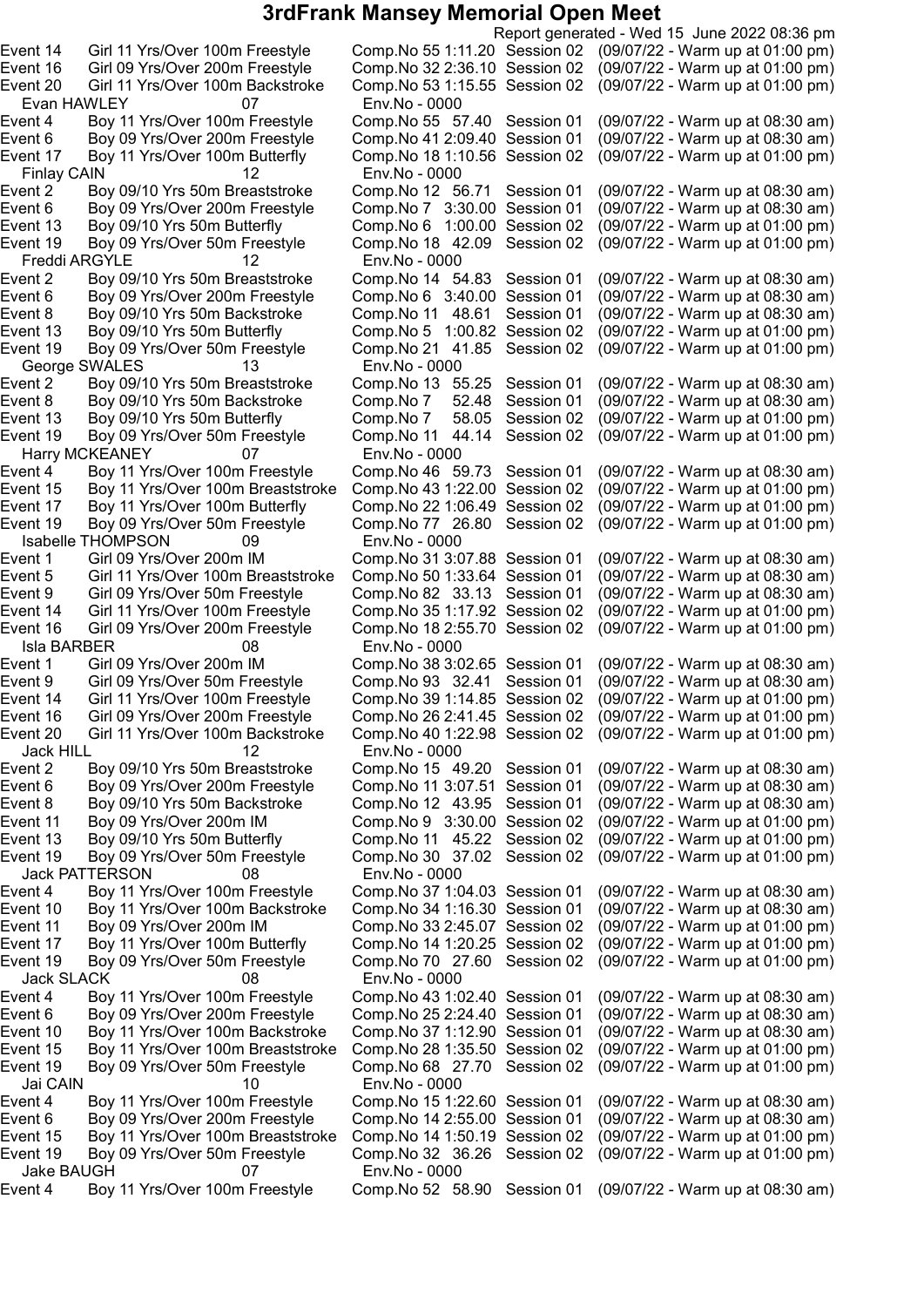Jared COLLINS 08 Env.No - 0000 Kayla GODFREY 09 Env.No - 0000 Leanne DOUD 12 Env.No - 0000 Liam HILL 07 Env.No - 0000 Lili ARGYLE 09 Env.No - 0000 Lola ROBINSON 07 Env.No - 0000 Luke FOSTER-FOWLER 08 Env.No - 0000 Madison BROWN 13 Env.No - 0000 Nathan PALIN-MOAKES 07 Env.No - 0000 Nicola ABLOMIEJKO 11 Env.No - 0000 Oliver JARVIS 11 Env.No - 0000

Report generated - Wed 15 June 2022 08:36 pm Event 6 Boy 09 Yrs/Over 200m Freestyle Comp.No 372:13.10 Session 01 (09/07/22 - Warm up at 08:30 am) Event 10 Boy 11 Yrs/Over 100m Backstroke Comp.No 451:06.55 Session 01 (09/07/22 - Warm up at 08:30 am) Event 19 Boy 09 Yrs/Over 50m Freestyle Comp.No 75 26.80 Session 02 (09/07/22 - Warm up at 01:00 pm) Event 4 Boy 11 Yrs/Over 100m Freestyle Comp.No 48 59.30 Session 01 (09/07/22 - Warm up at 08:30 am) Event 10 Boy 11 Yrs/Over 100m Backstroke Comp.No 391:11.50 Session 01 (09/07/22 - Warm up at 08:30 am) Event 11 Boy 09 Yrs/Over 200m IM Comp.No 432:28.90 Session 02 (09/07/22 - Warm up at 01:00 pm) Event 17 Boy 11 Yrs/Over 100m Butterfly Comp.No 231:05.90 Session 02 (09/07/22 - Warm up at 01:00 pm) Event 19 Boy 09 Yrs/Over 50m Freestyle Comp.No 79 26.60 Session 02 (09/07/22 - Warm up at 01:00 pm) Event 1 Girl 09 Yrs/Over 200m IM Comp.No 253:15.45 Session 01 (09/07/22 - Warm up at 08:30 am) Event 5 Girl 11 Yrs/Over 100m Breaststroke Comp.No 42 1:36.83 Session 01 (09/07/22 - Warm up at 08:30 am)<br>Event 7 Girl 11 Yrs/Over 100m Butterfly Comp.No 16 1:30.32 Session 01 (09/07/22 - Warm up at 08:30 am) Event 7 Girl 11 Yrs/Over 100m Butterfly Comp.No 16 1:30.32 Session 01 (09/07/22 - Warm up at 08:30 am)<br>Event 9 Girl 09 Yrs/Over 50m Freestyle Comp.No 60 36.40 Session 01 (09/07/22 - Warm up at 08:30 am) Event 9 Girl 09 Yrs/Over 50m Freestyle Comp.No 60 36.40 Session 01 (09/07/22 - Warm up at 08:30 am) Event 14 Girl 11 Yrs/Over 100m Freestyle Comp.No 291:22.75 Session 02 (09/07/22 - Warm up at 01:00 pm) Event 20 Girl 11 Yrs/Over 100m Backstroke Comp.No 201:33.11 Session 02 (09/07/22 - Warm up at 01:00 pm) Girl 09 Yrs/Over 50m Freestyle Comp.No 2 59.72 Session 01 (09/07/22 - Warm up at 08:30 am)<br>Girl 09/10 Yrs 50m Breaststroke Comp.No 10 1:13.29 Session 02 (09/07/22 - Warm up at 01:00 pm) Event 12 Girl 09/10 Yrs 50m Breaststroke Comp.No 101:13.29 Session 02 (09/07/22 - Warm up at 01:00 pm) Event 18 Girl 09/10 Yrs 50m Backstroke Comp.No 3 1:09.19 Session 02 (09/07/22 - Warm up at 01:00 pm) Boy 11 Yrs/Over 100m Freestyle Comp.No 47 59.50 Session 01 (09/07/22 - Warm up at 08:30 am) Event 6 Boy 09 Yrs/Over 200m Freestyle Comp.No 392:10.04 Session 01 (09/07/22 - Warm up at 08:30 am) Event 10 Boy 11 Yrs/Over 100m Backstroke Comp.No 431:09.89 Session 01 (09/07/22 - Warm up at 08:30 am) Event 15 Boy 11 Yrs/Over 100m Breaststroke Comp.No 42 1:23.00 Session 02 (09/07/22 - Warm up at 01:00 pm)<br>Event 17 Boy 11 Yrs/Over 100m Butterfly Comp.No 25 1:05.00 Session 02 (09/07/22 - Warm up at 01:00 pm) Event 17 Boy 11 Yrs/Over 100m Butterfly Comp.No 251:05.00 Session 02 (09/07/22 - Warm up at 01:00 pm) Comp.No 17 3:24.78 Session 01 (09/07/22 - Warm up at 08:30 am) Event 5 Girl 11 Yrs/Over 100m Breaststroke Comp.No 271:47.80 Session 01 (09/07/22 - Warm up at 08:30 am) Event 9 Girl 09 Yrs/Over 50m Freestyle Comp.No 66 35.51 Session 01 (09/07/22 - Warm up at 08:30 am) Event 14 Girl 11 Yrs/Over 100m Freestyle Comp.No 261:24.83 Session 02 (09/07/22 - Warm up at 01:00 pm) Event 16 Girl 09 Yrs/Over 200m Freestyle Comp.No 133:01.93 Session 02 (09/07/22 - Warm up at 01:00 pm) Event 20 Girl 11 Yrs/Over 100m Backstroke Comp.No 191:34.64 Session 02 (09/07/22 - Warm up at 01:00 pm) Event 5 Girl 11 Yrs/Over 100m Breaststroke Comp.No 49 1:34.70 Session 01 (09/07/22 - Warm up at 08:30 am) Event 7 Girl 11 Yrs/Over 100m Butterfly Comp.No 231:18.39 Session 01 (09/07/22 - Warm up at 08:30 am) Event 9 Girl 09 Yrs/Over 50m Freestyle Comp.No 98 31.70 Session 01 (09/07/22 - Warm up at 08:30 am) Event 14 Girl 11 Yrs/Over 100m Freestyle Comp.No 571:10.23 Session 02 (09/07/22 - Warm up at 01:00 pm) Event 4 Boy 11 Yrs/Over 100m Freestyle Comp.No 181:20.00 Session 01 (09/07/22 - Warm up at 08:30 am) Event 10 Boy 11 Yrs/Over 100m Backstroke Comp.No 22 1:25.55 Session 01 (09/07/22 - Warm up at 08:30 am)<br>Event 11 Boy 09 Yrs/Over 200m IM Comp.No 22 3:06.47 Session 02 (09/07/22 - Warm up at 01:00 pm) Event 11 Boy 09 Yrs/Over 200m IM Comp.No 223:06.47 Session 02 (09/07/22 - Warm up at 01:00 pm) Boy 11 Yrs/Over 100m Breaststroke Comp.No 30 1:33.84 Session 02 (09/07/22 - Warm up at 01:00 pm) Event 17 Boy 11 Yrs/Over 100m Butterfly Comp.No 9 1:25.00 Session 02 (09/07/22 - Warm up at 01:00 pm) Event 19 Boy 09 Yrs/Over 50m Freestyle Comp.No 35 35.34 Session 02 (09/07/22 - Warm up at 01:00 pm) Event 9 Girl 09 Yrs/Over 50m Freestyle Comp.No 18 45.31 Session 01 (09/07/22 - Warm up at 08:30 am) Event 12 Girl 09/10 Yrs 50m Breaststroke Comp.No 18 58.34 Session 02 (09/07/22 - Warm up at 01:00 pm) Event 16 Girl 09 Yrs/Over 200m Freestyle Comp.No 7 3:25.00 Session 02 (09/07/22 - Warm up at 01:00 pm) Event 18 Girl 09/10 Yrs 50m Backstroke Comp.No 14 52.94 Session 02 (09/07/22 - Warm up at 01:00 pm) Event 4 Boy 11 Yrs/Over 100m Freestyle Comp.No 321:06.16 Session 01 (09/07/22 - Warm up at 08:30 am) Event 6 Boy 09 Yrs/Over 200m Freestyle Comp.No 232:26.70 Session 01 (09/07/22 - Warm up at 08:30 am) Event 10 Boy 11 Yrs/Over 100m Backstroke Comp.No 261:20.25 Session 01 (09/07/22 - Warm up at 08:30 am) Event 15 Boy 11 Yrs/Over 100m Breaststroke Comp.No 411:25.25 Session 02 (09/07/22 - Warm up at 01:00 pm) Event 19 Boy 09 Yrs/Over 50m Freestyle Comp.No 57 29.00 Session 02 (09/07/22 - Warm up at 01:00 pm) Event 3 Girl 09/10 Yrs 50m Butterfly Comp.No 10 49.73 Session 01 (09/07/22 - Warm up at 08:30 am) Event 9 Girl 09 Yrs/Over 50m Freestyle Comp.No 49 38.18 Session 01 (09/07/22 - Warm up at 08:30 am) Event 12 Girl 09/10 Yrs 50m Breaststroke Comp.No 28 50.10 Session 02 (09/07/22 - Warm up at 01:00 pm) Event 18 Girl 09/10 Yrs 50m Backstroke Comp.No 24 45.63 Session 02 (09/07/22 - Warm up at 01:00 pm) Event 4 Boy 11 Yrs/Over 100m Freestyle Comp.No 5 1:42.09 Session 01 (09/07/22 - Warm up at 08:30 am) Event 10 Boy 11 Yrs/Over 100m Backstroke Comp.No 6 1:50.00 Session 01 (09/07/22 - Warm up at 08:30 am) Event 11 Boy 09 Yrs/Over 200m IM Comp.No 5 3:55.00 Session 02 (09/07/22 - Warm up at 01:00 pm) Event 15 Boy 11 Yrs/Over 100m Breaststroke Comp.No 122:00.00 Session 02 (09/07/22 - Warm up at 01:00 pm)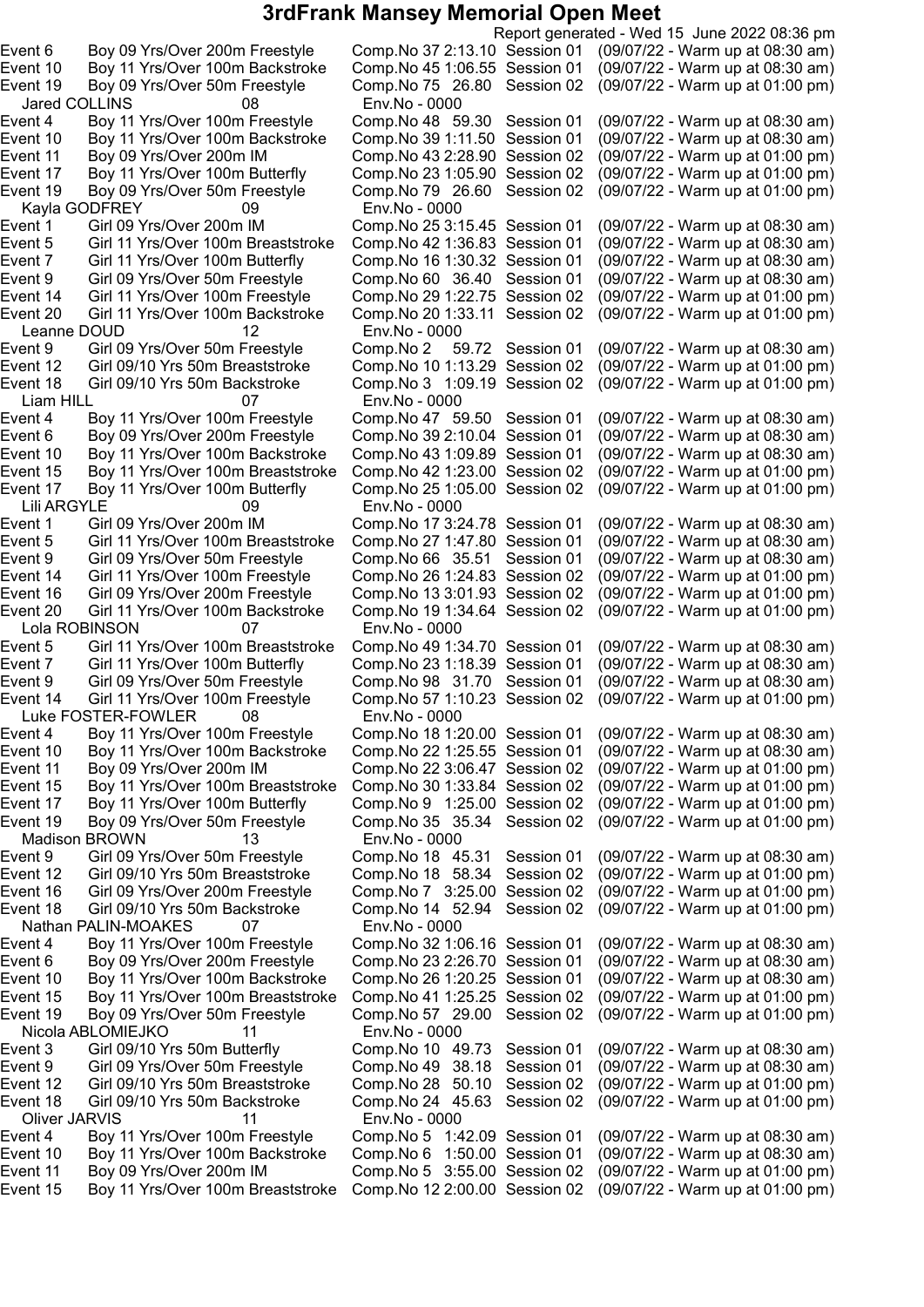|          |                                    |                                |            | Report generated - Wed 15 June 2022 08:36 pm                  |
|----------|------------------------------------|--------------------------------|------------|---------------------------------------------------------------|
| Event 19 | Boy 09 Yrs/Over 50m Freestyle      |                                |            | Comp. No 17 42.16 Session 02 (09/07/22 - Warm up at 01:00 pm) |
|          | Oliver JONES        09             | Env.No - 0000                  |            |                                                               |
| Event 4  | Boy 11 Yrs/Over 100m Freestyle     | Comp. No 17 1:21.10 Session 01 |            | (09/07/22 - Warm up at 08:30 am)                              |
| Event 10 | Boy 11 Yrs/Over 100m Backstroke    | Comp. No 14 1:35.00 Session 01 |            | (09/07/22 - Warm up at 08:30 am)                              |
| Event 19 | Boy 09 Yrs/Over 50m Freestyle      | Comp. No 36 35.19              | Session 02 | (09/07/22 - Warm up at 01:00 pm)                              |
|          | Scarlett ALLSOPP<br>12             | Env.No - 0000                  |            |                                                               |
| Event 1  | Girl 09 Yrs/Over 200m IM           | Comp. No 15 3:35.00 Session 01 |            | (09/07/22 - Warm up at 08:30 am)                              |
| Event 3  | Girl 09/10 Yrs 50m Butterfly       | Comp. No 15 44.60              | Session 01 | (09/07/22 - Warm up at 08:30 am)                              |
| Event 9  | Girl 09 Yrs/Over 50m Freestyle     | Comp. No 35 40.84              | Session 01 | (09/07/22 - Warm up at 08:30 am)                              |
| Event 12 | Girl 09/10 Yrs 50m Breaststroke    | Comp. No 26 52.45              | Session 02 | (09/07/22 - Warm up at 01:00 pm)                              |
| Event 16 | Girl 09 Yrs/Over 200m Freestyle    | Comp. No 6 3:25.37 Session 02  |            | (09/07/22 - Warm up at 01:00 pm)                              |
| Event 18 | Girl 09/10 Yrs 50m Backstroke      | Comp. No 23 46.66 Session 02   |            | (09/07/22 - Warm up at 01:00 pm)                              |
|          | Truly POSTLETHWAITE<br>-10         | Env.No - 0000                  |            |                                                               |
| Event 1  | Girl 09 Yrs/Over 200m IM           | Comp. No 26 3:15.00 Session 01 |            | (09/07/22 - Warm up at 08:30 am)                              |
| Event 5  | Girl 11 Yrs/Over 100m Breaststroke | Comp. No 24 1:49.44 Session 01 |            | (09/07/22 - Warm up at 08:30 am)                              |
| Event 9  | Girl 09 Yrs/Over 50m Freestyle     | Comp. No 64 35.87 Session 01   |            | (09/07/22 - Warm up at 08:30 am)                              |
| Event 14 | Girl 11 Yrs/Over 100m Freestyle    | Comp. No 25 1:26.19 Session 02 |            | (09/07/22 - Warm up at 01:00 pm)                              |
| Event 20 | Girl 11 Yrs/Over 100m Backstroke   | Comp. No 12 1:40.68 Session 02 |            | (09/07/22 - Warm up at 01:00 pm)                              |
|          |                                    |                                |            |                                                               |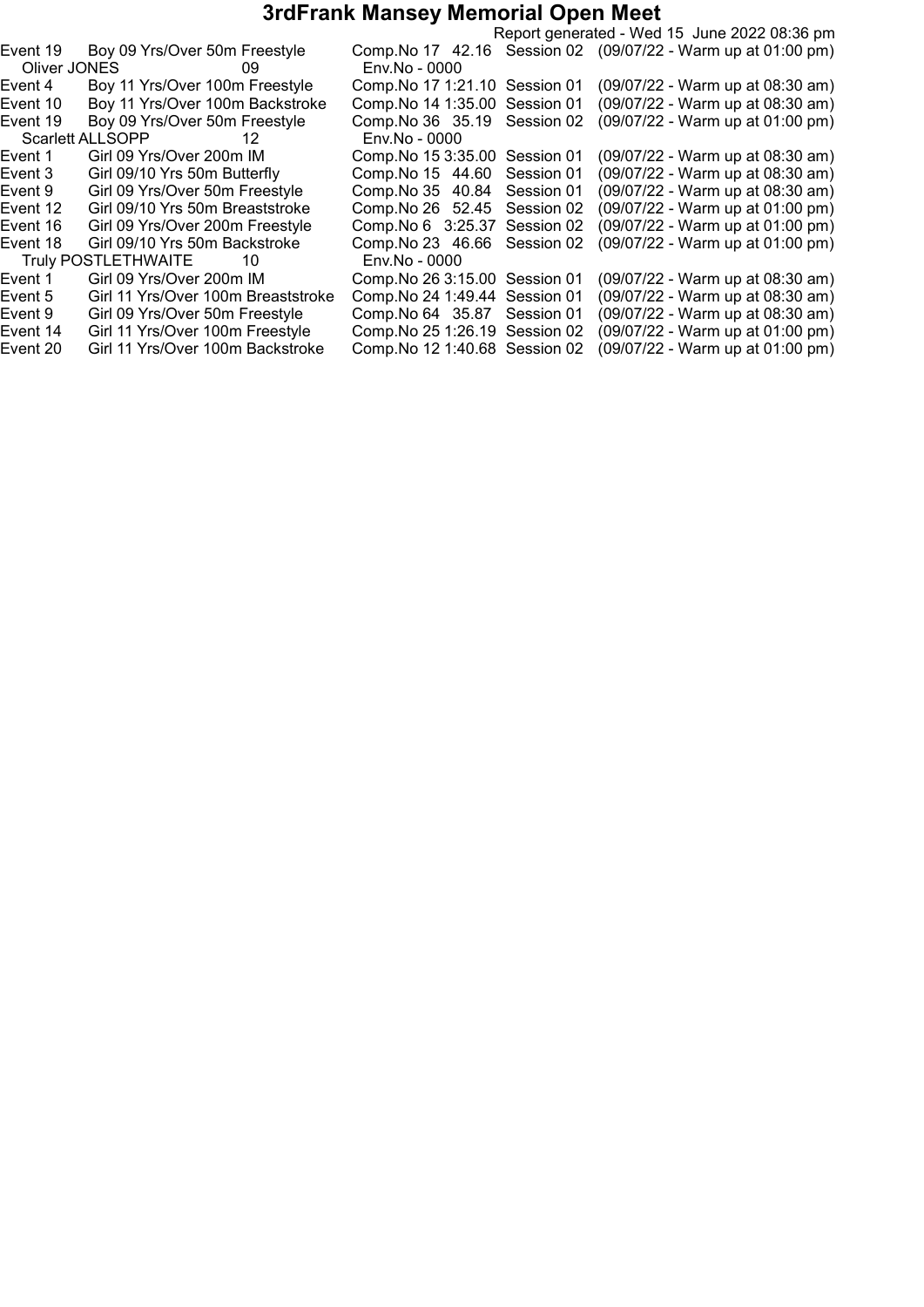Report generated - Wed 15 June 2022 08:36 pm

Swadlincote

Abigail HAWKSWORTH 12 Env.No - 0000 Amelia GRIFFITHS 11 Env.No - 0000 Amy ROBERTSON 04<br>Event 9 Girl 09 Yrs/Over 50m Freestyle Event 14 Girl 11 Yrs/Over 100m Freestyle Comp.No 49 1:12.70 Session 02 Ava MCCLENAHAN 11 Env.No - 0000<br>Event 3 Girl 09/10 Yrs 50m Butterfly Comp.No 13 45.61 Blossom FENN 11 Env.No - 0000<br>Event 9 Girl 09 Yrs/Over 50m Freestyle Comp.No 22 4 Event 16 Girl 09 Yrs/Over 200m Freestyle Comp.No 1 4:02.33 Session 02<br>Event 18 Girl 09/10 Yrs 50m Backstroke Comp.No 17 50.80 Session 02 Brooke MOTTRAM 08 Env.No - 0000 Darcie BEARDMORE 09 Env.No - 0000<br>1:5 6 Girl 11 Yrs/Over 100m Breaststroke Comp.No 15 Dominic WHITEN 08 Env.No - 0000 Emilia TRUMAN 09 Env.No - 0000 Gracie SMITH 09 Env.No - 0000<br>ent 1 Girl 09 Yrs/Over 200m IM Comp.No 12 3:3 Event 5 Girl 11 Yrs/Over 100m Breaststroke Hannah O'BRIAN 06 Env.No - 0000 Harry PEDDER 11 Env.No - 0000 Event 8 Boy 09/10 Yrs 50m Backstroke Comp.No 4 1:07.73 Session 01 Harvie WRIGHT 10 Env.No - 0000 I FLANAGAN-NICHOLLS 08 Env.No - 0000

Event 9 Girl 09 Yrs/Over 50m Freestyle Comp.No 11 51.30 Session 01 (09/07/22 - Warm up at 08:30 am) Event 12 Girl 09/10 Yrs 50m Breaststroke Comp.No 131:02.75 Session 02 (09/07/22 - Warm up at 01:00 pm) Event 18 Girl 09/10 Yrs 50m Backstroke Comp.No 8 57.80 Session 02 (09/07/22 - Warm up at 01:00 pm) Girl 09 Yrs/Over 50m Freestyle Comp.No 9 53.75 Session 01 (09/07/22 - Warm up at 08:30 am) Event 12 Girl 09/10 Yrs 50m Breaststroke Comp.No 17 58.80 Session 02 (09/07/22 - Warm up at 01:00 pm) Event 18 Girl 09/10 Yrs 50m Backstroke Comp.No 16 51.60 Session 02 (09/07/22 - Warm up at 01:00 pm) Girl 09 Yrs/Over 50m Freestyle Comp.No 101 31.30 Session 01 (09/07/22 - Warm up at 08:30 am)<br>Girl 11 Yrs/Over 100m Freestyle Comp.No 49 1:12.70 Session 02 (09/07/22 - Warm up at 01:00 pm) Girl 09/10 Yrs 50m Butterfly Comp.No 13 45.61 Session 01 (09/07/22 - Warm up at 08:30 am)<br>Girl 09 Yrs/Over 50m Freestyle Comp.No 54 37.40 Session 01 (09/07/22 - Warm up at 08:30 am) Event 9 Girl 09 Yrs/Over 50m Freestyle Comp.No 54 37.40 Session 01 (09/07/22 - Warm up at 08:30 am) Event 12 Girl 09/10 Yrs 50m Breaststroke Comp.No 21 56.16 Session 02 (09/07/22 - Warm up at 01:00 pm) Event 16 Girl 09 Yrs/Over 200m Freestyle Comp.No 123:06.25 Session 02 (09/07/22 - Warm up at 01:00 pm) Event 9 Girl 09 Yrs/Over 50m Freestyle Comp.No 22 44.16 Session 01 (09/07/22 - Warm up at 08:30 am) .<br>(09/07/22 - Warm up at 01:00 pm)<br>(09/07/22 - Warm up at 01:00 pm) Event 18 Girl 09/10 Yrs 50m Backstroke Comp.No 17 50.80 Session 02 (09/07/22 - Warm up at 01:00 pm) Event 1 Girl 09 Yrs/Over 200m IM Comp.No 323:07.73 Session 01 (09/07/22 - Warm up at 08:30 am) Event 5 Girl 11 Yrs/Over 100m Breaststroke Comp.No 471:35.16 Session 01 (09/07/22 - Warm up at 08:30 am) Event 9 Girl 09 Yrs/Over 50m Freestyle Comp.No 105 30.90 Session 01 (09/07/22 - Warm up at 08:30 am) Event 16 Girl 09 Yrs/Over 200m Freestyle Comp.No 242:42.74 Session 02 (09/07/22 - Warm up at 01:00 pm) Event 20 Girl 11 Yrs/Over 100m Backstroke Comp.No 451:20.19 Session 02 (09/07/22 - Warm up at 01:00 pm) Event 5 Girl 11 Yrs/Over 100m Breaststroke Comp.No 15 1:54.59 Session 01 (09/07/22 - Warm up at 08:30 am)<br>Event 9 Girl 09 Yrs/Over 50m Freestyle Comp.No 42 39.60 Session 01 (09/07/22 - Warm up at 08:30 am) Event 9 Girl 09 Yrs/Over 50m Freestyle Comp.No 42 39.60 Session 01 (09/07/22 - Warm up at 08:30 am) Event 14 Girl 11 Yrs/Over 100m Freestyle Comp.No 7 1:36.25 Session 02 (09/07/22 - Warm up at 01:00 pm) Event 4 Boy 11 Yrs/Over 100m Freestyle Comp.No 251:11.80 Session 01 (09/07/22 - Warm up at 08:30 am) Event 6 Boy 09 Yrs/Over 200m Freestyle Comp.No 22 2:31.30 Session 01 (09/07/22 - Warm up at 08:30 am) Event 10 Boy 11 Yrs/Over 100m Backstroke Comp.No 191:29.20 Session 01 (09/07/22 - Warm up at 08:30 am) Event 11 Boy 09 Yrs/Over 200m IM Comp.No 203:10.25 Session 02 (09/07/22 - Warm up at 01:00 pm) Event 15 Boy 11 Yrs/Over 100m Breaststroke Comp.No 241:39.25 Session 02 (09/07/22 - Warm up at 01:00 pm) Event 17 Boy 11 Yrs/Over 100m Butterfly Comp.No 7 1:29.88 Session 02 (09/07/22 - Warm up at 01:00 pm) Event 19 Boy 09 Yrs/Over 50m Freestyle Comp.No 49 31.80 Session 02 (09/07/22 - Warm up at 01:00 pm) Event 5 Girl 11 Yrs/Over 100m Breaststroke Comp.No 171:53.90 Session 01 (09/07/22 - Warm up at 08:30 am) Event 9 Girl 09 Yrs/Over 50m Freestyle Comp.No 63 36.00 Session 01 (09/07/22 - Warm up at 08:30 am) Event 14 Girl 11 Yrs/Over 100m Freestyle Comp.No 221:27.20 Session 02 (09/07/22 - Warm up at 01:00 pm) Event 16 Girl 09 Yrs/Over 200m Freestyle Comp.No 103:11.36 Session 02 (09/07/22 - Warm up at 01:00 pm) Event 20 Girl 11 Yrs/Over 100m Backstroke Comp.No 7 1:49.38 Session 02 (09/07/22 - Warm up at 01:00 pm) Event 1 Girl 09 Yrs/Over 200m IM Comp.No 123:36.66 Session 01 (09/07/22 - Warm up at 08:30 am) Event 9 Girl 09 Yrs/Over 50m Freestyle Comp.No 74 34.11 Session 01 (09/07/22 - Warm up at 08:30 am) Event 5 Girl 11 Yrs/Over 100m Breaststroke Comp.No 431:36.80 Session 01 (09/07/22 - Warm up at 08:30 am) Event 9 Girl 09 Yrs/Over 50m Freestyle Comp.No 71 34.40 Session 01 (09/07/22 - Warm up at 08:30 am) Comp.No 6 1:12.65 Session 01 (09/07/22 - Warm up at 08:30 am)<br>Comp.No 4 1:07.73 Session 01 (09/07/22 - Warm up at 08:30 am) Event 4 Boy 11 Yrs/Over 100m Freestyle Comp.No 241:13.55 Session 01 (09/07/22 - Warm up at 08:30 am) Event 6 Boy 09 Yrs/Over 200m Freestyle Comp.No 172:48.23 Session 01 (09/07/22 - Warm up at 08:30 am) Event 10 Boy 11 Yrs/Over 100m Backstroke Comp.No 24 1:21.89 Session 01 (09/07/22 - Warm up at 08:30 am)<br>Event 11 Boy 09 Yrs/Over 200m IM Comp.No 19 3:11.83 Session 02 (09/07/22 - Warm up at 01:00 pm) Event 11 Boy 09 Yrs/Over 200m IM Comp.No 193:11.83 Session 02 (09/07/22 - Warm up at 01:00 pm) Event 19 Boy 09 Yrs/Over 50m Freestyle Comp.No 40 33.78 Session 02 (09/07/22 - Warm up at 01:00 pm) Event 1 Girl 09 Yrs/Over 200m IM Comp.No 7 3:45.25 Session 01 (09/07/22 - Warm up at 08:30 am) Event 5 Girl 11 Yrs/Over 100m Breaststroke Comp.No 161:54.53 Session 01 (09/07/22 - Warm up at 08:30 am)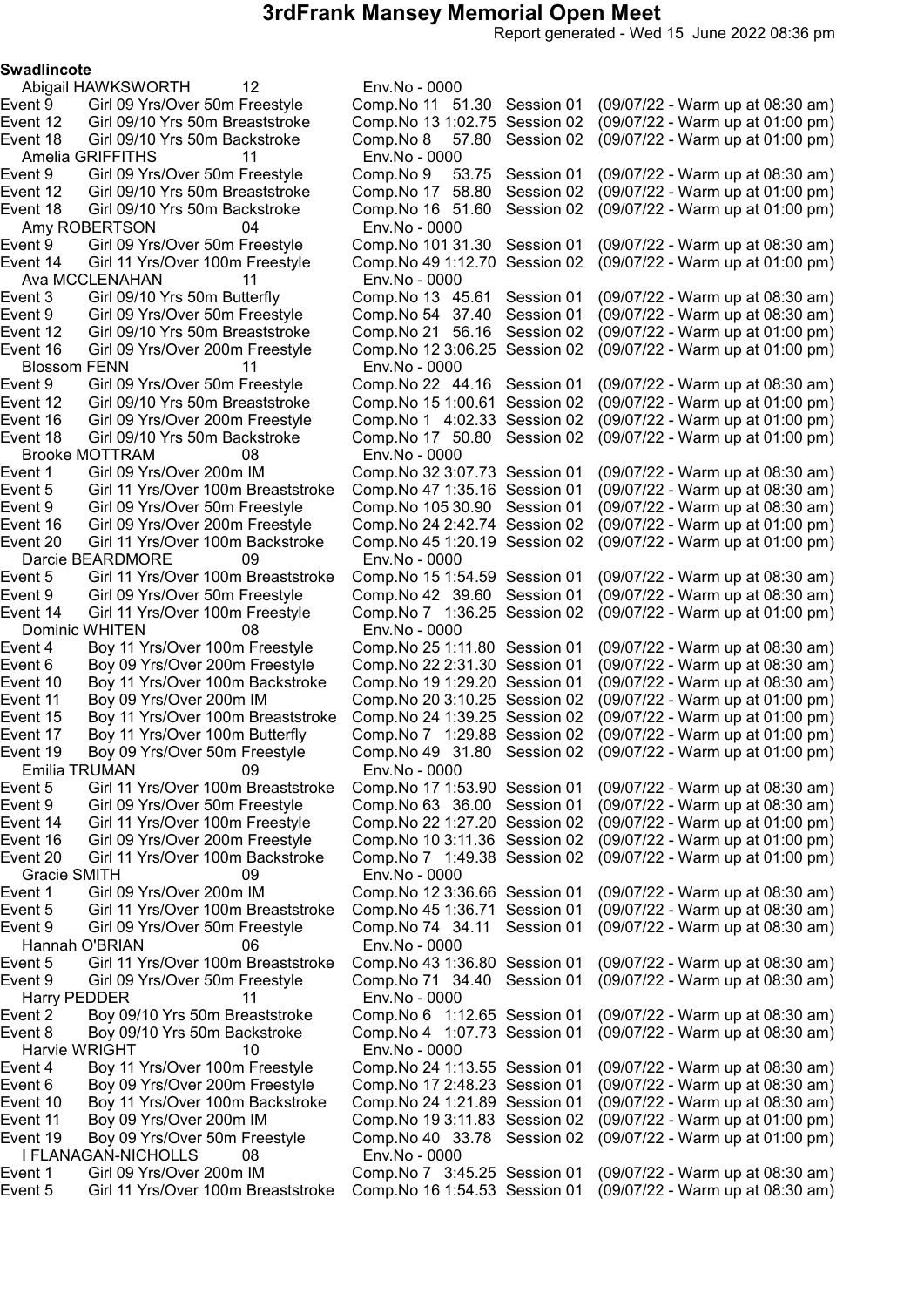Isabel MEIKLE 08 Env.No - 0000 Isabelle BROWN 13 Env.No - 0000 Isla CRAFT 10 Env.No - 0000 Event 9 Girl 09 Yrs/Over 50m Freestyle Comp.No 90 32.60 Session 01<br>Event 14 Girl 11 Yrs/Over 100m Freestyle Comp.No 34 1:18.31 Session 02 Isla MORAN 12 Env.No - 0000 Event 18 Girl 09/10 Yrs 50m Backstroke Comp.No 22 47.70 Session 02 Jack RATCLIFFE 08 Env.No - 0000 James DUGGAN 07 Env.No - 0000<br>ent 4 Boy 11 Yrs/Over 100m Freestyle Comp.No 40 1:02.93 Session 01 Event 19 Boy 09 Yrs/Over 50m Freestyle Comp.No 66 28.00 Session 02 Jessie-Caja FENN 07 Env.No - 0000 Lacey FENN 10 Env.No - 0000 Libby WALSH 07 Env.No - 0000<br>ent 1 Girl 09 Yrs/Over 200m IM Comp.No 54 2:4 Luke MORLEY-SMITH 10 Env.No - 0000 M FLANAGAN-NICHOLLS 11 Env.No - 0000 Naomi PATTON 08 Env.No - 0000 Rebecca MEIKLE 10 Env.No - 0000 Reuben BRIGGS 12 Env.No - 0000 Riley ERRINGTON 08 Env.No - 0000

Report generated - Wed 15 June 2022 08:36 pm Event 9 Girl 09 Yrs/Over 50m Freestyle Comp.No 68 35.10 Session 01 (09/07/22 - Warm up at 08:30 am) Event 14 Girl 11 Yrs/Over 100m Freestyle Comp.No 271:24.34 Session 02 (09/07/22 - Warm up at 01:00 pm) Event 20 Girl 11 Yrs/Over 100m Backstroke Comp.No 181:34.68 Session 02 (09/07/22 - Warm up at 01:00 pm) Event 7 Girl 11 Yrs/Over 100m Butterfly Comp.No 4 1:56.88 Session 01 (09/07/22 - Warm up at 08:30 am) Event 9 Girl 09 Yrs/Over 50m Freestyle Comp.No 61 36.30 Session 01 (09/07/22 - Warm up at 08:30 am) Event 14 Girl 11 Yrs/Over 100m Freestyle Comp.No 131:33.65 Session 02 (09/07/22 - Warm up at 01:00 pm) Event 20 Girl 11 Yrs/Over 100m Backstroke Comp.No 6 1:55.72 Session 02 (09/07/22 - Warm up at 01:00 pm) Event 9 Girl 09 Yrs/Over 50m Freestyle Comp.No 1 1:03.25 Session 01 (09/07/22 - Warm up at 08:30 am) Event 18 Girl 09/10 Yrs 50m Backstroke Comp.No 2 1:19.65 Session 02 (09/07/22 - Warm up at 01:00 pm) Event 1 Girl 09 Yrs/Over 200m IM Comp.No 33 3:06.50 Session 01 (09/07/22 - Warm up at 08:30 am)<br>Event 9 Girl 09 Yrs/Over 50m Freestyle Comp.No 90 32.60 Session 01 (09/07/22 - Warm up at 08:30 am) Event 14 Girl 11 Yrs/Over 100m Freestyle Comp.No 341:18.31 Session 02 (09/07/22 - Warm up at 01:00 pm) Event 16 Girl 09 Yrs/Over 200m Freestyle Comp.No 232:46.42 Session 02 (09/07/22 - Warm up at 01:00 pm) Event 20 Girl 11 Yrs/Over 100m Backstroke Comp.No 381:23.80 Session 02 (09/07/22 - Warm up at 01:00 pm) Event 9 Girl 09 Yrs/Over 50m Freestyle Comp.No 29 42.50 Session 01 (09/07/22 - Warm up at 08:30 am)<br>Event 12 Girl 09/10 Yrs 50m Breaststroke Comp.No 19 56.88 Session 02 (09/07/22 - Warm up at 01:00 pm) Event 12 Girl 09/10 Yrs 50m Breaststroke Comp.No 19 56.88 Session 02 (09/07/22 - Warm up at 01:00 pm) Event 19 Boy 09 Yrs/Over 50m Freestyle Comp.No 4 1:12.56 Session 02 (09/07/22 - Warm up at 01:00 pm) Event 4 Boy 11 Yrs/Over 100m Freestyle Comp.No 40 1:02.93 Session 01 (09/07/22 - Warm up at 08:30 am)<br>Event 6 Boy 09 Yrs/Over 200m Freestyle Comp.No 33 2:16.82 Session 01 (09/07/22 - Warm up at 08:30 am) Comp.No 33 2:16.82 Session 01 (09/07/22 - Warm up at 08:30 am) Event 10 Boy 11 Yrs/Over 100m Backstroke Comp.No 381:12.89 Session 01 (09/07/22 - Warm up at 08:30 am) Event 11 Boy 09 Yrs/Over 200m IM Comp.No 402:37.00 Session 02 (09/07/22 - Warm up at 01:00 pm) Event 15 Boy 11 Yrs/Over 100m Breaststroke Comp.No 40 1:26.32 Session 02 (09/07/22 - Warm up at 01:00 pm)<br>Event 19 Boy 09 Yrs/Over 50m Freestyle Comp.No 66 28.00 Session 02 (09/07/22 - Warm up at 01:00 pm) Event 5 Girl 11 Yrs/Over 100m Breaststroke Comp.No 531:32.72 Session 01 (09/07/22 - Warm up at 08:30 am) Event 14 Girl 11 Yrs/Over 100m Freestyle Comp.No 42 1:14.20 Session 02 (09/07/22 - Warm up at 01:00 pm)<br>Event 16 Girl 09 Yrs/Over 200m Freestyle Comp.No 30 2:40.30 Session 02 (09/07/22 - Warm up at 01:00 pm) Girl 09 Yrs/Over 200m Freestyle Comp.No 30 2:40.30 Session 02 (09/07/22 - Warm up at 01:00 pm) Event 20 Girl 11 Yrs/Over 100m Backstroke Comp.No 321:27.68 Session 02 (09/07/22 - Warm up at 01:00 pm) Event 5 Girl 11 Yrs/Over 100m Breaststroke Comp.No 361:42.63 Session 01 (09/07/22 - Warm up at 08:30 am) Event 14 Girl 11 Yrs/Over 100m Freestyle Comp.No 2 1:41.88 Session 02 (09/07/22 - Warm up at 01:00 pm) Event 16 Girl 09 Yrs/Over 200m Freestyle Comp.No 3 3:52.36 Session 02 (09/07/22 - Warm up at 01:00 pm) Event 20 Girl 11 Yrs/Over 100m Backstroke Comp.No 11 1:43.50 Session 02 (09/07/22 - Warm up at 01:00 pm) Event 1 Girl 09 Yrs/Over 200m IM Comp.No 542:42.62 Session 01 (09/07/22 - Warm up at 08:30 am) Event 7 Girl 11 Yrs/Over 100m Butterfly Comp.No 331:09.78 Session 01 (09/07/22 - Warm up at 08:30 am) Event 9 Girl 09 Yrs/Over 50m Freestyle Comp.No 114 30.05 Session 01 (09/07/22 - Warm up at 08:30 am) Event 6 Boy 09 Yrs/Over 200m Freestyle Comp.No 8 3:22.27 Session 01 (09/07/22 - Warm up at 08:30 am) Event 10 Boy 11 Yrs/Over 100m Backstroke Comp.No 151:34.70 Session 01 (09/07/22 - Warm up at 08:30 am) Event 19 Boy 09 Yrs/Over 50m Freestyle Comp.No 31 36.50 Session 02 (09/07/22 - Warm up at 01:00 pm) Event 5 Girl 11 Yrs/Over 100m Breaststroke Comp.No 5 2:14.22 Session 01 (09/07/22 - Warm up at 08:30 am) Event 9 Girl 09 Yrs/Over 50m Freestyle Comp.No 39 40.20 Session 01 (09/07/22 - Warm up at 08:30 am) Event 14 Girl 11 Yrs/Over 100m Freestyle Comp.No 4 1:38.03 Session 02 (09/07/22 - Warm up at 01:00 pm) Event 20 Girl 11 Yrs/Over 100m Backstroke Comp.No 161:38.55 Session 02 (09/07/22 - Warm up at 01:00 pm) Event 9 Girl 09 Yrs/Over 50m Freestyle Comp.No 100 31.30 Session 01 (09/07/22 - Warm up at 08:30 am) Event 14 Girl 11 Yrs/Over 100m Freestyle Comp.No 431:14.00 Session 02 (09/07/22 - Warm up at 01:00 pm) Event 20 Girl 11 Yrs/Over 100m Backstroke Comp.No 471:19.87 Session 02 (09/07/22 - Warm up at 01:00 pm) Event 5 Girl 11 Yrs/Over 100m Breaststroke Comp.No 4 2:14.25 Session 01 (09/07/22 - Warm up at 08:30 am) Event 9 Girl 09 Yrs/Over 50m Freestyle Comp.No 33 41.30 Session 01 (09/07/22 - Warm up at 08:30 am) Event 14 Girl 11 Yrs/Over 100m Freestyle Comp.No 8 1:36.22 Session 02 (09/07/22 - Warm up at 01:00 pm) Event 2 Boy 09/10 Yrs 50m Breaststroke Comp.No 4 1:23.73 Session 01 (09/07/22 - Warm up at 08:30 am) Event 13 Boy 09/10 Yrs 50m Butterfly Comp.No 3 1:06.25 Session 02 (09/07/22 - Warm up at 01:00 pm) Event 4 Boy 11 Yrs/Over 100m Freestyle Comp.No 381:03.89 Session 01 (09/07/22 - Warm up at 08:30 am)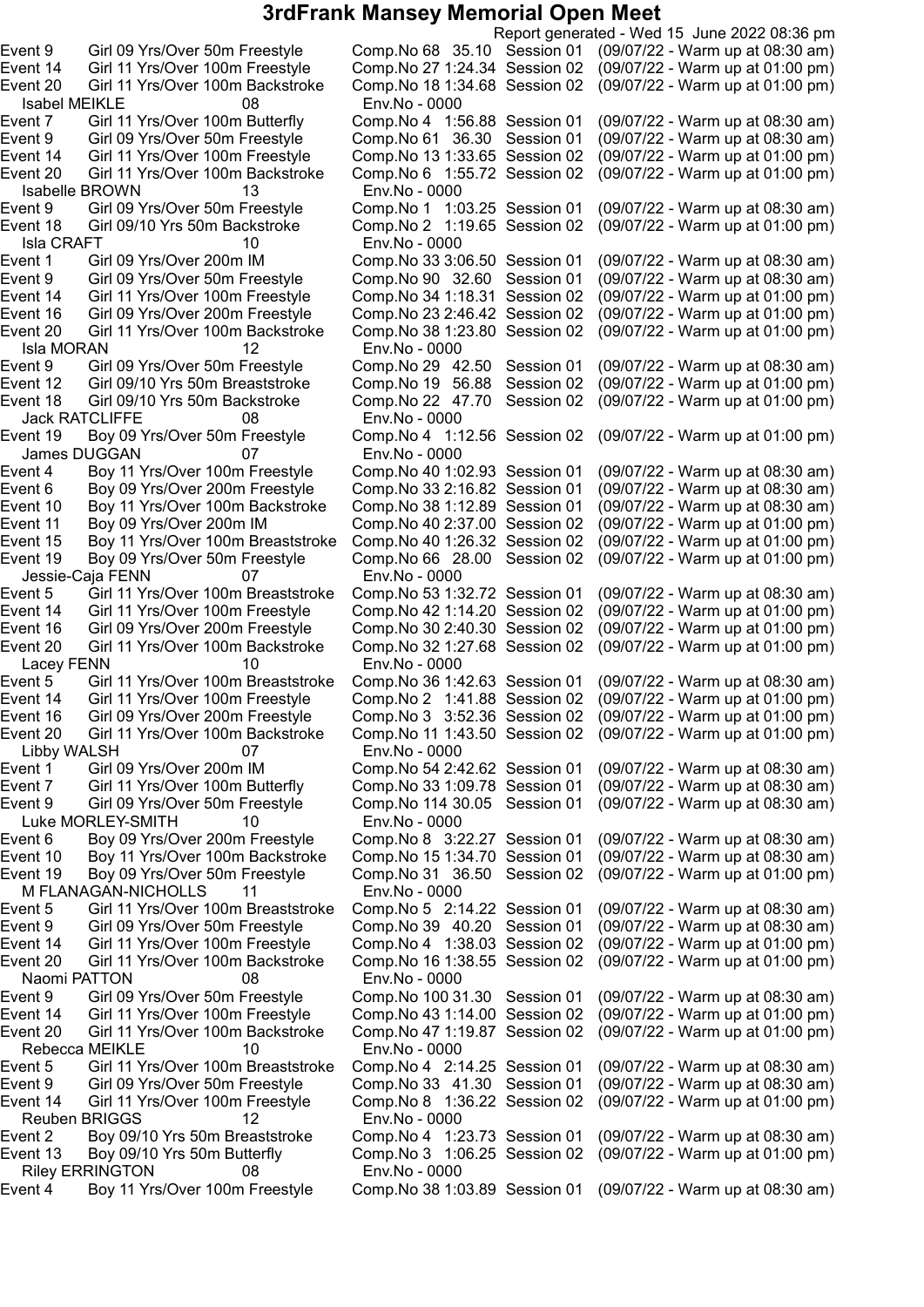|                                               |                                |            | Report generated - Wed 15 June 2022 08:36 pm |
|-----------------------------------------------|--------------------------------|------------|----------------------------------------------|
| Event 10<br>Boy 11 Yrs/Over 100m Backstroke   | Comp. No 33 1:16.68 Session 01 |            | (09/07/22 - Warm up at 08:30 am)             |
| Event 11<br>Boy 09 Yrs/Over 200m IM           | Comp.No 29 2:48.47             | Session 02 | (09/07/22 - Warm up at 01:00 pm)             |
| Event 19<br>Boy 09 Yrs/Over 50m Freestyle     | Comp. No 63 28.60              | Session 02 | (09/07/22 - Warm up at 01:00 pm)             |
| Sam ROBERTSON<br>06                           | Env.No - 0000                  |            |                                              |
| Boy 11 Yrs/Over 100m Freestyle<br>Event 4     | Comp.No 54 58.70               | Session 01 | (09/07/22 - Warm up at 08:30 am)             |
| Boy 09 Yrs/Over 50m Freestyle<br>Event 19     | Comp.No 76 26.80               | Session 02 | (09/07/22 - Warm up at 01:00 pm)             |
| Samuel MORLEY-SMITH<br>12                     | Env.No - 0000                  |            |                                              |
| Event 2<br>Boy 09/10 Yrs 50m Breaststroke     | Comp. No 5 1:15.32 Session 01  |            | (09/07/22 - Warm up at 08:30 am)             |
| Boy 09/10 Yrs 50m Backstroke<br>Event 8       | 53.67<br>Comp.No 5             | Session 01 | (09/07/22 - Warm up at 08:30 am)             |
| Event 19<br>Boy 09 Yrs/Over 50m Freestyle     | Comp. No 10 45.21              | Session 02 | (09/07/22 - Warm up at 01:00 pm)             |
| Sebastian BRIGGS<br>10                        | Env.No - 0000                  |            |                                              |
| Boy 11 Yrs/Over 100m Freestyle<br>Event 4     | Comp. No 3 2:05.63 Session 01  |            | (09/07/22 - Warm up at 08:30 am)             |
| Boy 09 Yrs/Over 200m Freestyle<br>Event 6     | Comp. No 3 4:44.25 Session 01  |            | (09/07/22 - Warm up at 08:30 am)             |
| Boy 11 Yrs/Over 100m Breaststroke<br>Event 15 | Comp. No 5 2:30.11             | Session 02 | (09/07/22 - Warm up at 01:00 pm)             |
| Boy 09 Yrs/Over 50m Freestyle<br>Event 19     | Comp.No 7<br>51.07             | Session 02 | (09/07/22 - Warm up at 01:00 pm)             |
| Sophie HAWKSWORTH<br>07                       | Env.No - 0000                  |            |                                              |
| Girl 09 Yrs/Over 200m IM<br>Event 1           | Comp. No 44 2:58.73 Session 01 |            | (09/07/22 - Warm up at 08:30 am)             |
| Girl 09 Yrs/Over 50m Freestyle<br>Event 9     | Comp.No 118 29.00              | Session 01 | (09/07/22 - Warm up at 08:30 am)             |
| Girl 11 Yrs/Over 100m Freestyle<br>Event 14   | Comp.No 71 1:06.00             | Session 02 | (09/07/22 - Warm up at 01:00 pm)             |
| Sophie JENKINS<br>08                          | Env.No - 0000                  |            |                                              |
| Event 5<br>Girl 11 Yrs/Over 100m Breaststroke | Comp. No 6 2:12.65 Session 01  |            | (09/07/22 - Warm up at 08:30 am)             |
| Event 9<br>Girl 09 Yrs/Over 50m Freestyle     | Comp. No 53 37.50              | Session 01 | (09/07/22 - Warm up at 08:30 am)             |
| Girl 11 Yrs/Over 100m Freestyle<br>Event 14   | Comp. No 10 1:35.38            | Session 02 | (09/07/22 - Warm up at 01:00 pm)             |
| Girl 11 Yrs/Over 100m Backstroke<br>Event 20  | Comp.No 9 1:47.20              | Session 02 | (09/07/22 - Warm up at 01:00 pm)             |
| Sophie MILLIDGE<br>06                         | Env.No - 0000                  |            |                                              |
| Event 1<br>Girl 09 Yrs/Over 200m IM           | Comp. No 56 2:40.70 Session 01 |            | (09/07/22 - Warm up at 08:30 am)             |
| Event 5<br>Girl 11 Yrs/Over 100m Breaststroke | Comp. No 57 1:29.28            | Session 01 | (09/07/22 - Warm up at 08:30 am)             |
| Girl 11 Yrs/Over 100m Butterfly<br>Event 7    | Comp. No 22 1:19.81            | Session 01 | (09/07/22 - Warm up at 08:30 am)             |
| Girl 09 Yrs/Over 50m Freestyle<br>Event 9     | Comp.No 119 28.90              | Session 01 | (09/07/22 - Warm up at 08:30 am)             |
| Event 14<br>Girl 11 Yrs/Over 100m Freestyle   | Comp. No 76 1:02.51            | Session 02 | (09/07/22 - Warm up at 01:00 pm)             |
| Girl 09 Yrs/Over 200m Freestyle<br>Event 16   | Comp.No 49 2:17.80             | Session 02 | (09/07/22 - Warm up at 01:00 pm)             |
| Event 20<br>Girl 11 Yrs/Over 100m Backstroke  | Comp.No 48 1:19.80             | Session 02 | (09/07/22 - Warm up at 01:00 pm)             |
| Taylor REEVES<br>05                           | Env.No - 0000                  |            |                                              |
| Boy 11 Yrs/Over 100m Freestyle<br>Event 4     | Comp. No 30 1:07.69 Session 01 |            | (09/07/22 - Warm up at 08:30 am)             |
| Event 10<br>Boy 11 Yrs/Over 100m Backstroke   | Comp. No 30 1:18.12 Session 01 |            | (09/07/22 - Warm up at 08:30 am)             |
| Boy 09 Yrs/Over 50m Freestyle<br>Event 19     | Comp.No 60 28.88               | Session 02 | (09/07/22 - Warm up at 01:00 pm)             |